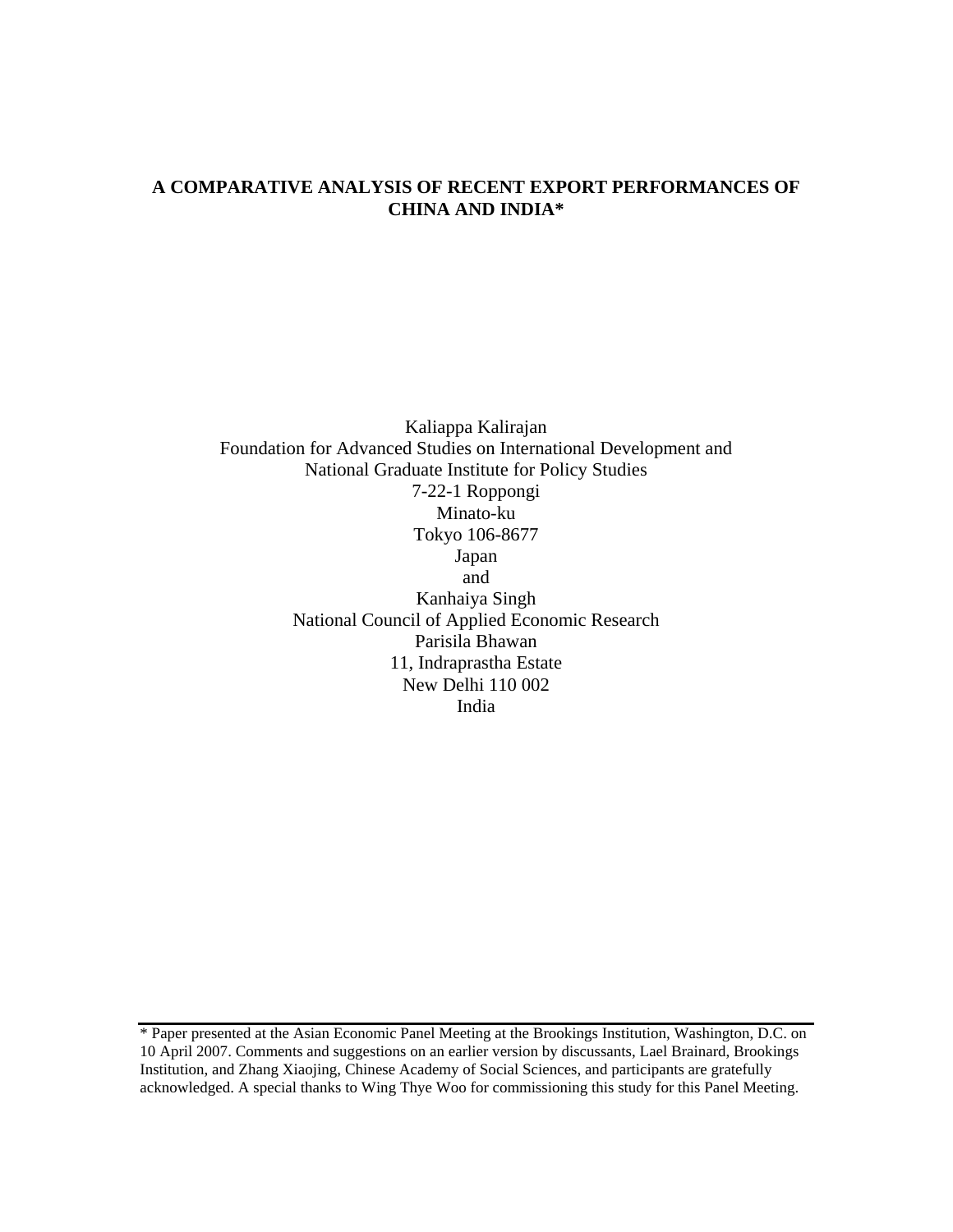## **A COMPARATIVE ANALYSIS OF RECENT EXPORT PERFORMANCES OF CHINA AND INDIA**

#### *Abstract*

Drawing on the *convergence theory*, one would expect that as a latecomer to integrate with the globalised economy India's export performance would be at least on par with that of China because China's performance has been as predicted by the theory. This study, using performance measures based on the *endogenous growth theory* that internalises the ability to export the maximum possible exports under the determinants of exports including the existing 'behind the border' and 'beyond the border' constraints, shows that India's export performance is still far behind that of China. The implication of this study is that India's reform measures need to be intensified effectively to catch up and to overtake China.

JEL Classifications: C24, F10, and F14,

Key words: Export performance, 'behind the border constraints, 'beyond the border constraints', potential exports, China, India.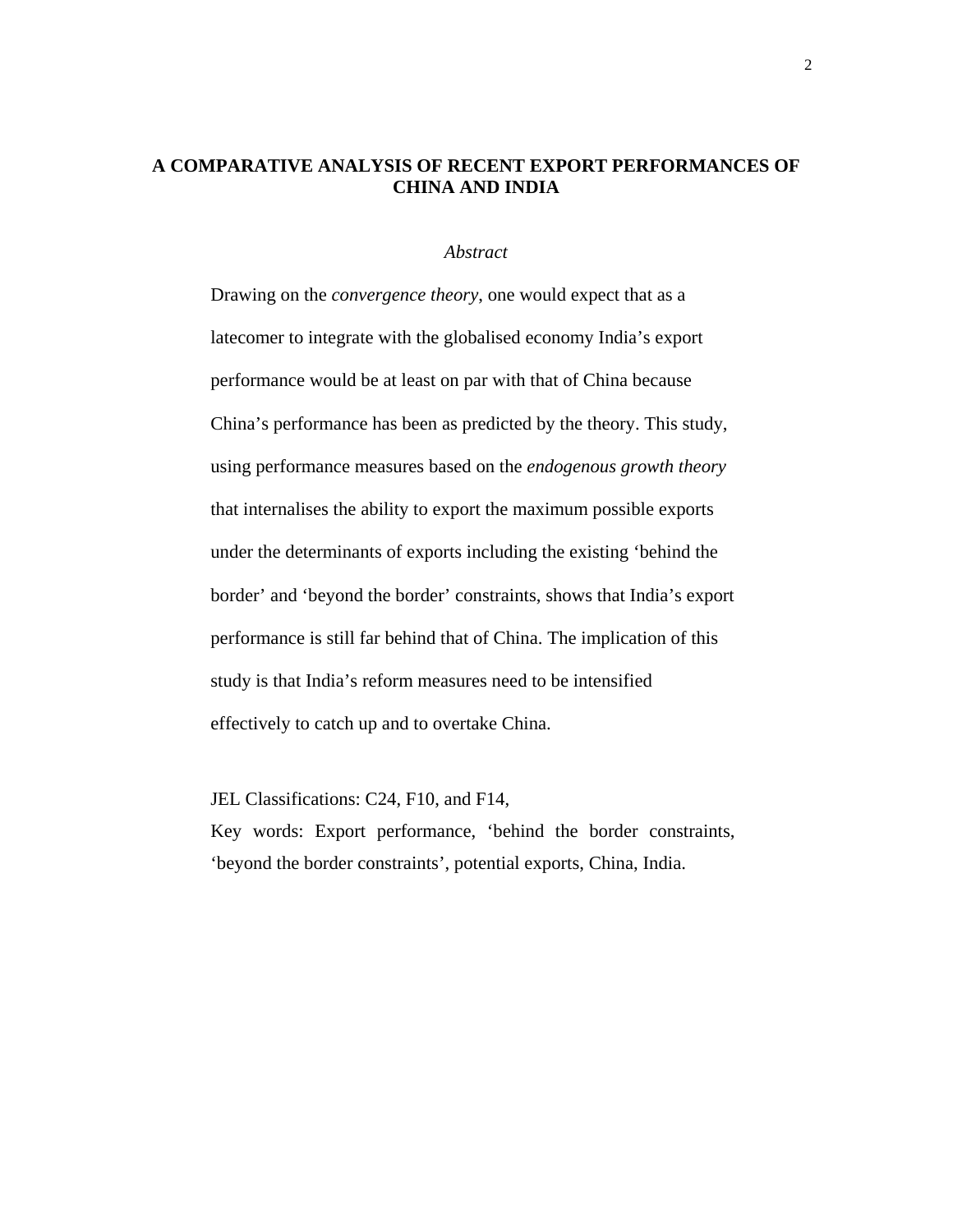### **1. Introduction**

In the ranking of the largest economies of the world measured by their gross domestic products in terms of 1995 constant US\$, China and India stood at the  $19<sup>th</sup>$  and  $20<sup>th</sup>$ positions in 1980, but in 2005 the ranking places them at the  $7<sup>th</sup>$  and  $12<sup>th</sup>$  positions respectively. Such a quantum jump of these two economies, particularly China, over two and a half decades is remarkable<sup>1</sup>. What is interesting to know is, measured in terms of per capita income in current international dollars with purchasing power parity, China was lagging behind India by \$ 223 in 1980, but overtook India with a difference of \$ 1,450 in 2000. Based on the IMF data, the per capita income in current international dollars with purchasing power parity in 2005 worked out to be \$ 3,320 and \$ 7,150 for India and China respectively. Such a dynamic growth performance of China and a respectable growth performance of India raise several interesting questions<sup>2</sup>. For example, is China's growth miracle different from what we observed in other Asian countries? While China has demonstrated its potential to grow faster consistently for several years, why doesn't India exhibit the same kind of dynamism? As a latecomer, what can India learn from China's growth process? These interesting and important questions have occupied the minds of development economists always. There is now rich literature on the economic developments of these two countries including their reform processes and their impacts on macroeconomic policies and overall economic growth. Though some of the conclusions in these studies are controversial, there is consensus that

 $\frac{1}{1}$ <sup>1</sup> Sachs and Woo (2000) have provided a comprehensive exposition about the factors behind the successful economic performance of China.<br><sup>2</sup> In the eyes of many observers, by the end of the 1990s India had moved to being a "six percent growth"

economy: not a 'miracle' perhaps, but certainly respectable.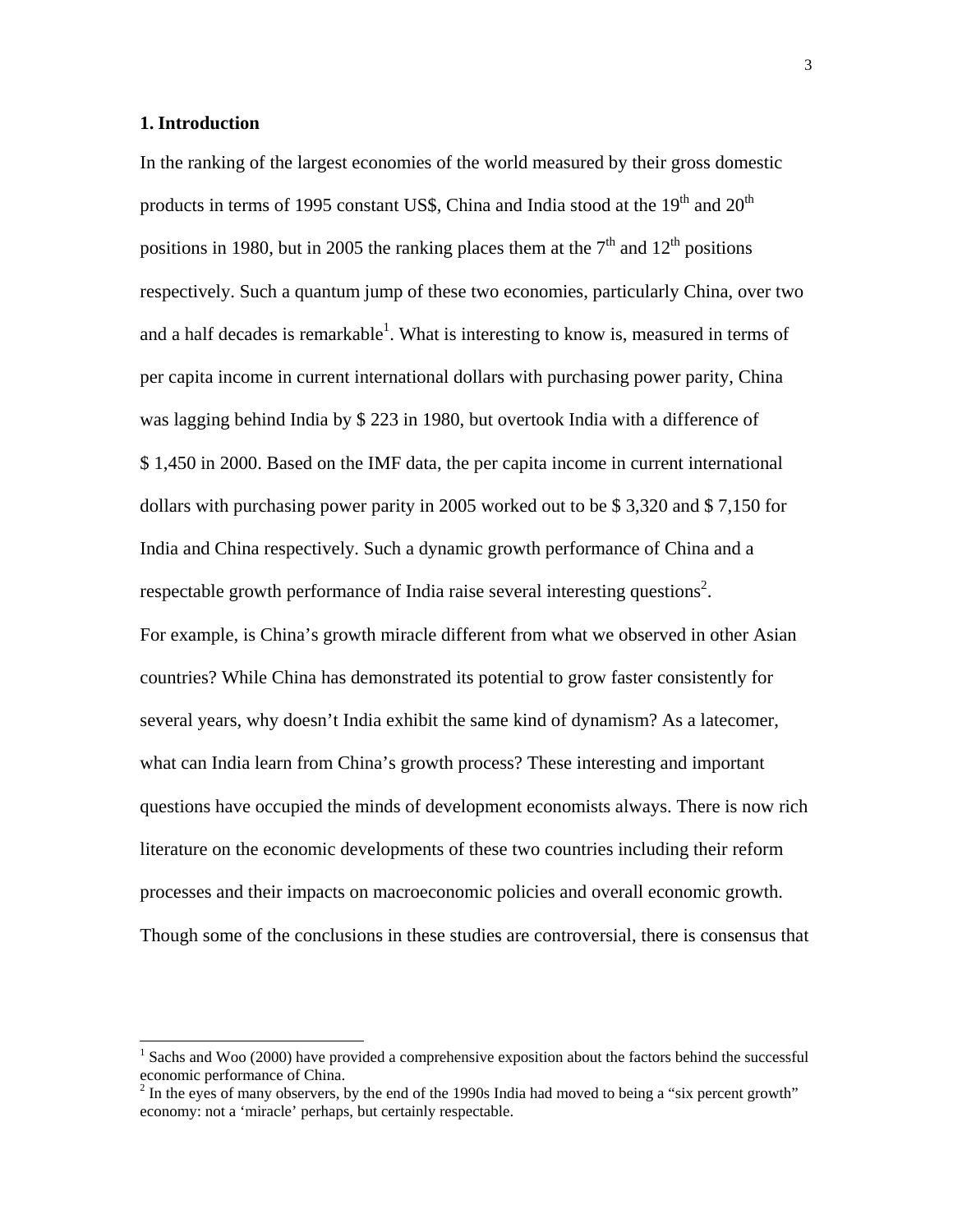opening up the economies for export-led-growth through trade liberalization is a crucial factor among others, which significantly influenced the growth performance<sup>3</sup>.

Is China's growth performance anything special? When China's growth experience is examined against the growth patterns of other Asian countries, particularly Japan, it is noticeable that Japan's growth rate fell 15 years after its catching-up process started in 1955, whereas China has continued its growth for more than 25 years<sup>4</sup>. However, when China's share of global GDP is compared with that of Japan's, it is evident that the latter's share of global GDP grew faster than that of the former during Japan's catchingup process. Thus, there does not seem to be any significant miracles in the growth performances of China when compared it with that of Japan<sup>5</sup>. Nevertheless, China's growth performance looks more impressive, if its integration into the global economy in terms of international trade in goods is considered.

For example, China's total merchandise trade increased from \$1,155 billion in 2004 to \$1,422 billion during 2005. The surge in China's exports has drastically changed the structure of East Asia's trade surplus with the U.S. and the European Union in favour of China from Japan. Drawing on the 'convergence theory', if, as a latecomer, China has been able to improve its export performance faster, why not India, which opened up its economy much later than China? It is in this context, this paper examines merchandise

 <sup>3</sup>  $3$  For example, some authors have found differences in the political system as the key instrument creating differences in the performance of the two countries. Sachs and Woo (2000) labeled the competing interpretations of China's post-1978 economic growth process as institutional innovations versus institutional convergence, which are in other words, the Experimentalist School and the Convergence School respectively. Important econometric studies of the linkage between trade reform and the rate of economic growth include Sachs and Warner (1995), and Frankel and Romer (1999).

<sup>&</sup>lt;sup>4</sup> The starting period of the catching-up process for a country is based on the IMF's notion of having an annual rise in exports of more than 10% for three years continuously (IMF, World Economic Outlook, Chapter II,  $2004$ ).

 $<sup>5</sup>$  In this context, it is worth noting the publication by Garnaut and Huang (2001), which is titled as 'Growth</sup> without Miracles'.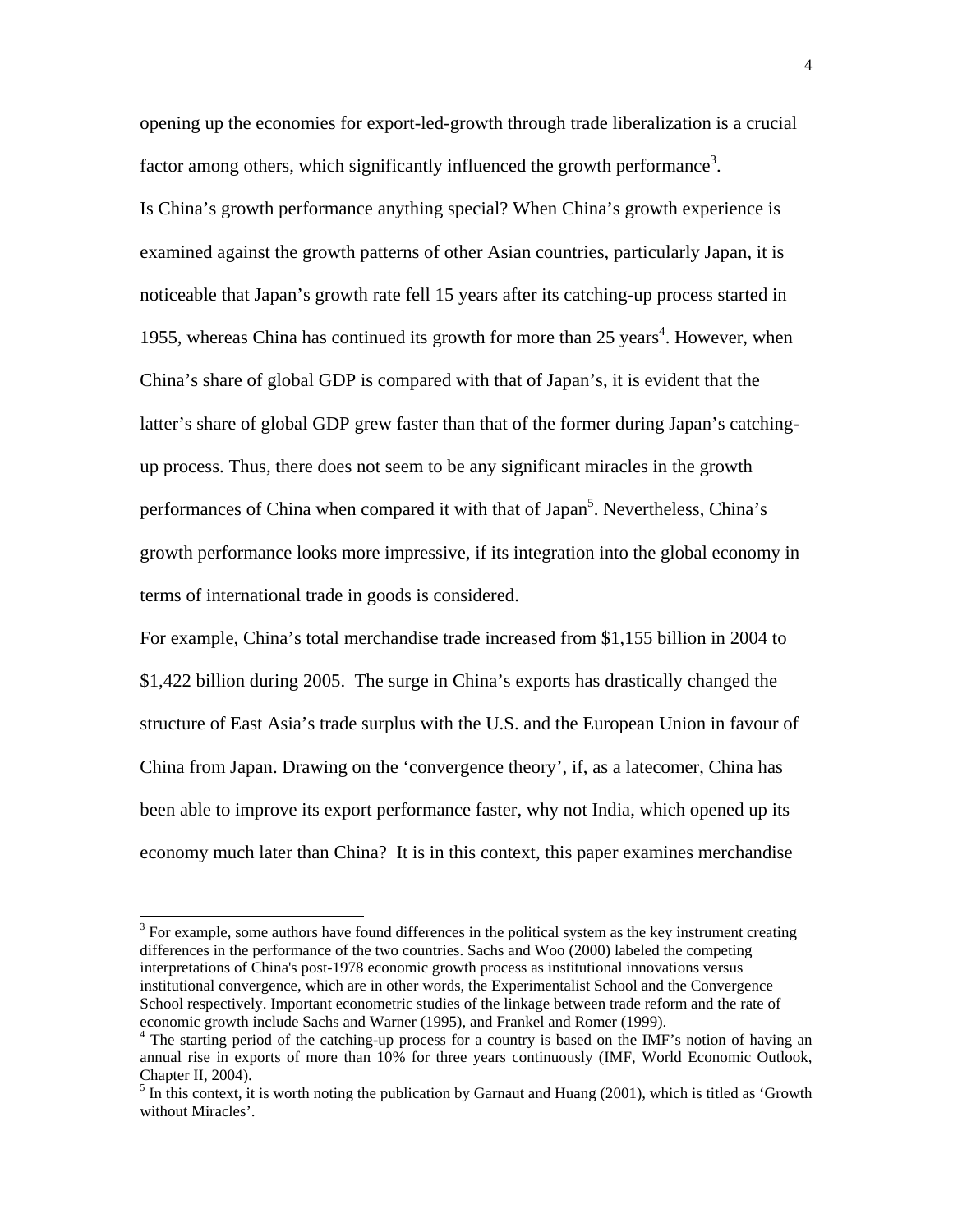export performances of China and India with the following three empirical questions: (a) If China's exporting environment is emulated by India, what would be the latter's export performance? (c) If India's exporting environment is duplicated by China, what would be the latter's export performance? and (c) How far have been China and India from reaching their exports potential with their trading partners given the existing 'behind the border constraints' and 'beyond the border constraints' to exports?<sup>6</sup>

The following section briefly describes important trade policy reforms of China and India. The next section discusses the concept and measurements of potential exports and data, which is followed by empirical estimations of different measures of potential exports of China and India with their trading partners. This section also provides the simulation results of export performances of China and India with the assumption of China emulating the exporting environment of India and India duplicating the exporting environment of China respectively. A final section discusses what India can learn from the export performance of China to shape up its trade policy reforms.

#### **2. Trade Policy Reforms of China and India**

#### 2.1. China

Trade policy in China underwent a major change during 1979-1980, when the central government decided to establish four Special Economic Zones (SEZs) in two coastal provinces, Guangdong and Fujian, to attract foreign direct investment and new technologies. This was the beginning of the Open-Door Policy of China. Initial success

<sup>&</sup>lt;sup>6</sup> "Behind the border constraints" to export, within the home country, which mainly include regulatory policies that impede competition, restrictions on foreign trade and investment, tolerance of business cartels, monopoly privileges given to public enterprises, and the cost and performance of infrastructure services that are important to the functioning of businesses, services such as ports, customs and transport, generally affect the domestic costs of production. "Beyond the border constraints" mainly refer to non-tariff barriers and other institutional rigidities of partner countries, which generally influence the shifting of the export frontier.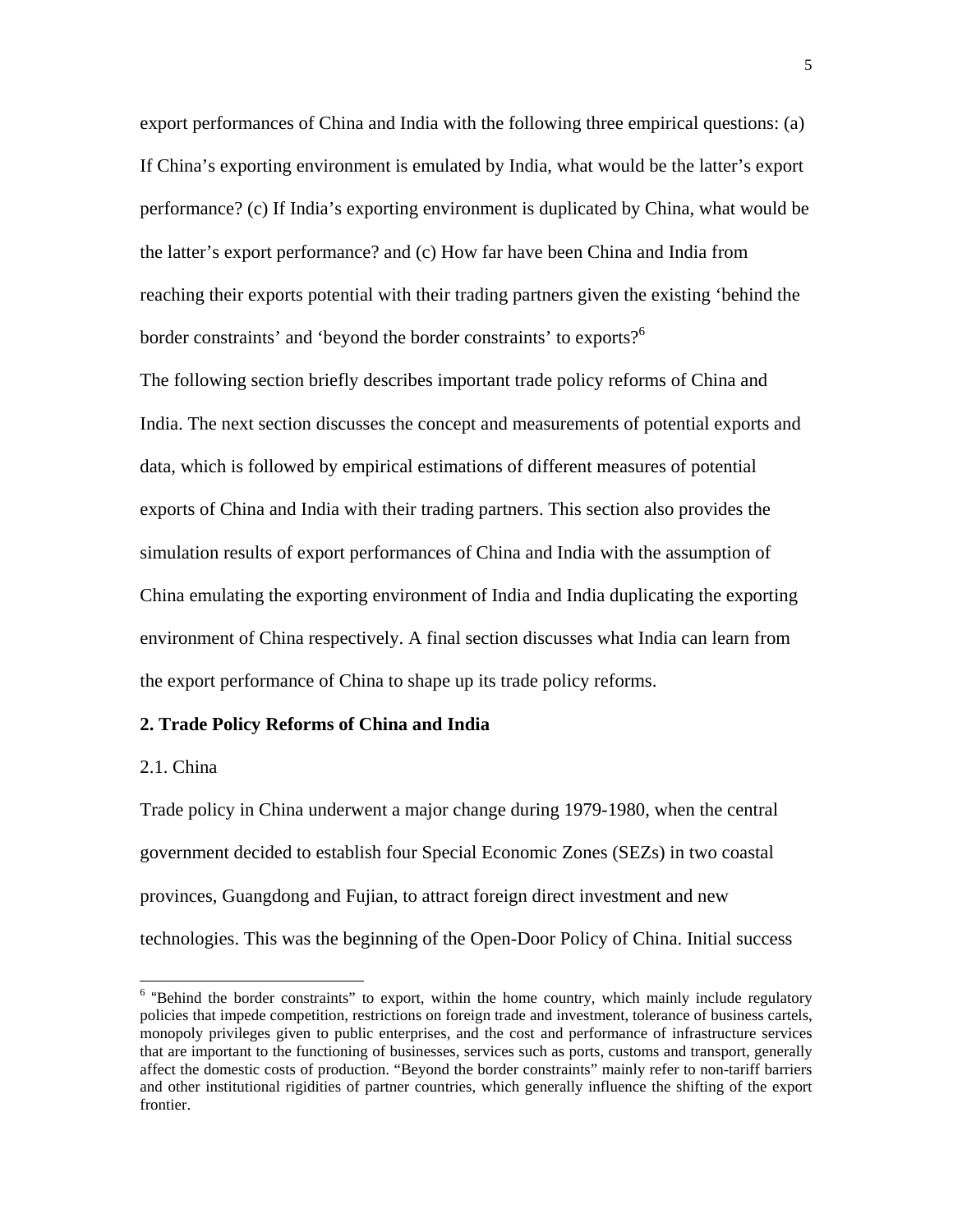encouraged Chinese policymakers to adopt similar policies in 14 east coastal cities in 1984, which were further extended to a far wider area of China's east coast region in 1985 and in the following years. It is worth noting that the 12 East Coast provinces, out of the total 30,<sup>7</sup> contributed 2/3 of China's total exports in 1990. The openness of the Chinese economy was accelerated in the 1990s, after Deng Xiaoping's push for acceleration of economic reform and openness in 1992. Twenty inland cities became "open cities" that could enjoy a series of preferential policies in 1993. Border areas in the North and West China, i.e., Xinjiang, Inner Mongolia, Heilongjiang, Yuannan and Guangxi, were also opened to border trade (Wang, 2004).

FDI increased dramatically in the 1990s, which was only US\$ 1.7 billion in 1985. In 1995, FDI increased to 37.5 billion, and then to 40.7 billion in 2000, and to 72.4 billion in 2005. Domestic and foreign trade sectors were opened to FDI in the late 1990s. Foreign enterprises, which include enterprises with investment from Chinese Hong Kong, Macao and Taiwan, played more and more important roles in the manufacturing sector of China (Jiang, 2002).

Trade policy was not immediately shifted from import-substitution to export-orientation. During a long period of the reform era, it was a mix of both import-substitution and export-orientation, but gradually shifted towards the East Asian growth model of exportoriented growth. China remained with high import tariffs, although the real tariff rate was far lower, due to various preferential policies and smuggling. In 1995, for example, the average nominal tariff rate on electronic products was 40 percent, but the actual rate (that

l

 $<sup>7</sup>$  This includes four Minority Autonomous Regions and three Central-Administrated Municipalities. The</sup> total number became 31 later.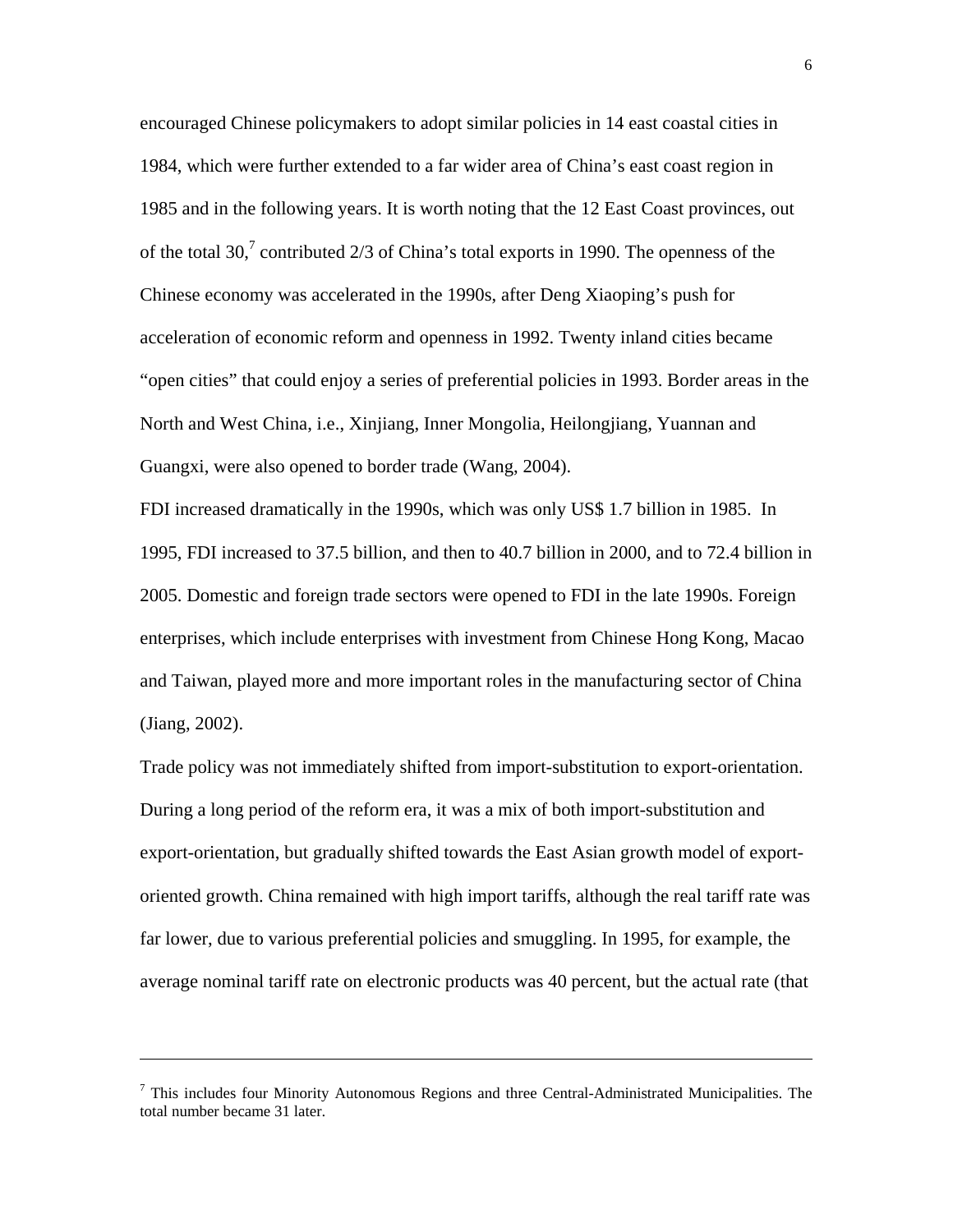is, tariffs actually collected as a share of the value of imports) was only 11.8 percent (Wang, 2004).

There were also trade-related investment measures (TRIMs) in the 1980s and 1990s, such as domestic component, export performance, and foreign exchange balance requirements, to ensure the national trade balance. In spite of these, the foreign-invested industries were not a foreign-exchange earner in the 1980s and early-to-middle 1990s, because their exports could not exceed their imports before 1998, though it did contribute to economic growth, employment generation and increase in foreign trade to a large extent (Wang, 2004).

There were more changes in the 1990s. In 1996, joint ventures with foreign investment were allowed to deal with foreign trade. In 1998, private enterprises were also allowed to engage in foreign trade. The state monopoly in foreign trade was gradually replaced by market competition. Deduction, or removal, of tariff and non-tariff barriers was also an important part of trade policy reform. During the 1982-1992 period, the nominal tariff rate, as an average, reduced from 56% to 43%. During the 1992-2003 period, it further reduced from 43% to 11% (Wu, 2003).<sup>8</sup> The average tariff in 2005 was 9.9%. Non-tariff barriers, e.g., import licensing and requirement for special import approvals, were reduced in the 1990s and basically eliminated in the early 2000s, as the government's commitment upon the WTO accession.

There were major changes after the WTO accession in 2001 too. Concerning TRIMs, mainly requirements on domestic component, export performance and foreign exchange

 <sup>8</sup> <sup>8</sup> As mentioned earlier, the actual tariff rate in the 1990s should be far below the officially announced rate because of various tariff exemptions and deductions, and smuggling. This should not be the case in the early 1980s, because the coverage of policy preferences on tariff deduction was only limited at the time, and smuggling was less serious.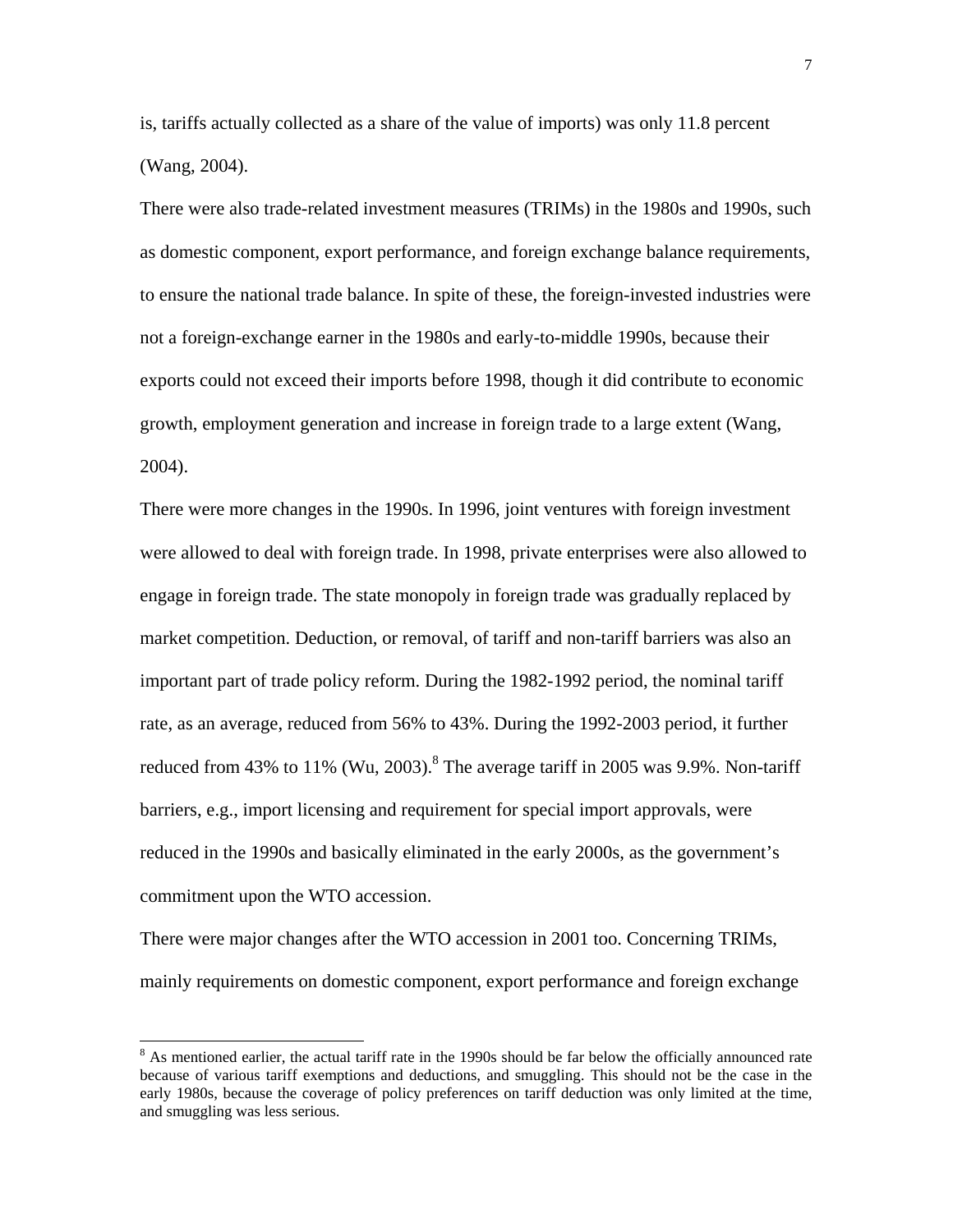balance of foreign enterprises, were removed. Upon China's WTO accession in 2001, the banking and insurance, and telecommunication sectors, which were not opened to FDI before, were opened. <sup>9</sup> Not only the trade policies relating to FDI were changed, trade liberalization also occurred in the domestic sectors. More and more manufacturers that producing export goods were also permitted to directly purchase inputs and sell products overseas. Thus, it is apparent that trade policy reforms significantly contributed to economic growth in China, which was more or less on average at the two-digit level over more than two decades.<sup>10</sup>

Nevertheless, there are rooms for further improvement in China's trade policies<sup>11</sup>. Some analysts have suggested that the imbalance of policy treatment between FDI and domestic investment, which favours FDI, has resulted in rent-seeking behaviour and inefficiencies. In addition, there are needs for further policy reform towards transparency and better business environment (Huang and Khanna, 2003; Sachs and Woo, 2002).

#### 2.2. India

Figure 1 presents a simplified record of India's aggregate growth (growth in real GDP at factor cost, 1993-94 prices) performance over the 52 years from 1951-52 to 2002-03. It also plots trend growth (TG) rates for each decade starting 1951-61 and some of the key events responsible for slowdown episodes and a summary table indicating the coefficient of variation across decades and average growths after ignoring the drought and crisis

<sup>.&</sup>lt;br>9  $\degree$  Sachs and Woo (2002) have argued that the Chinese leadership's opinion has been that in the short-run, there could be significant displacement of Chinese state banks by foreign banks, but in the long run,

Chinese banks (most likely private ones) would rise in importance.<br><sup>10</sup> Literature indicates that countries, which liberalized their trade (raising their trade-to-GDP ratio by an average of 5percentage points) between 1950 and 1998 enjoyed on average 1.5 percentage points higher GDP growth compared with their pre-reform growth rates (Greenaway, et al., 2002; and Baldwin, 2003).<br><sup>11</sup> Drysdale, Huang, and Kalirajan (2000) have argued for the need for more trade policy reforms to

enhance China's trade efficiency. Gang Fan and Xiaojing Zhang (2003) have discussed how the further reform agenda can be designed to achieve another period of two decades of high growth.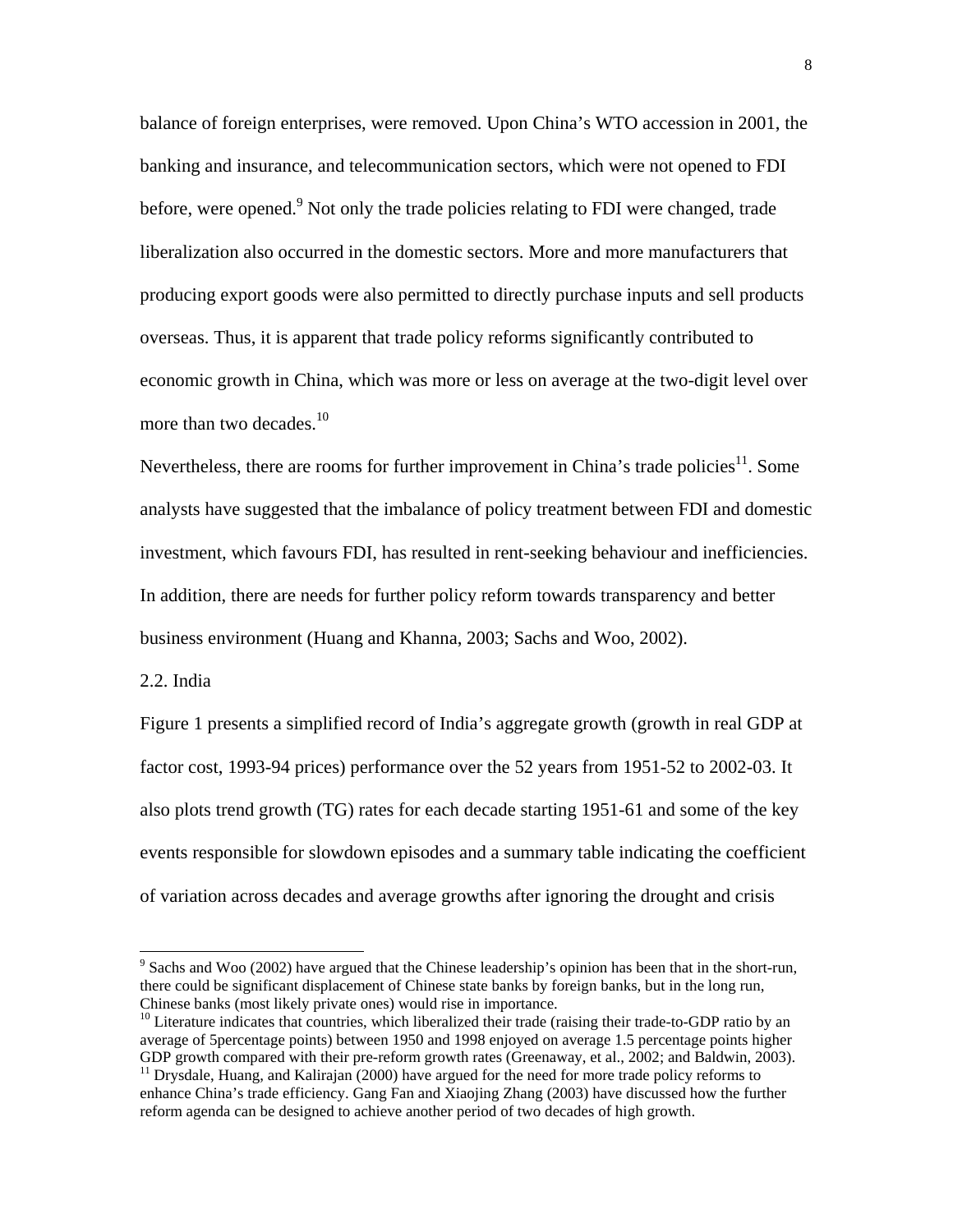periods. Sweeping policy changes were made in the trade sector during the 1990s in India, though at a pace slower than in China. Customs tariffs are now lower and quantitative restrictions on imports have been done away with. Export restrictions have been reduced along with the implementation of various export promotion measures. However, the pace of tariff reforms slowed down after 1996-97. While the peak rate of duty has been reduced gradually, the average tariff rate remained broadly unchanged at about 30 per cent during 1997-2002, though the average tariff was about 18% in 2005, which is almost double that of China. This tariff rate is also very high by the current world standards. Figure 2 shows plots of four indicators of tariff-related trade barriers, all-products simple mean, standard deviation of tariff lines, simple mean of tariff lines for manufactured goods, and share of tariff lines with international peaks. When compared with countries, such as China, Brazil, South Korea, Sri Lanka, Malaysia, Japan and the United States, India turns out to be an outlier in terms of all-products simple mean tariffs. What is most disturbing is the number of lines with world peak. It appears that the Indian authorities simply look at the highest rates prevailing anywhere in the world and adopt the same as tariff without much analysis.

There are also concerns about the institutional role in determining tariff. At least four institutions are assigned the role of fixing tariffs in one way or the other. Among them the most relevant department, the Tariff Commission, which has resources to determine tariffs with more techno-economic analysis has never been involved in tariff determination or regulation since its inception in September 1997. Then, there is a tariff research unit (TRU) in the revenue department of the Ministry of Finance, presumably most effective in determining tariff, which obviously would be more concerned about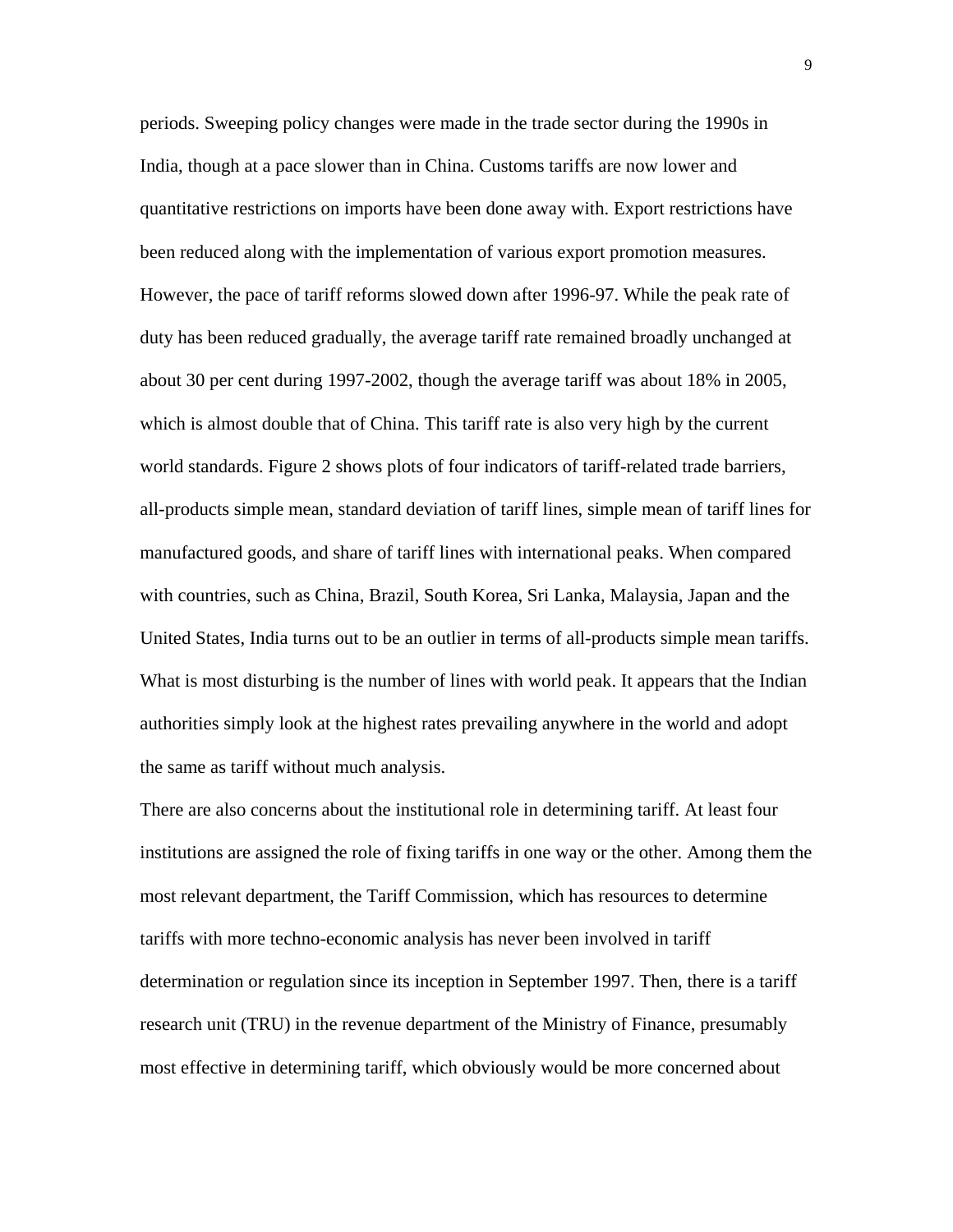short-term effects of changes in tariffs, particularly on revenue than long-term effects on trade and growth. The Ministry of Agriculture reportedly determines agricultural tariffs. Besides, there is an anti-dumping directorate in the ministry of commerce to look into complaints of dumping. Thus, lack of institutional co-ordination may not be overlooked. Though the medium-term exports strategy (MTES 2002-2007), which was announced in January 2002, aimed to increasing India's share in world trade from about 0.7 per cent to 1 per cent by 2006-07, the current target is to reach 1.5% of world trade by 2009.12 Latest trade figures in the World Trade Report 2006 reveal that in calendar year 2005, India's merchandise exports were worth \$90billion that is approximately 0.89% of total global exports worth \$10,121billion. China's share, on the other hand, increased from 6.67% in 2004 to 7.52% in 2005 with the country exporting goods worth \$762billion during the year. While India's share in world total merchandise exports surged from 0.4% in 1992 to 0.8% in 2002, it took three long years for India to move another step further. At this rate, the target of reaching 1.5% of world trade by 2009 would not be that easy to achieve. To keep pace with the growth in world trade and grab a larger share of the world exports market, India has to strive still more and aim higher.

 The five-year Export and Import (EXIM) Policy (2002-2007) announced on March 31, 2002 aimed to removing all quantitative restrictions on exports except for a few sensitive items reserved for exports through the state trading enterprises. It also outlined a farm-to-port approach for exports of agricultural products, special focus on the cottage sector and handicrafts, and assistance to states for infrastructure development for exports (ASIDE). New private sector-run special economic zones (SEZs) started coming

<sup>&</sup>lt;sup>12</sup>The MTES is a comprehensive exercise, which includes product and market identification for exports and indicated sector-wise strategies for identified potential sectors.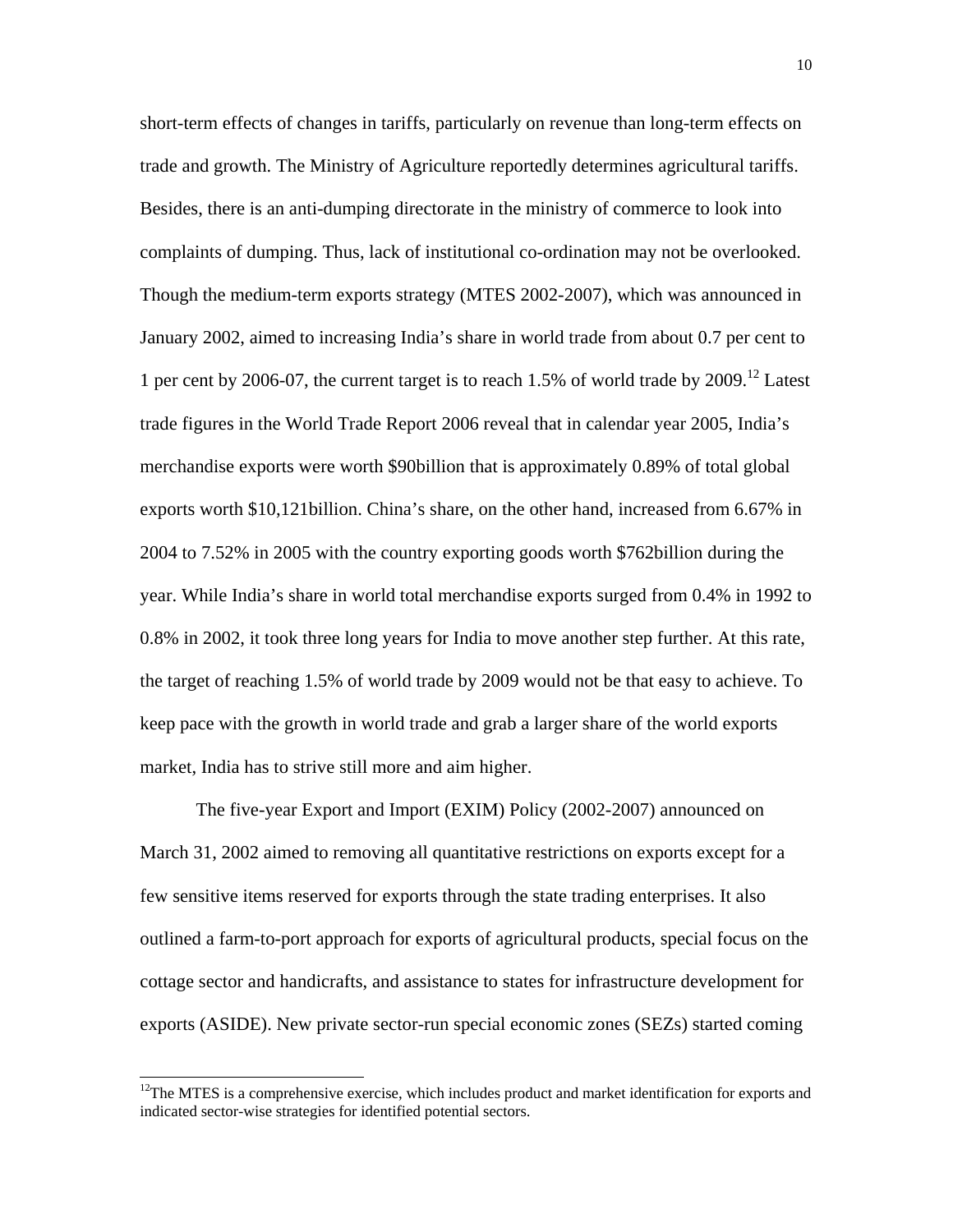up to provide investors an export-friendly environment. The incentives offered under the SEZ scheme included duty-free importation/domestic procurement of goods for the development of SEZ and setting up of units, 100 per cent FDI in the manufacturing sector under the automatic route, 100 per cent income tax exemption for the first five years and 50 per cent tax for two years thereafter. Other incentives included sub-contracting of part of production abroad, reimbursement/exemption of central sales tax on domestic purchases by the SEZ units and retention of 100 per cent foreign exchange earnings in the Exchange Earners Foreign Currency (EEFC) Account. In terms of financing SEZs, overseas banking units (OBUs) that were exempted from CRR and SLR requirements, were permitted to set up in SEZs. These OBUs have given access to SEZ units and SEZ developers to international finance at international rates. SEZ units were exempted from external commercial borrowing (ECB) restrictions and were allowed to make overseas investment and carry out commodity hedging. SEZs were exempted from central sales tax in respect of supplies from domestic tariff area (DTA) and transactions from DTA to SEZs were treated as exports under the Indian Income Tax and Customs Acts.

 The number of goods reserved for the small-scale sector is set to reduce further. The strategic sectors identified for providing special focus include electronics, electrical goods and engineering goods referred to as "3Es" (Chadha, 2003). Policy on entry of direct foreign investment has been greatly eased, but investors continue to face a daunting regulatory framework beyond the foreign investment regime itself.

While policy initiatives are yielding favourable results to some extent, the foregoing discussion indicates that there are several concerns and issues that need to be addressed if exports are to grow faster, which mainly involves 'behind the border constraints' issues.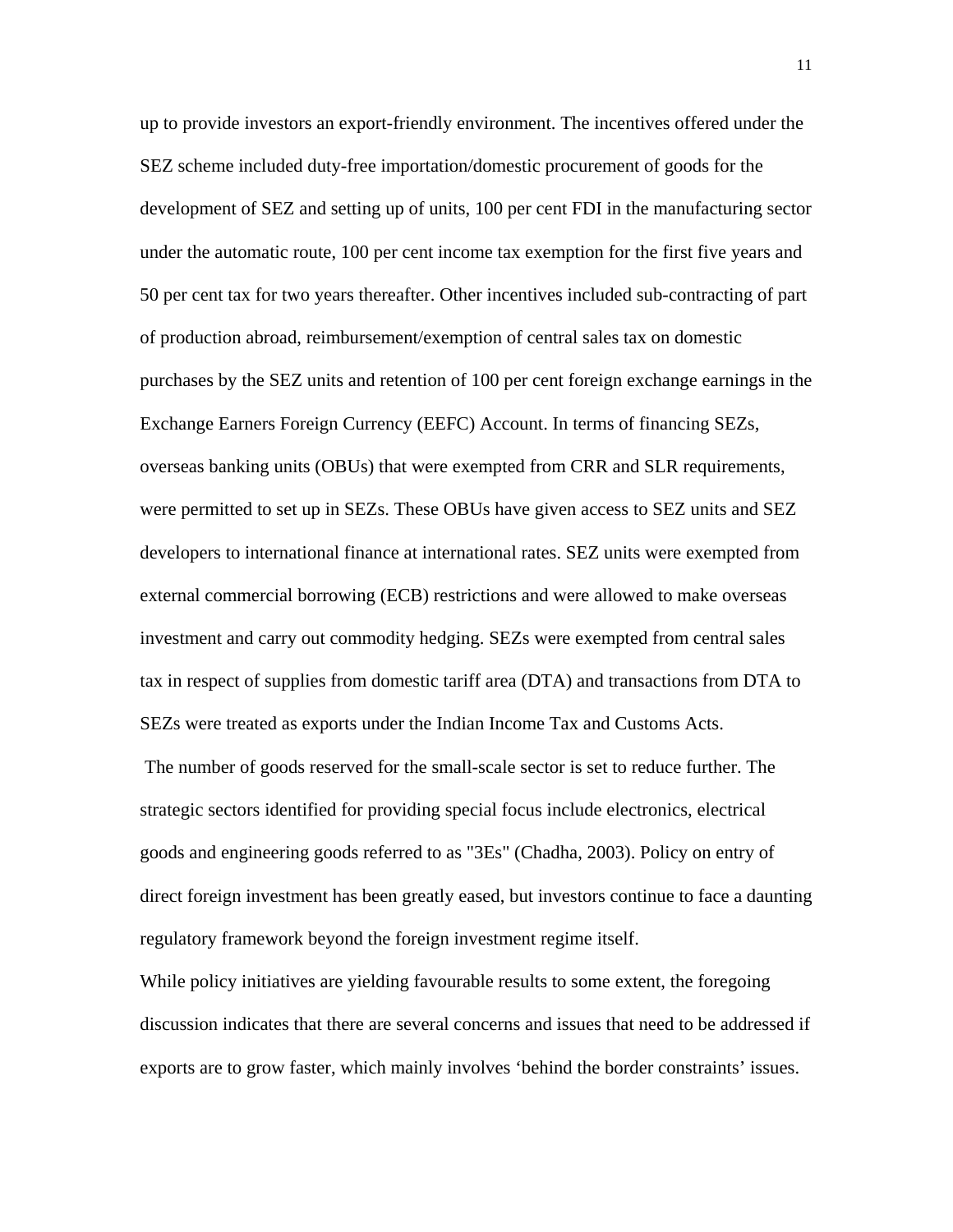How effective these trade policy reforms have been in improving export performances of China and India? Export performance can be measured in several ways. A simple conventional method is to work out the growth rate of absolute values of exports between two time periods and comparing it with another time periods within the country or comparing it with the growth rate of another country during the same period. Though this kind of measure is useful in a way, what is more interesting is to measure the country's potential exports, given the determinants of exports and comparing it with its own actual exports. Such a measure provides a better understandable link between trade policies and export performance, which is explained in the following pages.

#### **3. Measuring Export Performances of China and India**

#### 3.1. Methodology I

A common feature of all performance measures is that performance is defined with respect to a benchmark. Though there are several methods to arrive at a benchmark, the method of comparing one's own potential to his or her own actual achievement is more appealing because any performance improvements come from 'within'. The endogenous growth theory popularized by Romer (1986) and Lucas (1988) facilitates the assumption of internalisation of the 'within' aspect through policy measures that increase the incentive to innovate to have an impact on the long-run growth rate of an economy. In line with the above arguments, potential exports can be measured by following either a general equilibrium approach or a disequilibrium framework. In the former approach, home country's exports to all its trading partners, which may be exhaustive and represent a general equilibrium framework, would be estimated and added up to arrive at total values of exports. Alternatively, drawing on Kalirajan (1999), in a disequilibirum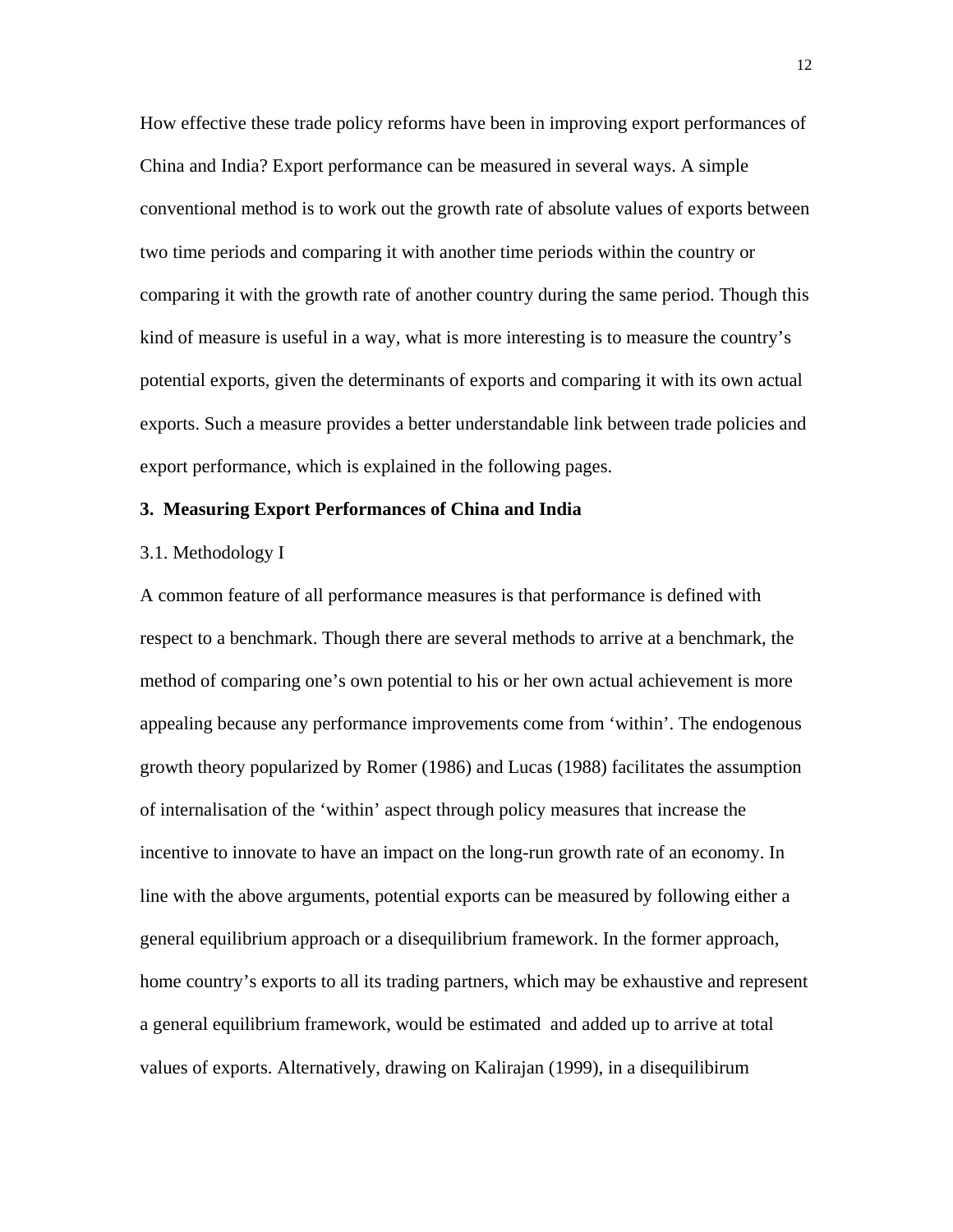framework in which home country's actual exports are assumed to differ from its potential exports with respect to each trading partner and the partner-specific export gap is explictily included in the model explaining export flows and the specific estimation method yield potential exports. While there are several studies following the former approach, studies using the latter approach are scanty in the literature<sup>13</sup>. The gravity model has been established in both the approaches as a popular methodology to measure potential trade between countries.

The gravity model, which is defined following Newton's Law of Gravitation, explains trade flows between two countries as directly proportional to the product of each country's 'economic mass' that can be measured by gross domestic product (GDP) and inversely proportional to the distance between the countries (Bergstrand, 1985). It is one of the most frequently estimated empirical relationships in economics. Earlier studies have estimated the difference between observed values and the predicted values that are calculated from OLS estimates of the gravity model as potential exports (Baldwin, 1994; and Nilsson, 2000). A simple baseline gravity model can be written as equation (1).

$$
X_{ij} = C Y_i^{\beta} Y_j^{\gamma} D_{ij}^{-\delta} \tag{1}
$$

Where C,  $\beta$ ,  $\delta$ , and  $\gamma$  are positive coefficients to be determined empirically.  $X_{ij}$  refers to exports of country i to country j.  $Y_i$  and  $Y_j$  are the national gross domestic products of countries *i* and *j* respectively;  $D_{ij}$  is the distance between country *i* and country *j* relative to the average distance between country *i* and all its trading partners. For simplicity of exposition, the time subscript is avoided. Taking logarithm, the base line

 $<sup>13</sup>$  Drysdale, Huang, and Kalirajan (2000) have used the disequilibrium framework to evaluate the</sup> efficiency of China's bilateral trade with its 57 trading partners for the period of 1991-1995, while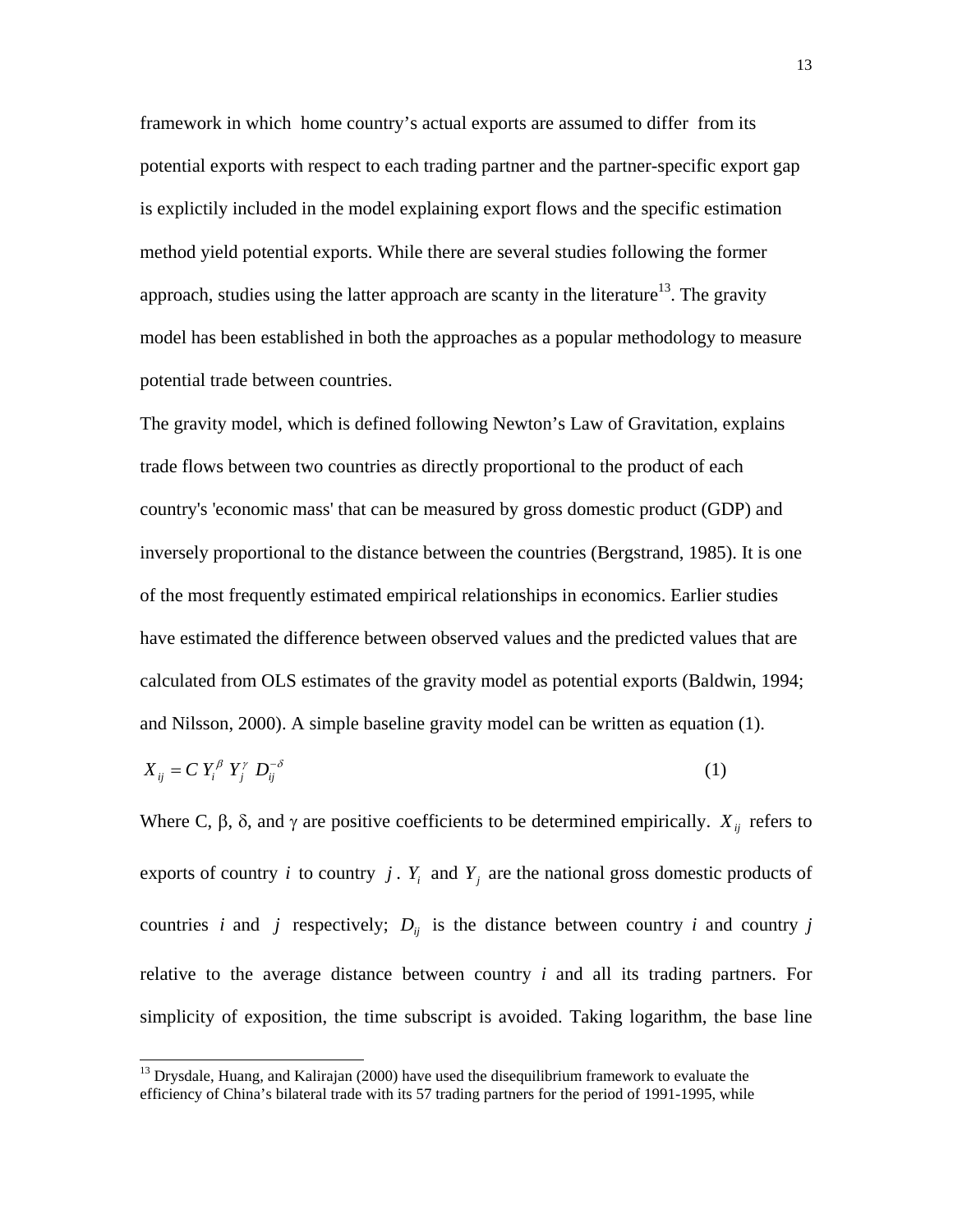equation (1) can be conveniently represented in log-linear form as equation (2).

$$
\ln X_{ij} = \alpha + \beta \ln Y_i + \gamma \ln Y_j - \delta \ln D_{ij}
$$
 (2)

The real world situation is too complex to be represented by a simple equation like (2). The geographical size, population, trade policies and openness to trade of importing country are also important factors affecting exports from any country. It is a bilateral relationship and representing such factors by a vector of variables  $Z_{ij}$ , and an error term  $(\varepsilon_{ij})$  representing other left out variables and the deviation of the selected functional form from the actual relationship whose impact on export is considered to be on average negligible. Thus, the gravity equation (2) can be written in a more general form as equation (3). Thus, equation (3) in general can be estimated taking panel of data across time and across countries.

$$
\ln X_{ij} = \alpha + \beta \ln Y_i + \gamma \ln Y_j - \delta \ln D_{ij} + \lambda Z_j + \varepsilon_{ij}
$$
 (3)

Researchers have used a number of dummy variables in the set of  $Z_{ij}$  to augment the model. An important assumption in this model is that the exporting environment in the home country does not impose any restrictions on home country's exports. In other words, this model while admitting that there are 'behind the border constraints' in home country and also home country faces 'beyond the border constraints' in partner countries, these constraints are not important and are randomly distributed across observations. In other words, the assumption is equivalent to say that there are no significant 'behind' and 'beyond' the border constraints for exports of home country. However, effects of regional trading arrangements, connectivity by road/sea, language affinities, historical relationships, and product preferences shown through brand names have been included in

 $\overline{a}$ 

Kalirajan(2000) used it to examine Australia's export efficiency with its trading partners in IOR-ARC.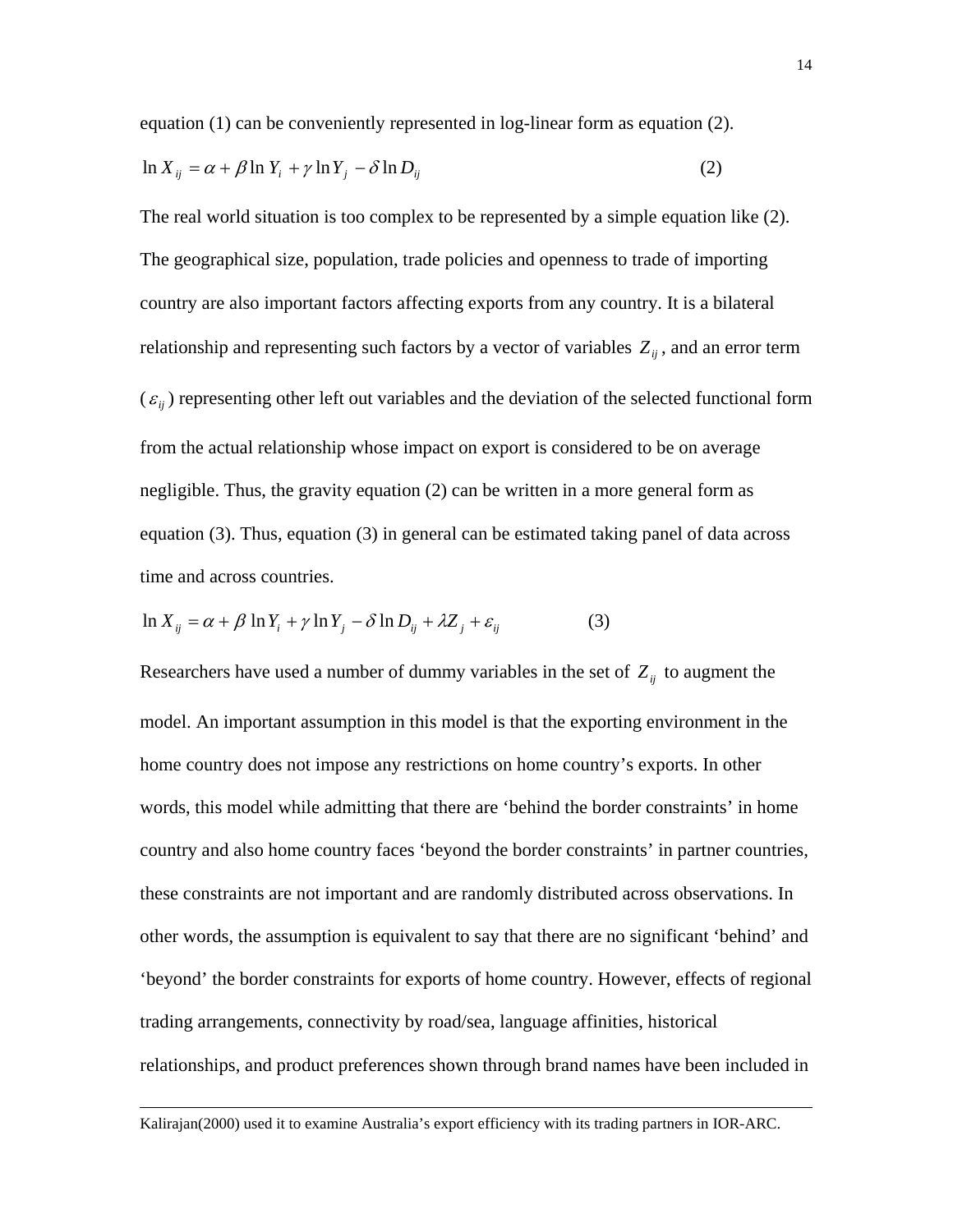the gravity equation (3). OLS methods or variants of OLS have been used to estimate models such as (3).

#### 3.2. Methodology II

In Methodology I, it was assumed that 'behind' and 'beyond' the border constraints to export are not significantly affecting export flows from home country (China and India). This means that the impact of 'behind' and 'beyond' the border constraints' to export on export flows from China and India are merged with the statistical error term " $\varepsilon$ " with 'normal' characteristics in equation (3). However, such an assumption may be restrictive and may not be in line with reality. We would like to elaborate on this by concentrating on important means to promote trade flows between countries. One such means is trade liberalization. Trade liberalization, from a theoretical viewpoint, promotes efficiency by re-allocating resources to productive uses, stimulates competition, increases factor productivity, increases trade flows and thereby promotes economic growth (Wacziarg, 1997). However, empirical facts on trade flows across countries do not always support this theoretical viewpoint. This shows that either the implementation of trade liberalization policies in home country have fully not removed the constraints that exist prior to the reforms, which may be named as 'behind the border constraints' to export or trade openness is not effective in partner countries, which may be named as 'beyond the border constraints' to export. The impact of the latter constraints can be divided into two groups, namely, 'explicit beyond the border constraints' and 'implicit beyond the border constraints'. Beyond the border constraints, which are explicit, are mainly tariffs and exchange rate. The impacts of these constraints on home country's exports may be measured from the coefficients of variables such as average tariffs and real exchange rate,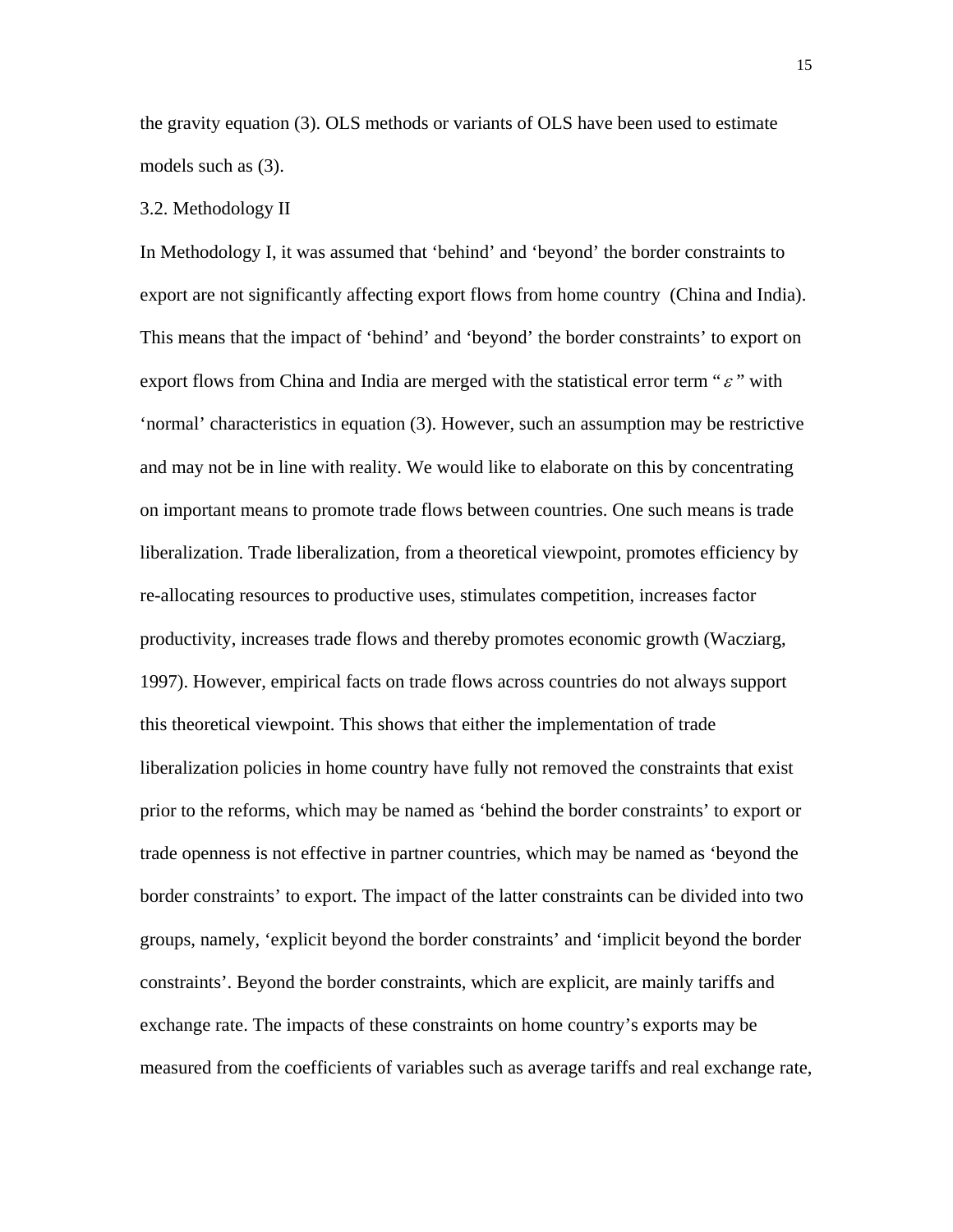which can be included directly into the gravity model. On the other hand, identifying and measuring 'implicit beyond the border constraints' that emanate from institutional and policy rigidities of importing countries are very difficult, which are considered as 'given' for the present study. Nevertheless, these 'implicit beyond the border constraints' can be reduced or eliminated through multilateral and bilateral negotiations to a considerable extent. 'Behind the border constraints' in home country could arise due to socioeconomic, institutional and political factors in the home country. For example, large government size (Rodrik, 1998), weak and inefficient institutions in the home country in terms of, for example, custom and regulatory environments, port inefficiency and inadequate e-business (Bhagwati, 1993; Rodrik, 2000; Wilson et al. 2004; Levchenko, 2004), and political influences through powerful lobbying by organised interest groups (Gawande and Krishna, 2001) have been found to affect export flows, among other things. Nevertheless, the combined effects of 'behind the border constraints' to export, which may be interpreted as 'economic distance' factor referred by Anderson (1979) and Roemer (1977), on export flows can be measured. This requires that the error term of the standard gravity model (3) needs to be decomposed into "u" indicating the impact of 'behind the border constraints' and "v" indicating 'normal' statistical errors and 'implicit beyond the border' constraints.

$$
\ln X_{ij} = \alpha + \beta \ln Y_i + \gamma \ln Y_j - \delta \ln D_{ij} + \lambda Z_j - u_{ij} + v_{ij}
$$
\n<sup>(4)</sup>

Thus, apart from the geographical distance constraint, the 'behind the border constraints' and 'explicit beyond the border' constraints need to be included explicitly into the standard gravity model. Unfortunately, most of the empirical trade models do not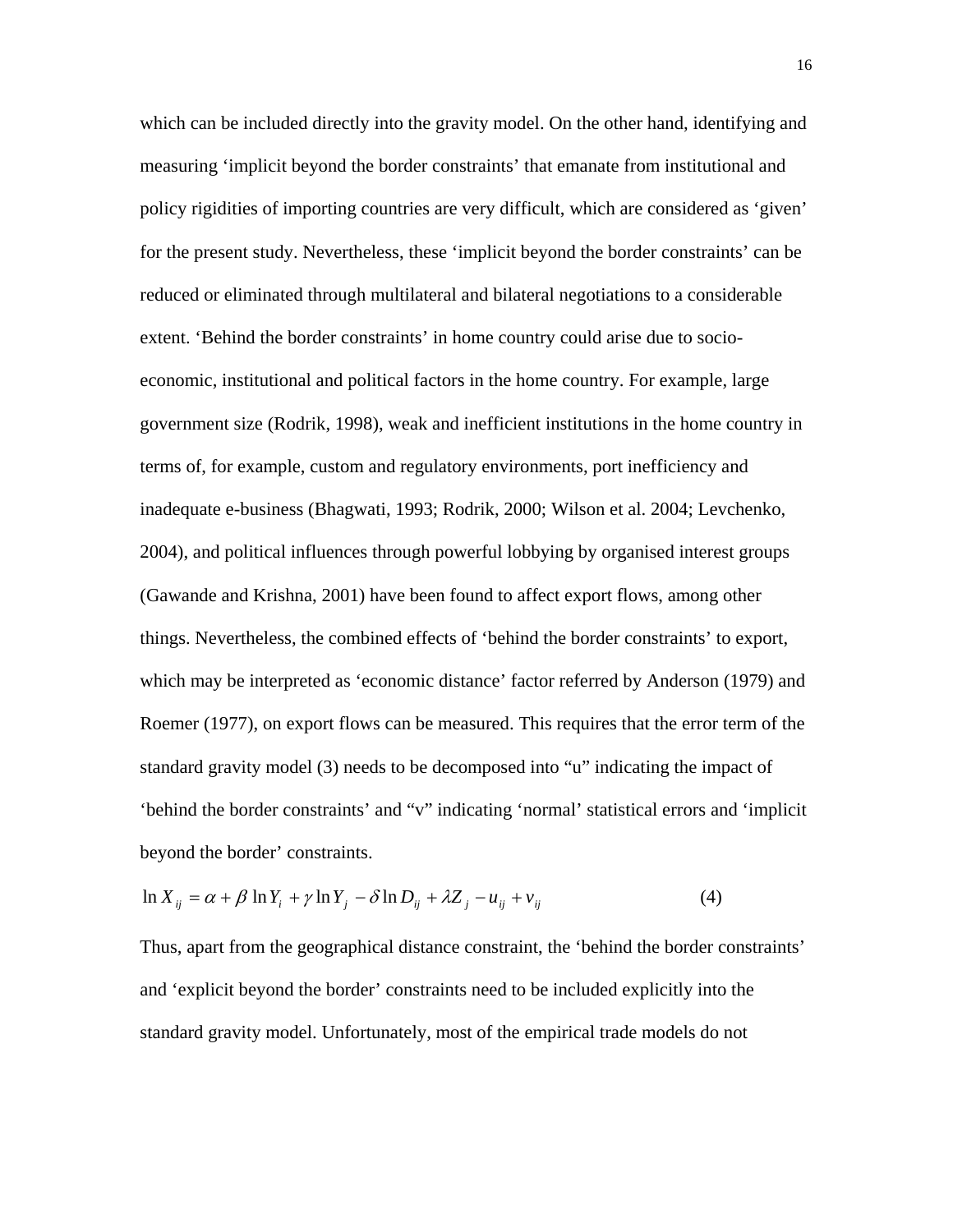consider this argument, as they do not incorporate these constraints into their trade model $14$ .

However, OLS estimation of the gravity equation (4) leads to biased results. Drawing on Kalirajan (2007), the procedures developed for estimating stochastic frontier production functions (Aigner, Lovell, and Schmidt, 1977; and Meeusen and van den Broeck, 1977), which do not require the researchers to have information on the exact components of "u", can be used to estimate the modified gravity equation that includes the impact of 'behind the border constraints' and 'explicit beyond the border' constraints to export for a given level of 'implicit beyond the border constraints.

The estimation procedure requires the assumption, which may be verified statistically, that "u" is a truncated (at zero) normal with mean  $\mu$  and variance  $\sigma_u^2$  and takes values either 0 or greater than 0. When "u" takes the value 0, this means that the impact of 'behind the border constraints' are not important and the actual exports and potential exports are the same, assuming that the influence of "v" is not significant (i.e. "v" = 0). When u takes the value other than 0, this means that the effects of 'behind the border constraints' are important and they reduce potential exports depending on the value of "u". Thus, the term "-u" represents the difference between potential and actual exports in logarithmic values, which is a function of the inefficiencies that are within the exporting countries' control. It is also assumed that error term "v" captures the influence on trade flows of other variables, including measurement errors and 'implicit beyond the border'

<sup>&</sup>lt;sup>14</sup> Recently, Anderson and van Wincoop (2003) have suggested an approach to tackle the above problem, which they name as 'multilateral resistance'. However, their suggested method suffers from a number of limitations. For example, they assumed symmetric trade costs to solve their model, which is an unrealistic assumption. Also, their modelling of multilateral resistance as a function of distance and tariffs only, ignores the presence and impact of variation in behind the border trade resisting factors in home country, and the implicit beyond the border constraints in respective importing countries.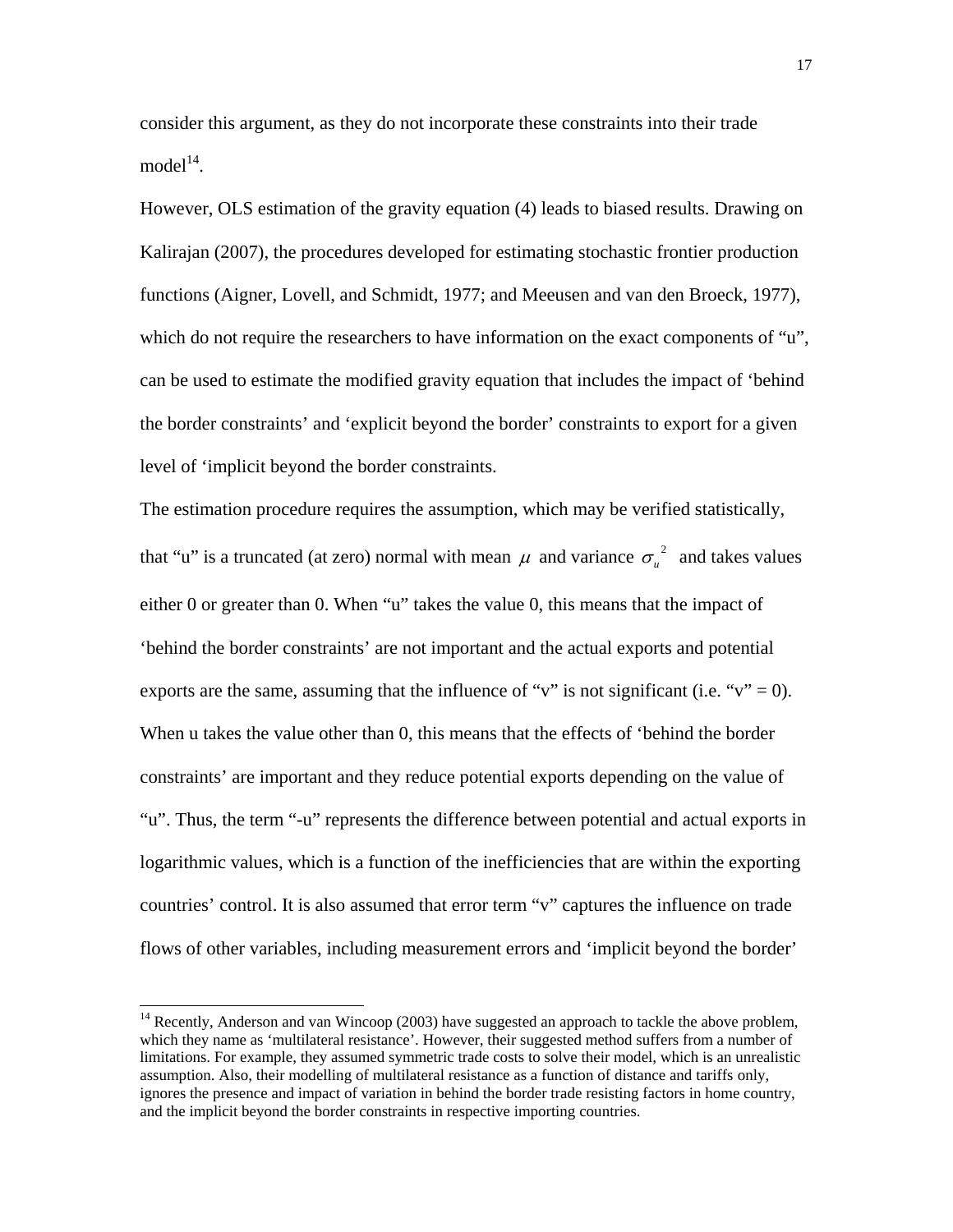constraints that are not under the control of the exporting country and are randomly distributed across observations in the sample.

Maximum likelihood methods can be used to estimate the above modified gravity model and the magnitude of "u". The computer programs such as STATA, and FRONTIER 4.1 can be used to estimate the modified gravity model<sup>15</sup>.

3.3. Data

The trade data is taken from the Direction of Trade Statistics of International Monetary Fund (IMF). Data on real gross domestic product (GDP), which is a proxy for the size of the economy; population (POP), area (AREA), and tariff barriers are taken from the World Development Indicators (WDI) 2004 and WDI-CDROM 2004. The most recent information on weighted average tariff rate for the primary products (TBPR), manufactured products (TBMFG) and all products (TBALL) have been used. Openness to trade is measured by trade in goods taken as fraction of the gross domestic product (TRDGZ). Perception about prevailing restrictions on imports published in World Competitiveness Report 2004 of World Economic Forum (WEF) (Sala-i-Martin, 2004) has been used to proxy non-tariff barriers. The non-tariff barrier is calculated as an index (NTBI) on a scale of one to seven where lower values of index indicate higher nontariff barrier. Thus, the expected sign of NTBI is positive. Factors such as macroeconomic environment, the quality of public institutions, and technology are also important determinants, which are likely to affect the intensity of import across countries. WEF publishes growth competitiveness index (GCI) on a scale of 1 to 7 where higher value indicates higher level of competitiveness. The GCI is founded on the above three factors and interestingly, GCI and NTBI are highly correlated (Sala-i-Martin, 2004).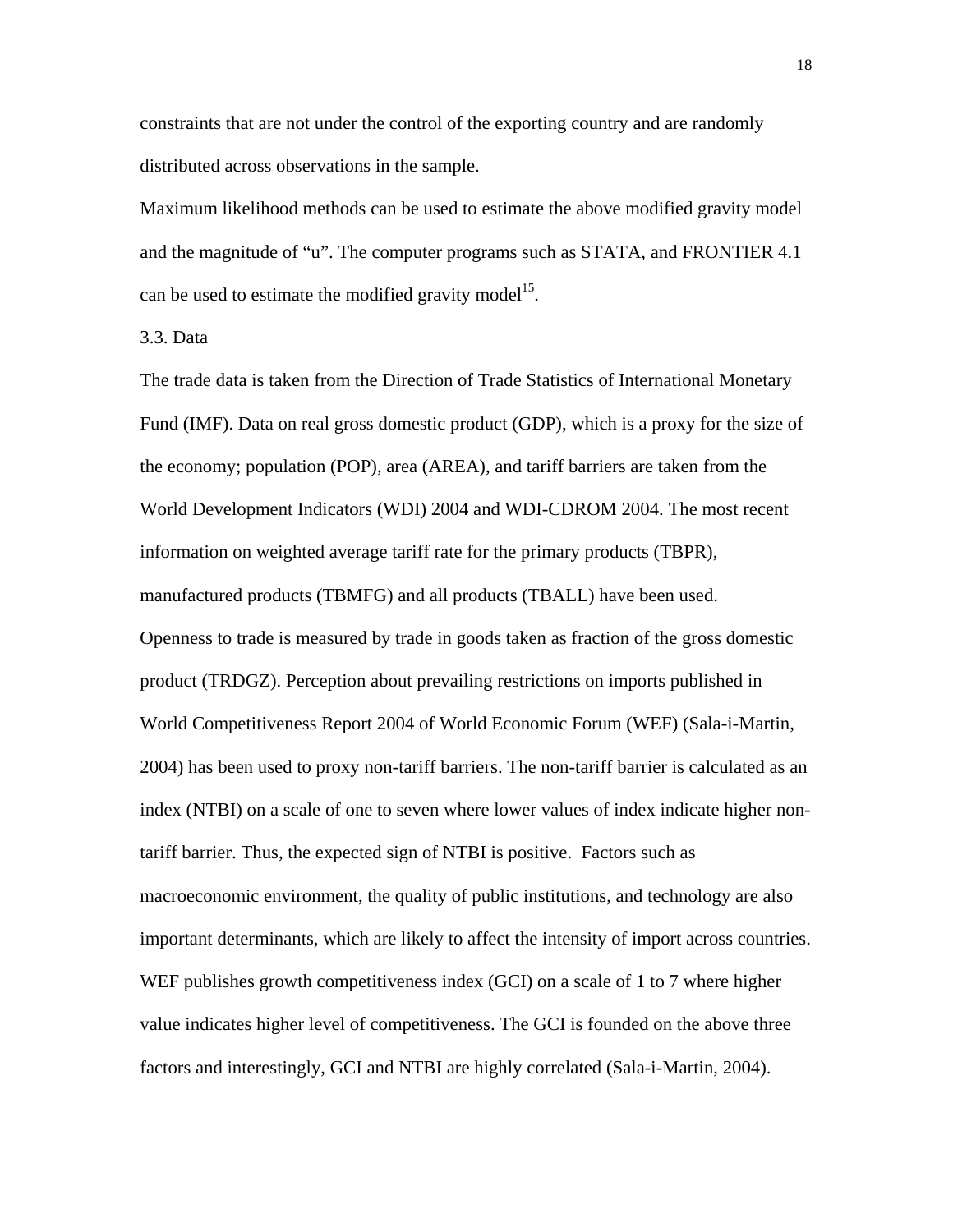Therefore, these variables are used selectively. All variables are taken in logarithms or fractions.

#### **4. Empirical Results and Discussions**

#### 4.1. Absence of "Behind the border constraints"

Both models estimated in this study for China and India separately were as follows:

$$
\ln X_{ij} = \alpha + \beta \ln GDP_j + \gamma \ln DIS_{ij} + \delta \ln POP_j + \varepsilon_{ij}
$$
\n(5)

$$
\ln X_{ij} = \alpha + \beta \ln GDP_j + \gamma \ln DIS_{ij} + \delta_1 \ln POP_j + \delta_2 TRDGZ + \delta_3 L AREA
$$
  
+  $\delta_4 TBPR + \delta_5 NTBI + \varepsilon_{ij}$  (6)

The variables are as defined earlier. Over a small span of time the relative size of the trading partners and the exporting environment in home country are not expected to change significantly. Therefore, for the purpose of analysing trading characteristics of the countries concerned during the recent period, average values of exports during 2000-03 and average size of economies over  $2000-02$  is considered appropriate.<sup>16</sup> Data on trade restrictions and openness to trade are also taken for the period 2000-02. Thus, there is an inbuilt lag in the value of explanatory variables. In the place of NTBI, the variable GCI was also used in the estimation for India. The selected sample sizes of the partner countries, which are the same 77 countries for both China and India, represent about 90 percent and 80 percent of exports from China, and India respectively and therefore, the estimated models can be considered to be representative model for these economies in a

<sup>&</sup>lt;sup>15</sup> Details of the estimation procedure of FRONTIER 4.1 is given in Coelli (1996).

<sup>&</sup>lt;sup>16</sup> Since 2001 is characterised for a number of political and terrorist disturbances, including data of 2000 is expected to provide a better average, while considering the most recent available consistent data for countries of interest. Further, there are statistical advantages in taking average values as it reduces the problems of heteroscedasticity and functional forms leading to more reliable interpretation of the relationships.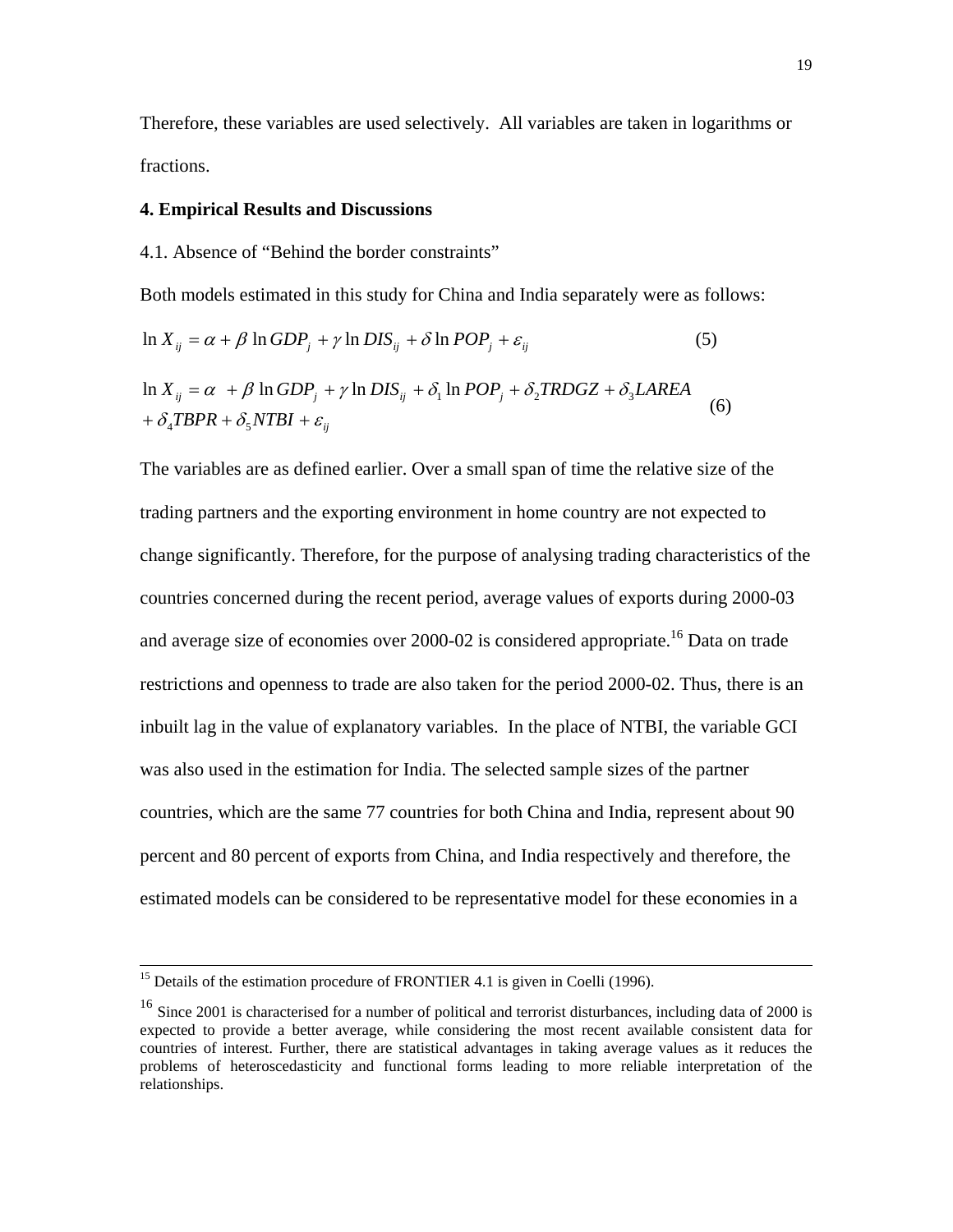general equilibrium framework<sup>17</sup>. All the equations were estimated by OLS and a complete diagnostic result is provided in the respective tables. A series of estimations have been done to delineate the strengths and weaknesses of both countries. At the outset, the basic model (5) with GDP, distance, and population with respect to partner countries was estimated for China and India and the results are reported in Table 1. The base model was further expanded to include the proxies of openness and 'explicit beyond the border' constraints and the results are presented in Table 2.

Almost all the estimated equations are statistically consistent and the R-square values are reasonably high. The magnitudes of the coefficients are markedly different between China and India. Whether the size and significance of these variables are robust or not in the presence of other variables, is an important issue discussed latter.

The relative distance variables in both models of China have smaller coefficients than those of India<sup>18</sup>. It appears that the production process in China, which is characterised by large manufacturing volumes, is able to absorb the distance effects much more efficiently than India. The production cost in China is comparatively lower than that in India and the advantage derived from this is reflected in the size of the relative distance variable. It may be noted that the average distance of China from its trading partners is greater than that of India from its trading partners (Table 3). Therefore, India has to be more efficient in cost management in order to compete with China in the same product group or else it has to design alternative strategies related to product and market. For example, empirical studies examining the costs of doing business in India often have cited that private firms

 $17$  For the purpose of the present study of comparing the performances of China and India emulating the exporting environment of each other, it is necessary to consider the same countries with which both China and India traded during the sample periods.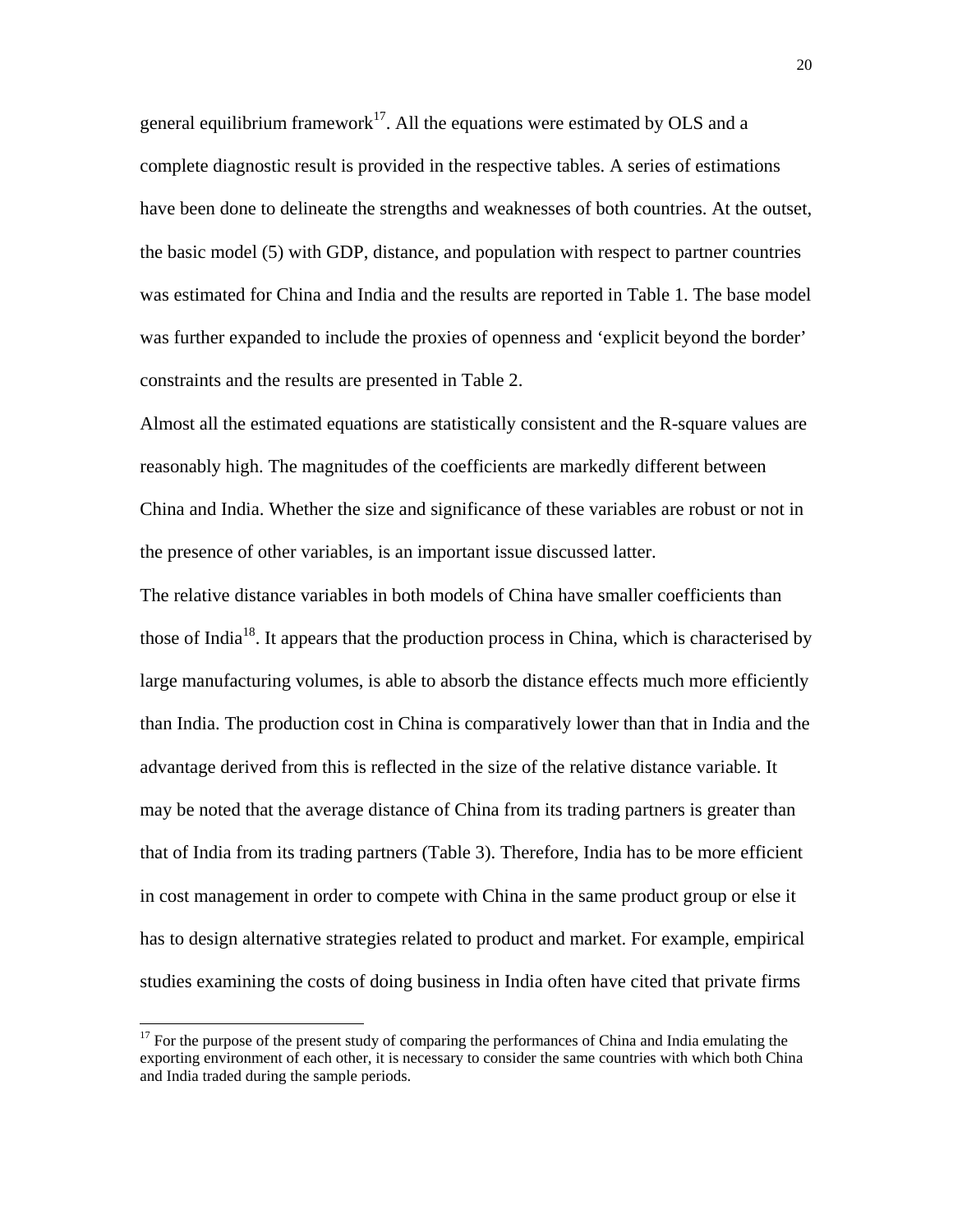have to have their own power generators in order to avoid the problem of power shortage, which tend to increase their production costs (Rajan, 2006). Further, China is more concerned with other barriers to trade rather than distance. For example, in Model CHN-14 (Table 2), the relative distance variable becomes insignificant, when tariff barrier to primary sector products is introduced. Also as new variables are added, the coefficient of relative distance variable in China's models go on reducing. Therefore, it can be safely argued that China's cost advantages are great instruments to boost their exports compared to India.

The coefficient of size of the economy measured by GDP is consistently significant in all formulations. The size of this coefficient is larger for China than that for India in both models. However, when variables such as openness to trade and growth competitiveness are added in the model, the size of coefficient of GDP reduces for China and India (See Table 2 in comparison with Table 1). Nevertheless, the coefficient of GDP is larger for China than for India. This means that clearly India has to go a long way ahead to manufacture and export premium products consumed in richer countries as compared to the manufacturing activities in China.

Population is indirectly covered in the size of the economy, it can be argued to have independent demand side effects also. For example, subsistent economies also need basic amenities of livelihood such as cheap clothing and food. Countries such as China and India, which have fairly high degree of mechanised production system with cheap labour could be potential source of imports provided the importing country has conducive trade

<sup>&</sup>lt;sup>18</sup> The results could have been better, had we disaggregated exports of China and India by commodity categories such as labour-intensive, agriculture-intensive, and resource-intensive. We thank the discussant, Lael Brainard for pointing out this issue.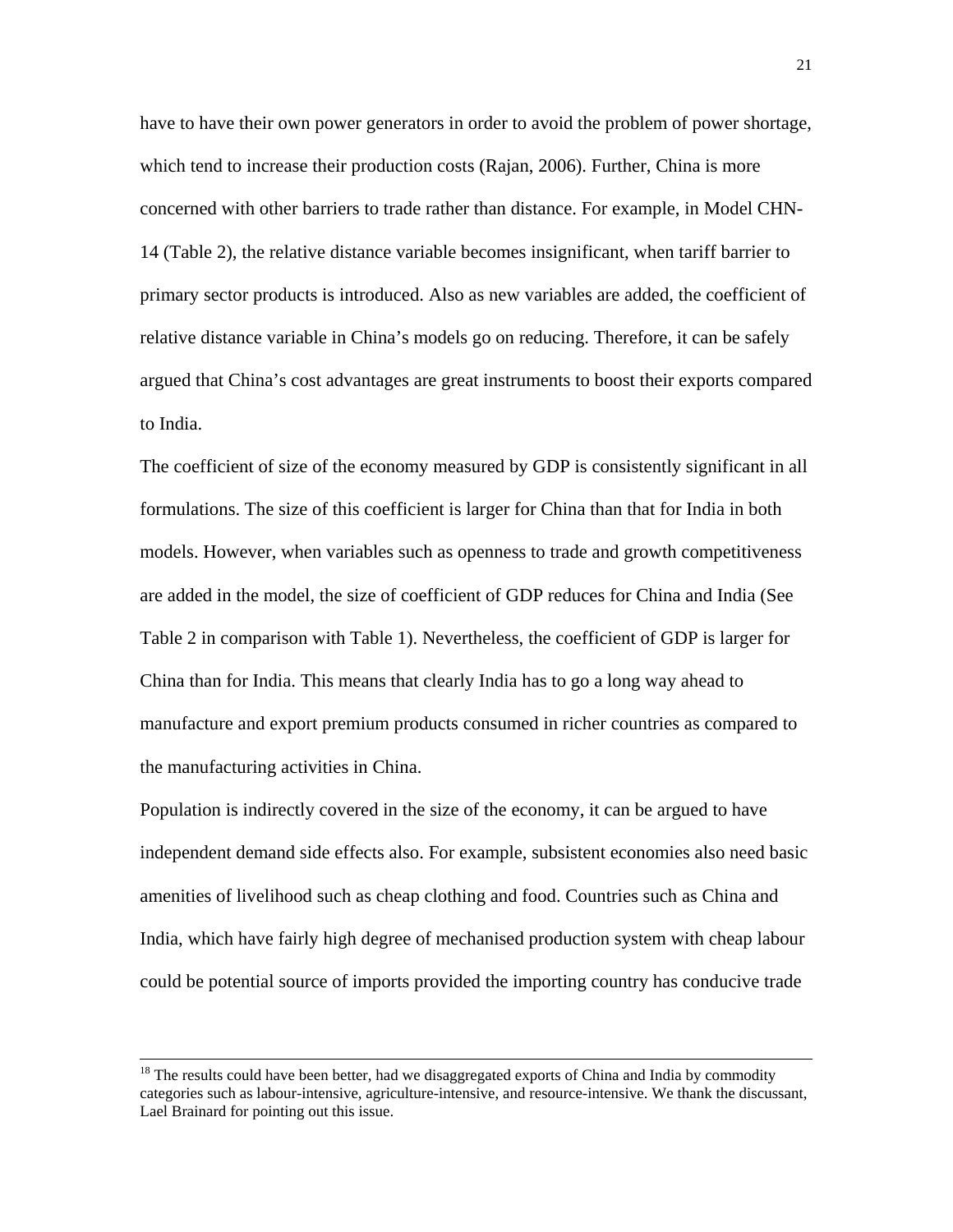regime. This fact is revealed on comparing the coefficients of population variable across models.

Openness to trade variable (TRDGZ) is introduced in Models CH14, IN13, and IN14 along with the area variable (Table 2). Clearly, exports flow more from both countries to those countries, which trade higher proportion of their GDP. The coefficient of TRDGZ is almost equal for both China and India. In the case of China, GCI is not a significant variable; instead, tariff barriers to primary sector products are more important in reducing its exports. Even non-tariff barriers are insignificant in affecting China's exports. On the other hand, in the case of India, non-tariff barriers and growth competitiveness index act alike in affecting its exports growth. It may be recalled that expected sign of coefficient of NTBI is positive because higher value of NTBI means lesser problems in importing while lower values mean the opposite.

To calculate potential exports, it is important to estimate the equation in a general equilibrium framework so that as many trading partners as possible, indicating as much distances as possible are covered. Nevertheless, such a general equilibrium framework may not take into account all country-specific characteristics of home country that influence its exports. Therefore, in this exercise we put each country in the exporting environment of the other to simulate each other country's potential exports. The key difference in export performance is expected to arise due to the change in the values of the relative distance variable, as all other variables remain more or less the same across trading countries. Models CHN-14 and IND-14 given in Table 2 were used for simulating the exports from China and India with the assumption that they switched their exporting environments between them. Simulations were carried out by applying the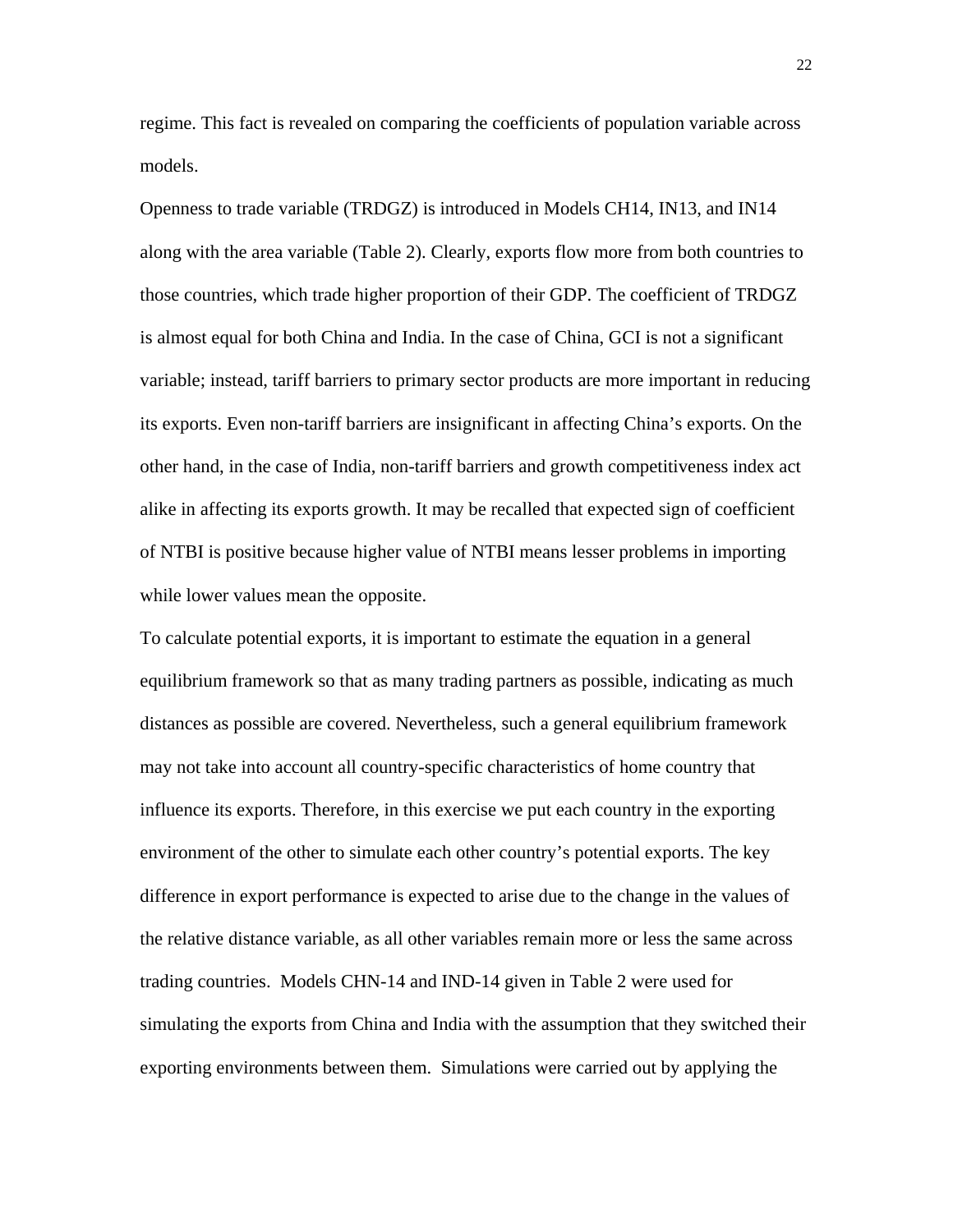coefficient of India, which proxies the exporting environment faced by India, on trade data concerning China and vice versa. The simulated gain/loss in exports is presented in Appendices1 and 2.

As a summary, when the coefficients of China are applied to calculate India's simulated potential exports, it results in very high values for India (672.9%) implying that if India enjoys China's exporting environment, it would increase its exports drastically. On the other hand, when India's coefficients are applied to China, it leads to lowering of exports from China by 91.7%, clearly indicating that China has been operating at much higher efficiency levels than India. Thus, there is much for India to learn from China to improve its export performance. This result also implies that there are significant 'behind the border constraints' to export more in India than in China, which is examined in the next section.

4.2. Presence of "Behind the border constraints"

The following modified augmented gravity model was estimated using panel data from 2000 to 2003 and the results are presented in Table 4:

$$
\ln X_{ijt} = \alpha_1 + \beta \ln GDP_{jt} + \gamma \ln DIS_{ijt} + \delta_1 \ln POP_{jt} + \delta_2 TRDGZ_t + \delta_3 LAREA_t
$$
  
+  $\delta_4 TBPR_t + \delta_5 NTBI_t + \delta_6 T + v_{ijt} - u_{ijt}$  (7)

The variables are as defined earlier and 'T' refers to time, which takes values 1,2, 3,and 4 respectively for data from 2000,2001,2002, and 2003. The variable  $u_{ij}$  is assumed to be non-negative truncations of the normal distribution with mean,  $\mu$ , and variance,  $\sigma^2$ . Further, the assumption that  $u_{ijt} = \eta_{ii} u_{ij} = {\exp[-\eta(t-T)] \mathcal{u}_{ij}}$  means that 'behind the border constraints' to export have been varying over time. This assumption implies that if the estimate of  $\eta$ , which is provided by the computer program FRONTIER 4.1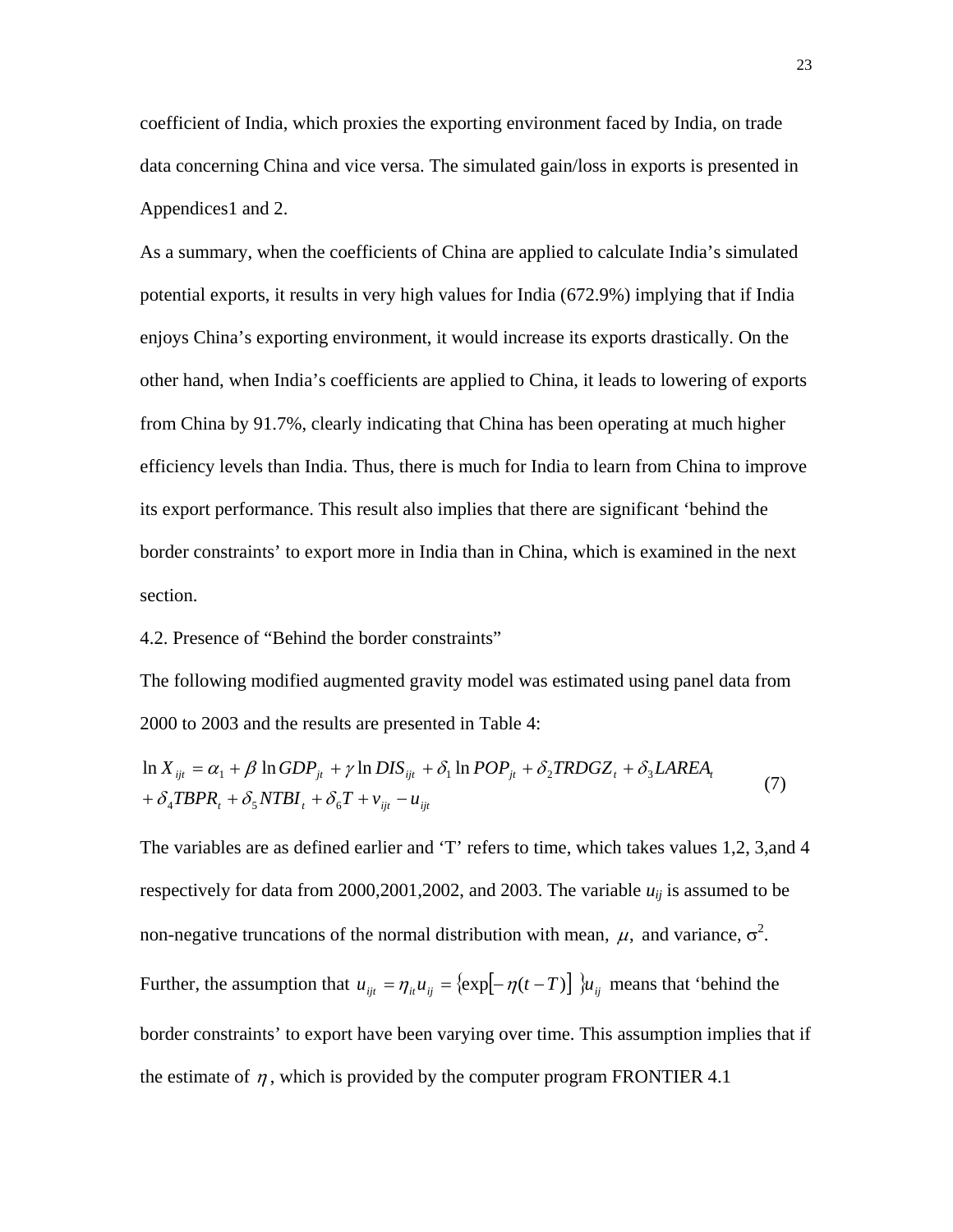simultaneously along with the parameters of equation (7), is positive then the 'behind the border constraints' decline exponentially to its minimum value,  $u_{ii}$ , at the last period, T of the panel. In this case, the gap between potential and actual exports has been declining. The coefficient estimates for constant, which is larger than the estimates of equation (6) as expected due to the specification of equation (7), and most variables are significant at least at the 5 per cent level. Further, these coefficient estimates have the signs that concur with the theory. The coefficient  $\gamma$  presents a measure of the total variation that is due to country specific 'behind the border constraints' to export. The  $\gamma$  coefficient is an average over the time period. That is,  $\gamma = [(\Sigma_t \sigma_{ut}^2) / (\Sigma_t \sigma_{ut}^2 + \sigma_{vt}^2)] / T$ , where is  $\sigma_{ut}^2$  is the variance of the one-sided error term at period t,  $\sigma_{vt}^2$  is the variance of the random error term at period t and T is the total number of time periods. The estimate of  $\gamma$  is large and significant at the 1 per cent level. This means that the decomposition of the error term into u and v in equation (7) is valid for the present data set and the deviation of actual exports from potential exports is due to "behind the border constraints" and not by just random chances. It may be interesting to see how do the  $\gamma$  coefficients vary over time. This is equivalent to examine whether the influence of 'behind the border constraints' to export within the home country have been decreasing from one period to another or not. To put it differently, whether policy reforms towards promoting exports in China and India have been effective during the sample period. Information on the temporal behaviour of  $\gamma$  can be obtained by examining the  $\eta$  coefficient.

The  $\eta$  coefficient considers whether the impact of country specific 'behind the border constraints' on reaching potential exports have been decreasing from one time period to another or not. If the  $\eta$  coefficient were positive, then the impact of country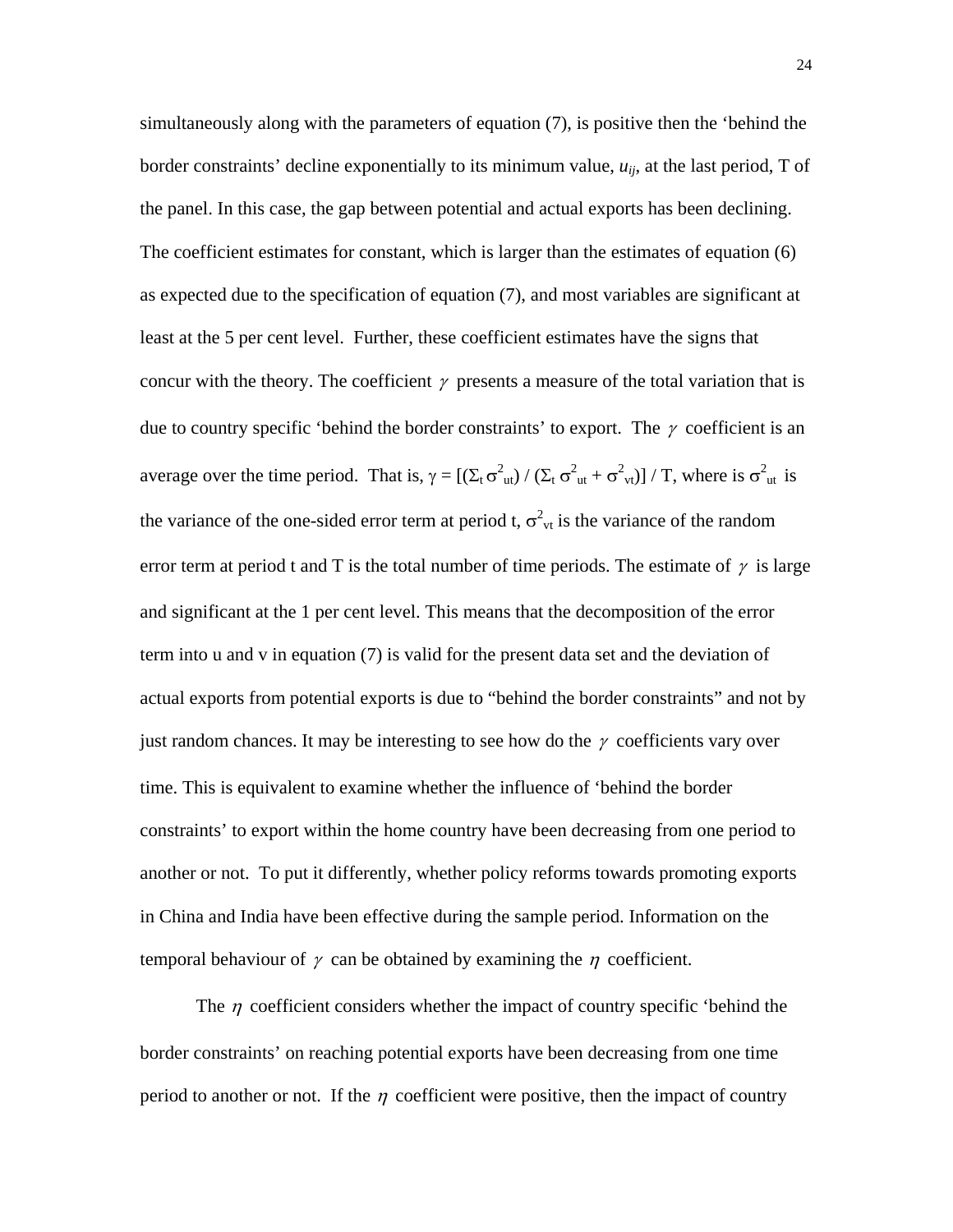specific 'behind the border constraints' to export would be decreasing over time. If, however  $\eta$  were zero or not significant, then the impact of country specific 'behind the border constraints' to export could be considered to be constant over time. In the above model, the  $\eta$  coefficient is positive and significant for China, while it is positive but not significant for India. This implies that policy reforms in India do not appear to be effective in reducing 'behind the border constraints' to export during the sample period, though policy reforms seem to be effective in China.

Overall, from the above results the following can be inferred. 'Behind the border constraints' (measured by "u") contribute a large and significant proportion to the variation in the gaps between potential and actual exports in equation (7) for both China and India. This point is further emphasised by the significance of  $\gamma$ . In other words, country-specific factors including trade policy are important determinants of potential and actual exports. The results given in Table 4 indicate that the impact of 'behind the border constraints' to export has reduced over time during the sample period for China and not for India. With the existing trade resistance between China and its trading partners, and India and its trading partners, China has been able to reduce the gap between its potential and actual exports with majority of the member countries more than India could do over time. The analysis shows that on an average about 86 percent of potential exports has been realized by China, while only about 68 percent of potential exports has been realized by India (Appendix 3). This clearly indicates that there is an urgent need to design and intensify trade policy reforms to enhance its effectiveness towards reducing constraints to export in India and in this respect, India certainly can learn from China's experience, which requires a detailed study. Nevertheless, India needs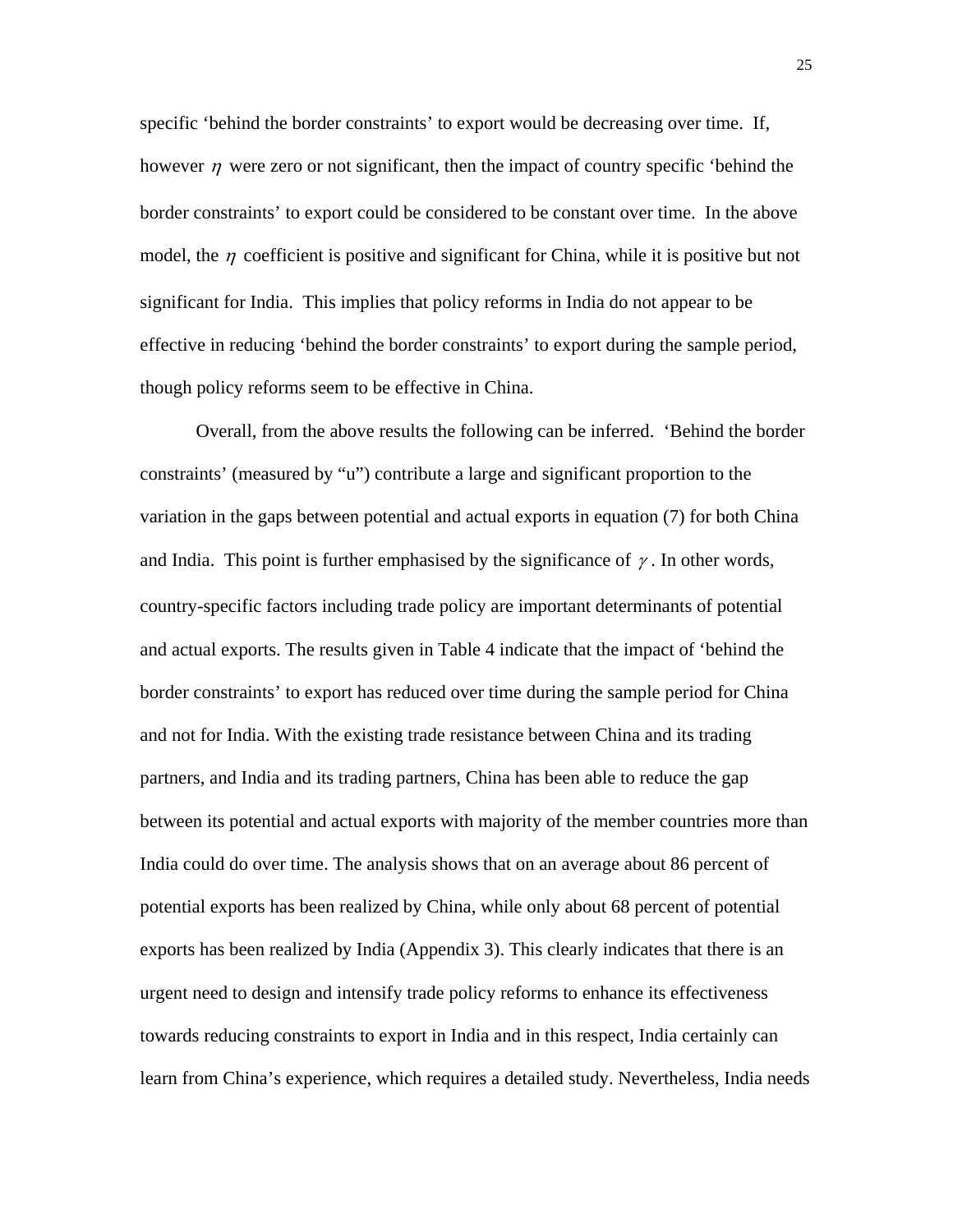to study carefully the recently debated regional income inequality problems created by China's surging export revenues in order to avoid the occurrence of such social problems while increasing India's exports $19$ .

#### **5. Conclusions**

Thus, China's export performance contrasted with that of India over the years indicate that an important determinant of the benefits which developing countries can reap from globalization is whether 'behind the border constraints' to export can be decreased consistently through appropriate policy measures. Though this study did not explore what kind of 'behind the border constraints' need to be eliminated in India to facilitate the realization of its export potential, conjectures can be made from China's experience. Drawing on Hayami (1997) who argued that poor countries could structure their institutions to bring about rapid development through the borrowing of technologies, the adoption of technology from abroad is important for India, which appears to be constrained by mainly lack of infrastructure and proper institutions.

"Catching up with China" is a worthwhile slogan for India's new millennium, along with a national commitment to grow at 10 percent a year. Both goals may be feasible and attainable, and within India's grasp, provided infrastructure and institutional reforms are intensified effectively. China has not only managed a high rate of investment, but has kept the prime lending rate (PLR) at a relatively low 8 percent; the interest rate spread between lending and deposit rates was confined to 2.6 per cent. In India, the PLR is 12 per cent, while the interest rate spread is at 3.4 percent. Clearly, China's configurations are more conducive to high domestic investment. Even though the Indian stock markets

 $19$  We are thankful to Zhang Xiaojing for pointing out this important issue to us.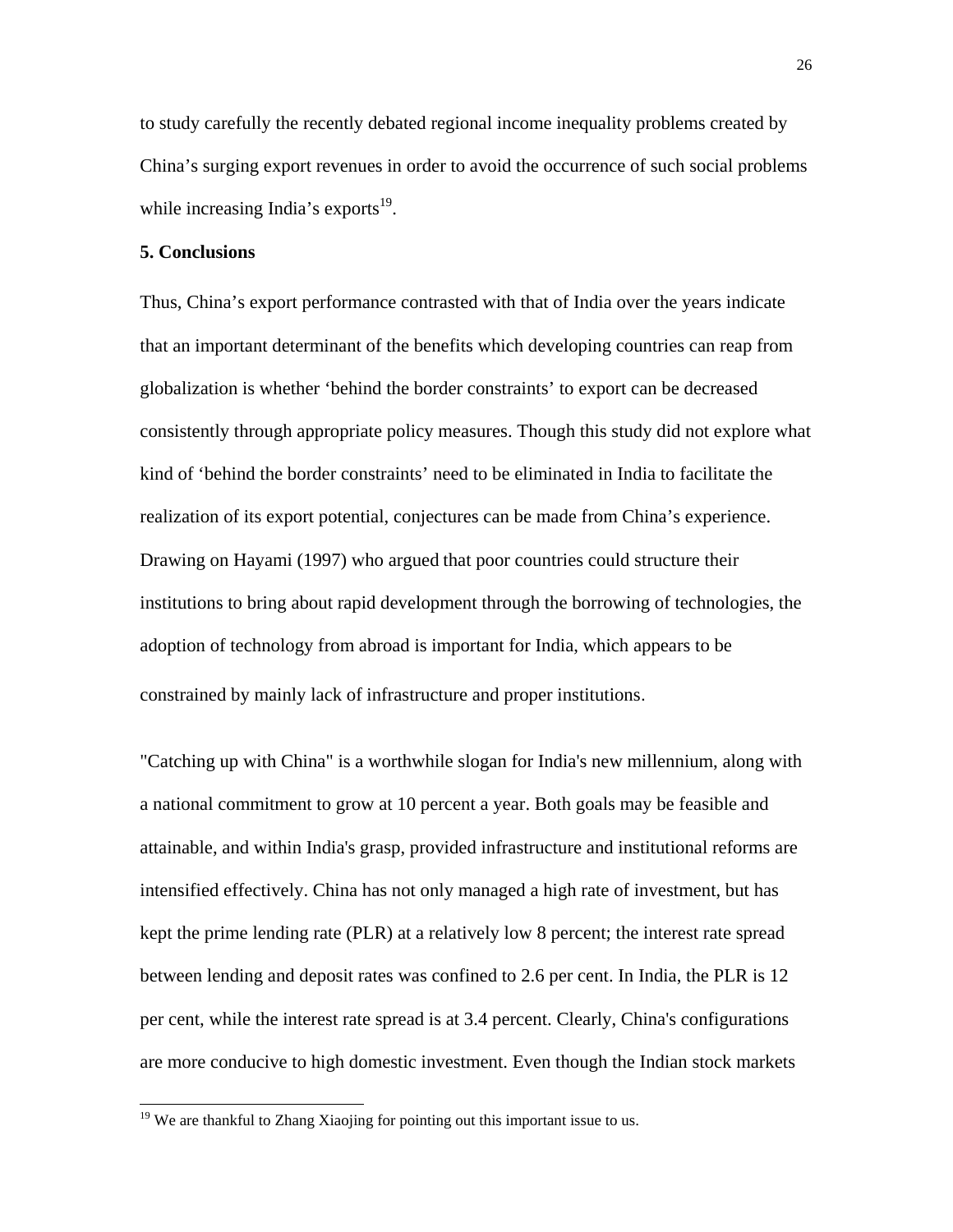were established much before China's, in terms of market capitalisation, China is ahead at \$231.3 billion, which is 2.20 times that of India's. Chinese banks extend credit, measured as a ratio of GDP, at a rate of two-and-a-half times India's. Even in fiscal decentralisation, the Chinese Central government transfers 51.4 percent of the tax revenue to the provinces, while in India the figure is about 36.1 percent.

The above discussion has revealed important findings, which can be helpful in making strategies with respect to trade policy in India. The cost competitiveness of China appears to help its exports in negotiating large distances. India needs to learn from China. It has to develop cost advantage and product process so that high value markets can be captured. Duties and taxes are still on the higher side as compared to world standards, and they need to be reduced further, as higher duties and taxes lead to higher domestic prices and reduced market size by reducing domestic consumption, and hence deprive the scale-ofeconomy effect and make Indian firms less competitive. A larger consumption base will lead to increase in labour productivity through competition and provide backstop to domestic producers against external shocks. Duties merit reduction on several other grounds also. The proven technological potential of the country can best be exploited and made robust by exposing the economy to external competition by strategically reducing tariffs. Low-level tariffs have strong signalling effects, besides reducing inefficiencies in resource allocation and operations. A relatively restrictive foreign investment regime in India needs review. FDI flows should be viewed as a vehicle of technology transfer, spillover effects in production processes, and of increasing exports<sup>20</sup>. Continuation of small-scale industry reservation in the case of many sectors of production deprives the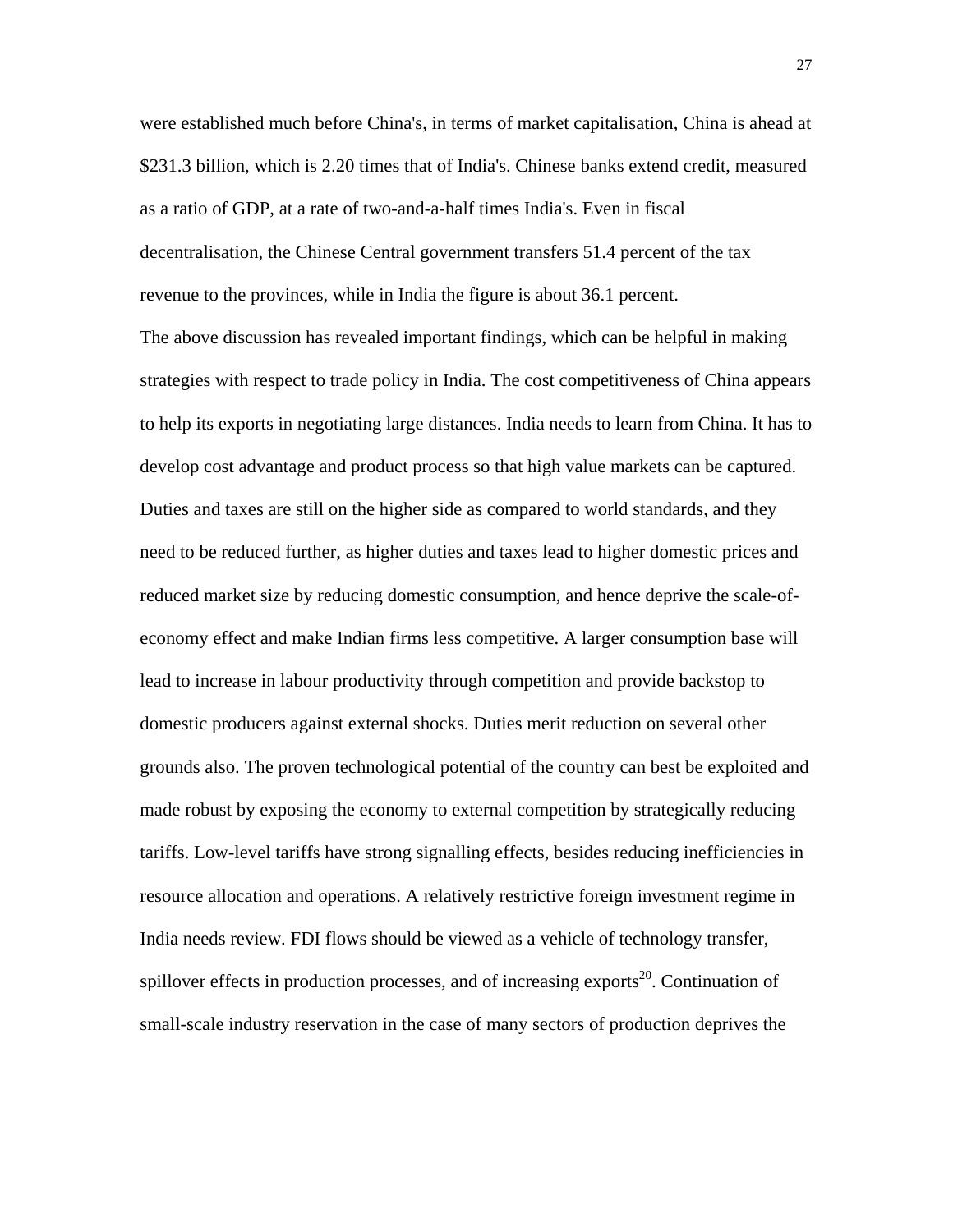benefits of scale economy and a strategic decision of de-reservation should be taken for all the products where export potential exists. The poor quality of public infrastructure including power and transport remains a key problem for business enterprises (See, Appendix 4). The sooner it is rectified the better and, therefore, it is argued that the government should continue its efforts in building infrastructure instead of managing production units. Relatively sluggish clearing at ports and customs houses and rampant corruption are increasing costs to domestic manufactures and they must be addressed through technological measures and a greater participation of the private sector. The state-owned port trust is extremely inefficient and the government has rightly assigned some responsibilities to international operators recently.

It is not that India has not proved its successful performance in trade sector. As argued by Rajan (2006) India has proved that it could compete in the services trade sector despite the poor infrastructure in high-value-added, high-skill industries where the output is relatively lightweight and relatively less dependent on ports and electricity. For example, during the 1990s, India's service sector grew at an average annual rate of 9 percent, contributing to nearly 60 percent of the overall growth rate of the economy. Further, India's exports of services grew annually on average at 17 percent per year in the 1990s, which is about two and a half times faster than the domestically focused part of the services sector (Hoekman, 2004).

Thus, it is argued that India should nurture this comparative advantage effectively by relaxing 'behind the border constraints' rather than introducing new constraints such as over regulation of higher education system. Nevertheless, in order to provide sustained

 $20$  Unlike other studies, which are cross-country based, this study is country-specific (India Vs. its trading partners and China Vs. its trading partners) and therefore, FDI could not be used as an explanatory variable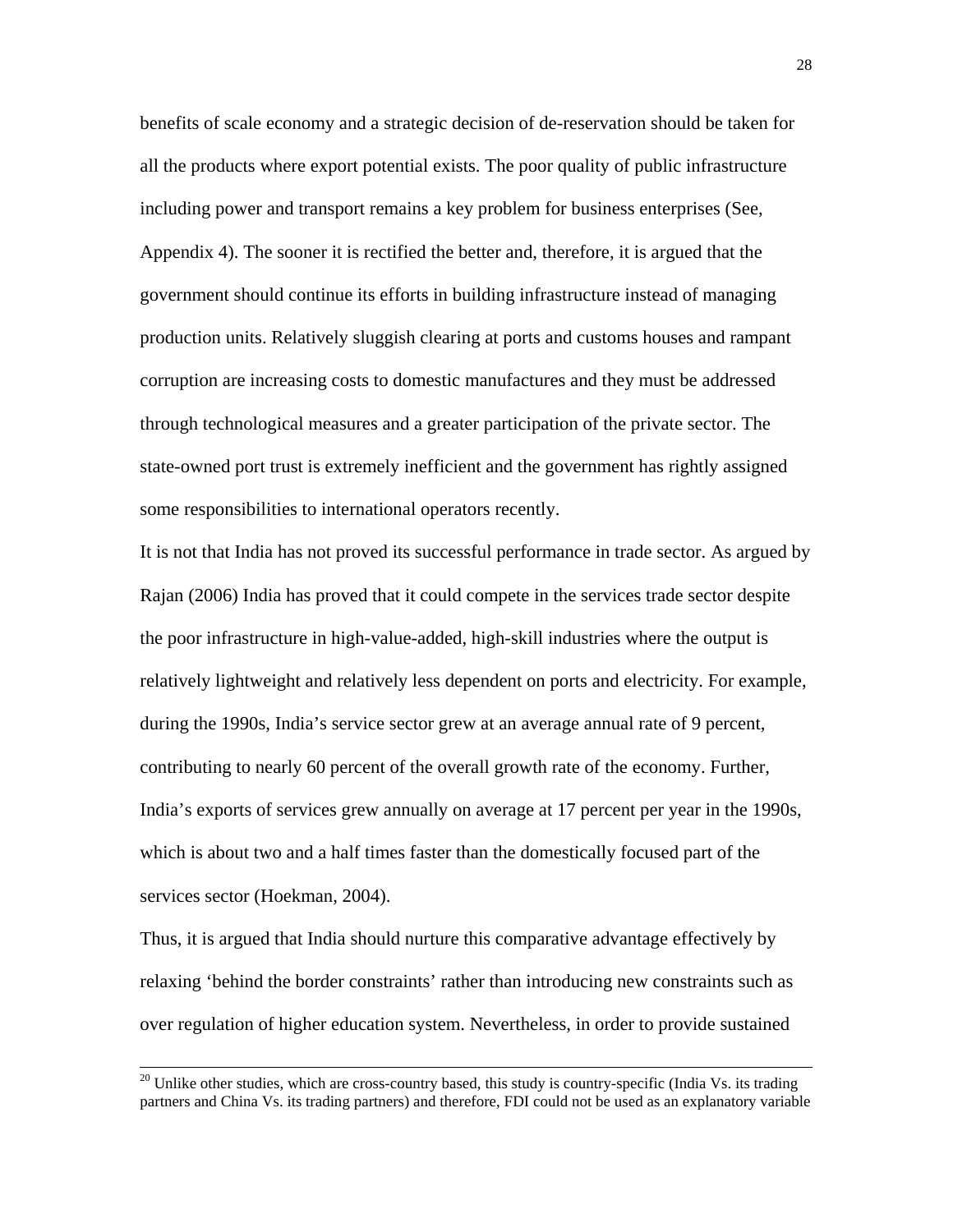employment to several million people, India can not underestimate the benefits of following the East Asian growth model of labour intensive manufacturing, which is also causally linked with the services sector.

 $\overline{a}$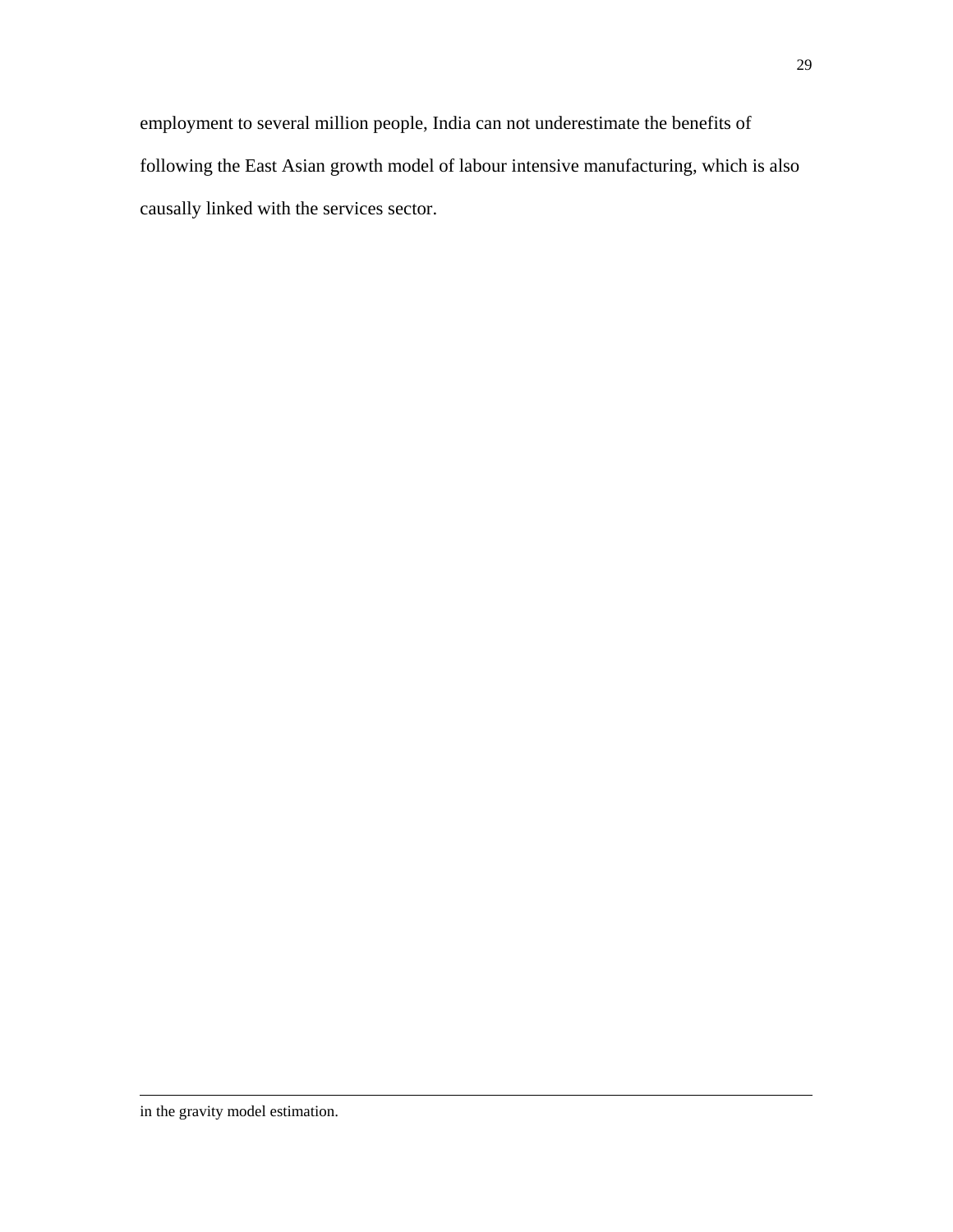#### **References**

Aigner, Dennis, Lovell, Knox, and Schmidt, Peter. 1977. "Formulation and estimation of stochastic frontier production function models". *Journal of Econometrics* 6: 21-37.

Anderson, James. 1979. "A Theoretical Foundation for the Gravity Equation". *American Economic Review* 69: 106-116.

Anderson, James and van Wincoop, Eric. 2003. "Gravity with Gravitas: A Solution to the Border Puzzle". *American Economic Review* 93(1): 170-192.

Baldwin, R. 1994. *Towards an Integrated Europe*. London: CEPR.

Baldwin, R. 2003. 'Openness and Growth: What's the Empirical Relationship?' NBER Working Paper 9578, Cambridge MA.

Bergstrand, J. H. (1985), "The Gravity Equation in International Trade: Some

Microeconomic Foundations and Empirical Evidence." *The Review of Economics and Statistics* 67: 478- 481.

Bhagwati, Jagdish. 1993. *India in Transition: Freeing the Economy.* Oxford: Oxford University Press.

Chadha, Rajesh. 2003. External Sector in N.N. Vohra (ed). *Mid-Year Review of the Indian Economy 2002-2003*. New Delhi:Shipra publishing.

China Custom Statistical Bureau. 2002. *China Custom Statistical Yearbook.* Beijing.

Coelli, Tim. 1996. 'A guide to FONTIER version 4.1: A computer program for stochastic frontier production and cost function estimation'. Centre for Efficiency and Productivity Analysis Working Paper 96/07, University of New England, Armidale.

Drysdale, Peter, Huang, Yiping, and Kalirajan, Kaliappa. 2000. 'China's Trade Efficiency: Measurement and Determinants' in Peter Drysdale, Zhang Yunling, and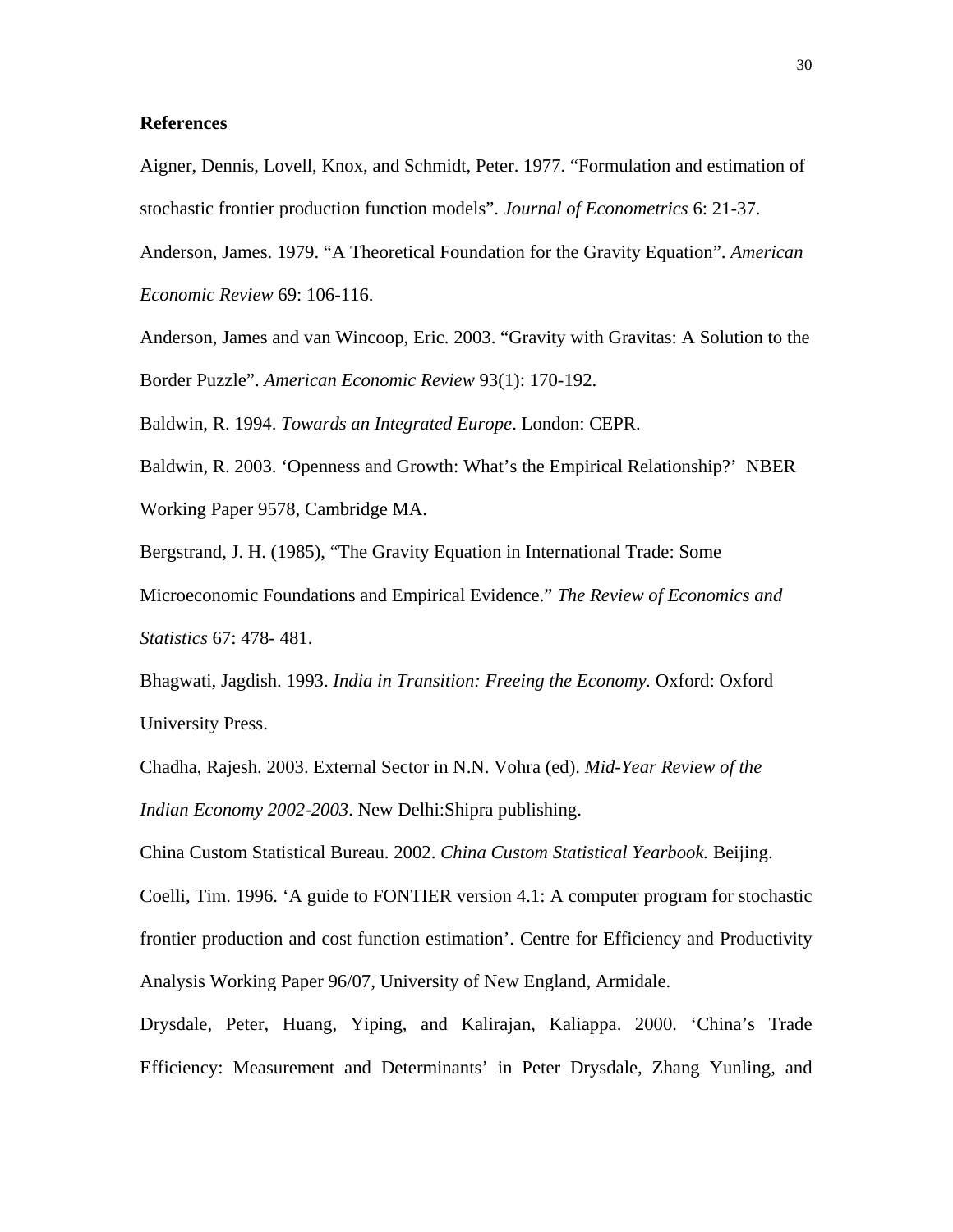Liagang Song (eds.) *APEC and Liberalisation of the Chinese Economy*. Canberra: Asia Pacific Press.

Frankel, J.A. and D. Romer. 1999. "Does Trade Cause Growth?" *American Economic* 

*Review* 89(3): 379-99.

Gang Fan and Xiaojing Zhang 2003. 'The Chinese Reform Agenda' in J.J. Teunissen in

China's Role in Asia and the World Economy - Fostering Stability and Growth, Fondad,

The Hague.

Garnaut, Ross and Yiping Huang 2001.*Growth Without Miracles: Readings on the* 

*Chinese Economy in the Era of Reform.* New York: Oxford University Press .

Gawande, K. and Krishna, P. 2001. 'The Political Economy of Trade Policy: Empirical

Approaches'. *Working Papers, Economics Department, Brown University*.

Greenaway, D., W. Morgan and P. Wright (2002). "Trade Liberalization and Growth in

Developing Countries". *Journal of Development Economics* 67: 229-44.

Hayami, Yujiro. 1997. *Development Economics: From the Poverty to the Wealth of Nations*, Oxford: Clarendon Press.

Hoekman, Bernard. 2004. 'The World Bank Trade Research Program: Summary and Synthesis'. Development Economics Research Group (DECRG), Washington, D.C. :The World Bank.

Huang, Yasheng, and Khanna, Tarun. 2003. Can India Overtake China? *Foreign Policy* 

*Magazine*, July-August 2003 URL: http://www.foreignpolicy.com/story/.

Jiang Xiaojuan, 2002, *The Foreign Invested Sector in China: its contribution to economic* 

*growth, structure upgrade and power of competitiveness*. People's University Press,

Beijing.

Kalirajan, Kaleeswaran. 1999. "Stochastic Varying Coefficients gravity model: an

approach in trade analysis". *Journal of Applied Statistics* 26(2): 185-193.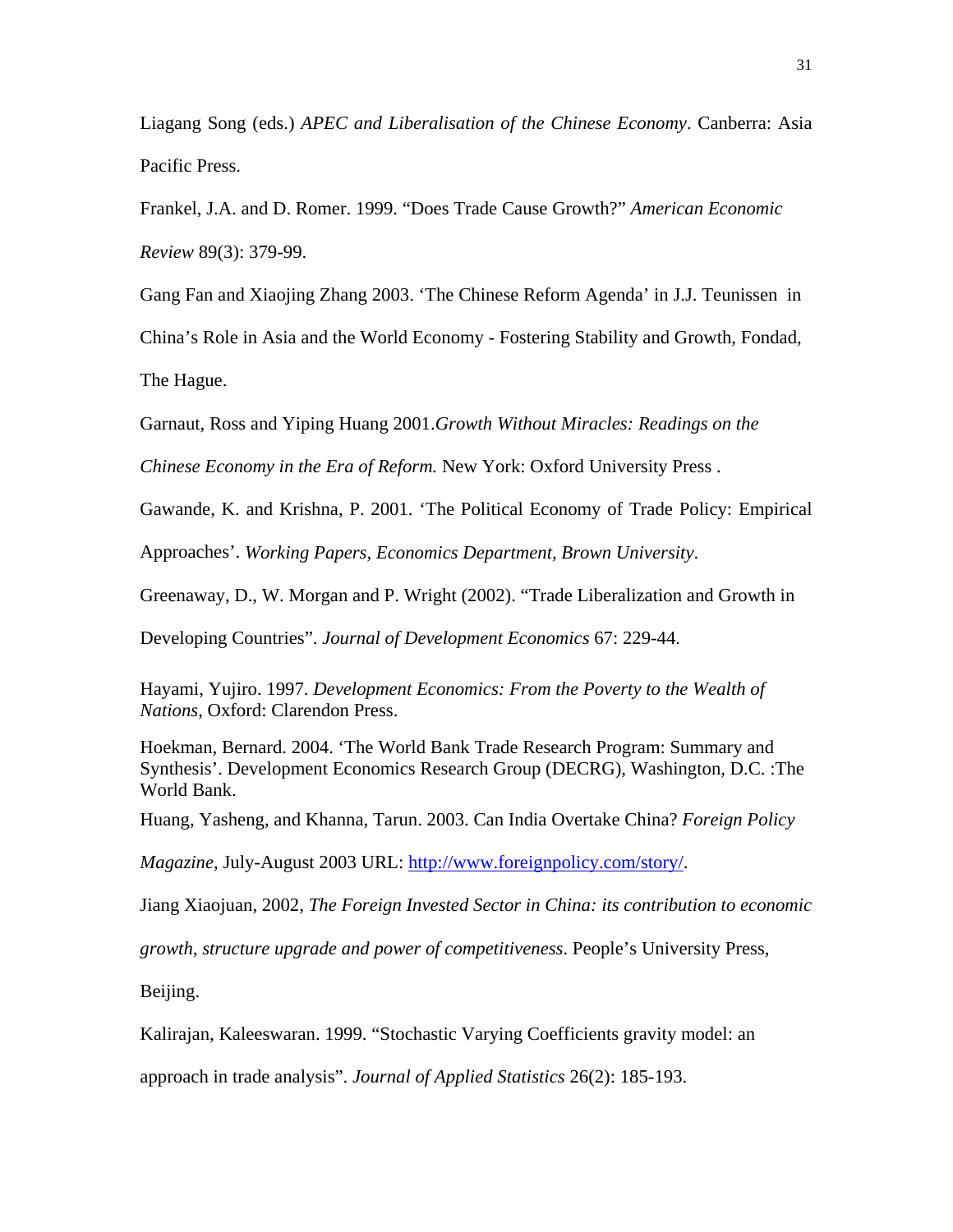Kalirajan, Kaliappa. 2000. "Indian Ocean Rim Association for Regional Cooperation (IOR-ARC): Impact on Australia's Trade", *Journal of Economic Integration* 15: 533- 547.

Kalirajan, Kaliappa. 2007. "Regional Cooperation and Bilateral Trade Flows: An Empirical Measurement of Resistance", *The International Trade Journal* XXI: 85-107. Lardy, Nicholas. 2002. *Integrating China into the Global Economy.* Washington: Brookings Institution Press.

Levchenko, A. A. 2004. 'Institutional Quality and International Trade'. *IMF Working Paper, WP/04/23.* 

Lucas, Robert. 1988. "On the mechanics of economic development". *Journal of Monetary Economics* **22:** 3–42.

Mayer J. 2000. 'Globalization, technology transfer, and skill accumulation in low-income countries'. Discussion Paper, No. 150. Geneva: UNCTAD.

Meeusen, William. and van den Broeck, Julian. 1977. "Efficiency estimation from Cobb Douglas production function with composed error". *International Economic Review* 18: 435-444.

NBS(a) (National Statistical Bureau), various years. *China Statistical Yearbook*. China Statistics Press, Beijing.

NBS(b) (National Statistical Bureau), various years. *China Foreign Economic Statistical Yearbook.* China Statistics Press, Beijing.

Nilsson, L. 2000. "Trade integration and the EU economic membership criteria". *European journal of Political Economy*. 16(4): 807-827.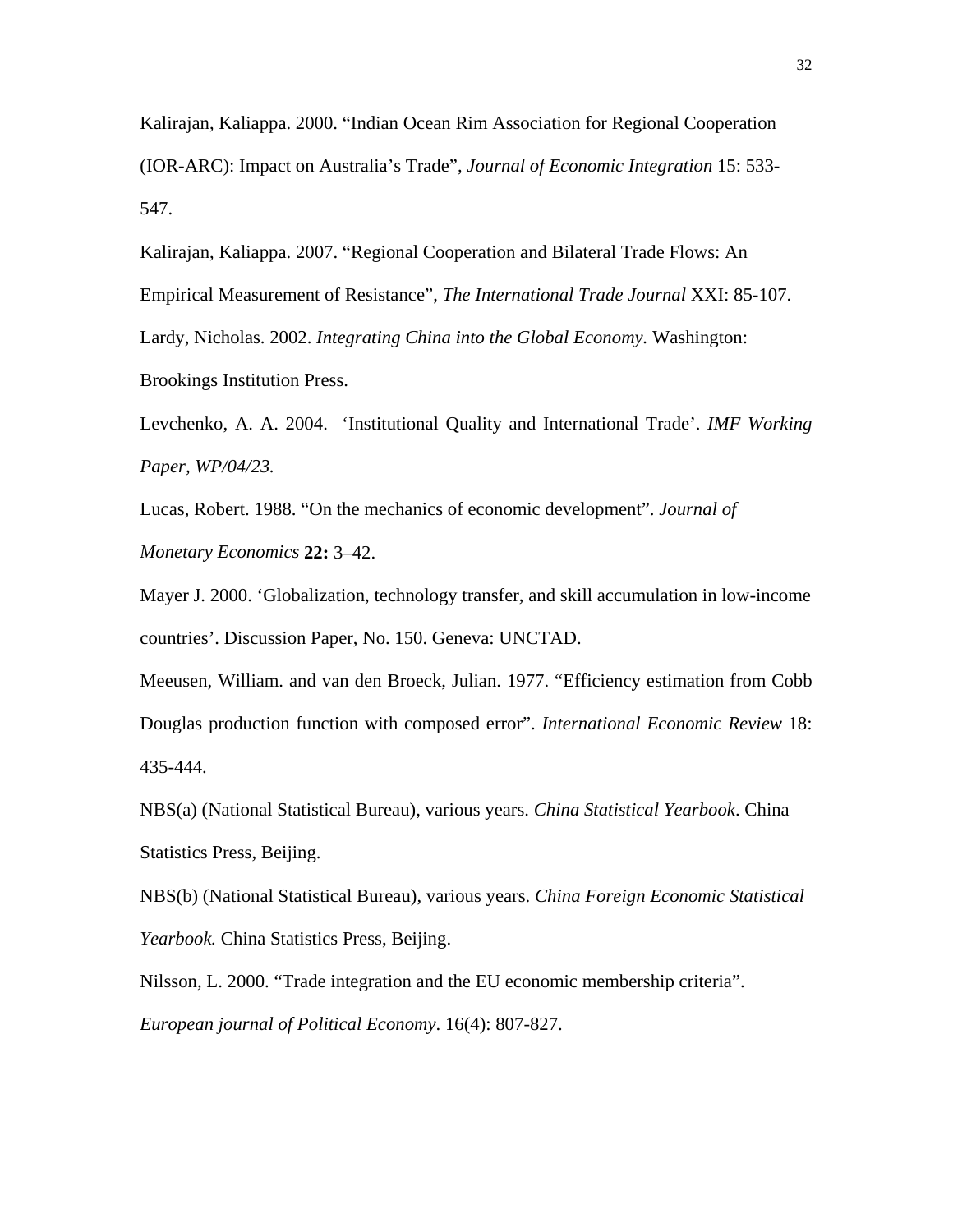Rajan, Raghuram. 2006. "India: The Past and its Future". *Asian Development Review* 23(2): 36-52.

Roberts, Mark and Setterfield, Mark 2006. 'What is endogenous growth?', in P. Arestis,

M. Baddeley and J. S. L. McCombie (Eds) *Understanding Economic Growth. New* 

*Directions in Theory and Policy*. Cheltenham: Edward Elgar.

Rodrik, Danny. 1998. "Why Do More Open Countries Have Large Governments?" *Journal of Political Economy* 106 (5): 758-879.

Rodrik, Danny. 2000. *Trade Policy as Institutional Reform*, Harvard University, Department of Economics, Cambridge, Mass.

Roemer, J.E. 1977. "The effect of sphere of influence and economic distance on the commodity composition of trade in manufactures". *The Review of Economics and Statistics* 59: 318-27.

Romer, Paul. 1986. "Increasing returns and long-run growth". *Journal of Political Economy* **94:** 1002–1037.

Sachs, Jeffery, and Woo, Wing Thye. 2002. "China's Economic Growth After WTO Membership". *Journal of Chinese Economic and Business Studies*, Volume 1. Sachs, Jeffrey, and Warner, A. 1995. "Economic Reform and the Process of Global Integration". *Brookings Papers on Economic Activity* 1: 1-95.

Sachs, Jeffrey, and Woo, Wing Thye 2000. "Understanding China's Economic Performance". *Journal of Policy Reform* 4(1).

Sachs, Jeffrey, and Woo, Wing Thye. 2002. "China's Economic Growth After WTO Membership". *Journal of Chinese Economic and Business Studies* 1.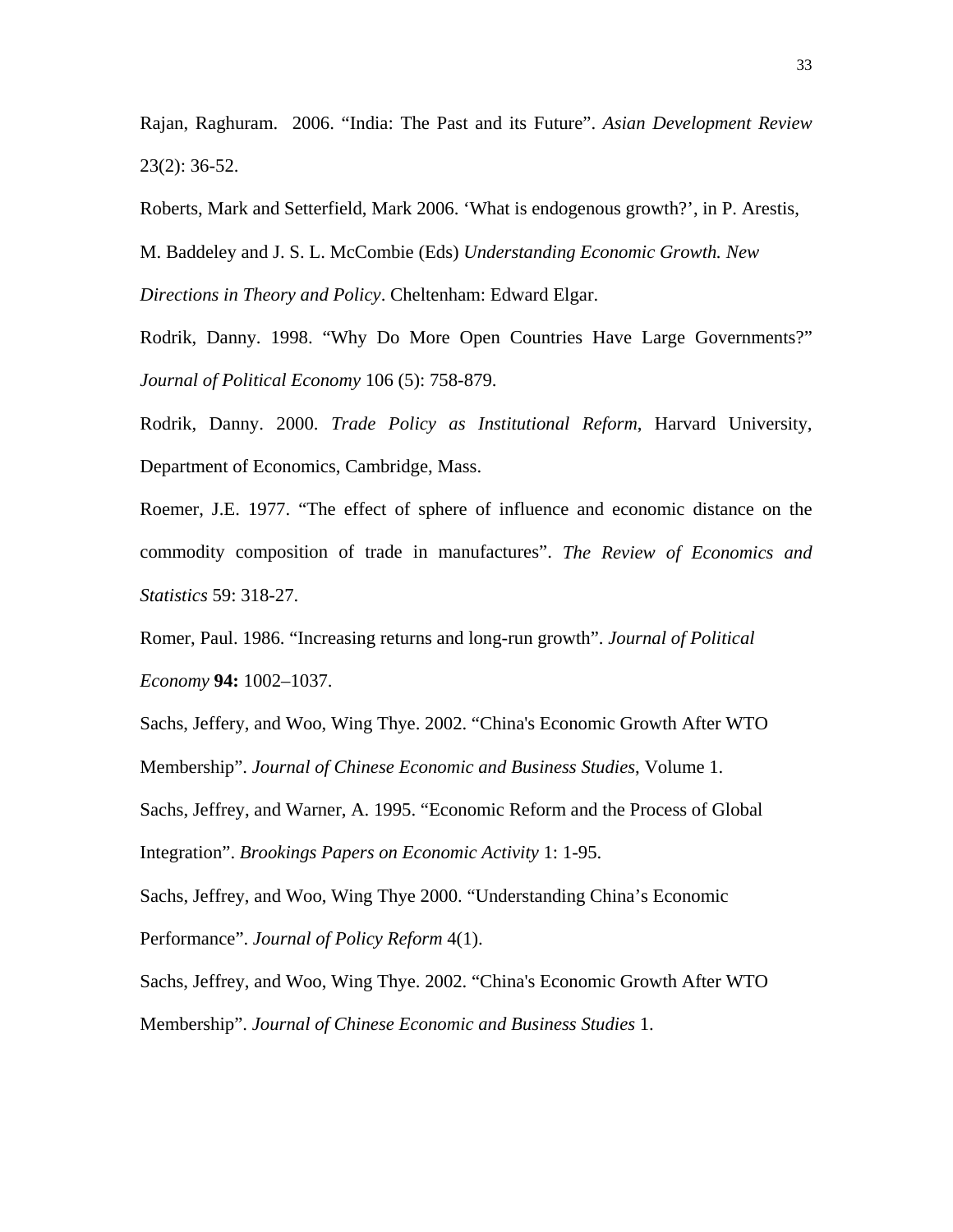Sala-i-Martin**,** Xavier**.** 2004. *The Global Competitiveness Report 2003-04*. New York: Oxford University press.

Wacziarg, R. 1997. *Trade, Competition and Market Size*. Cambridge, Mass: Harvard University Press.

Wang, Xiaolu. 2004. 'FDI in People's Republic of China' in D. H. Brooks and H. Hill

(eds): *Managing FDI in a Globalizing Economy: Asian Experiences.* pp.79-117*.* London: Palgrave/MacMillan.

Woo, Wing Thye. 1998. 'Chinese Economic Growth: Sources and Prospects' in Michel Fouquin and Francoise Lemoine (ed.). *The Chinese Economy*. London:Economica. World Bank. 2003. *World Development Report 2003: Sustainable Development in a Dynamic World*, Washington, D.C.: Oxford University Press. Wu, J. L. 2003. *Economic Reform in Contemporary China.* Shanghai: Shanghai Far East

Press.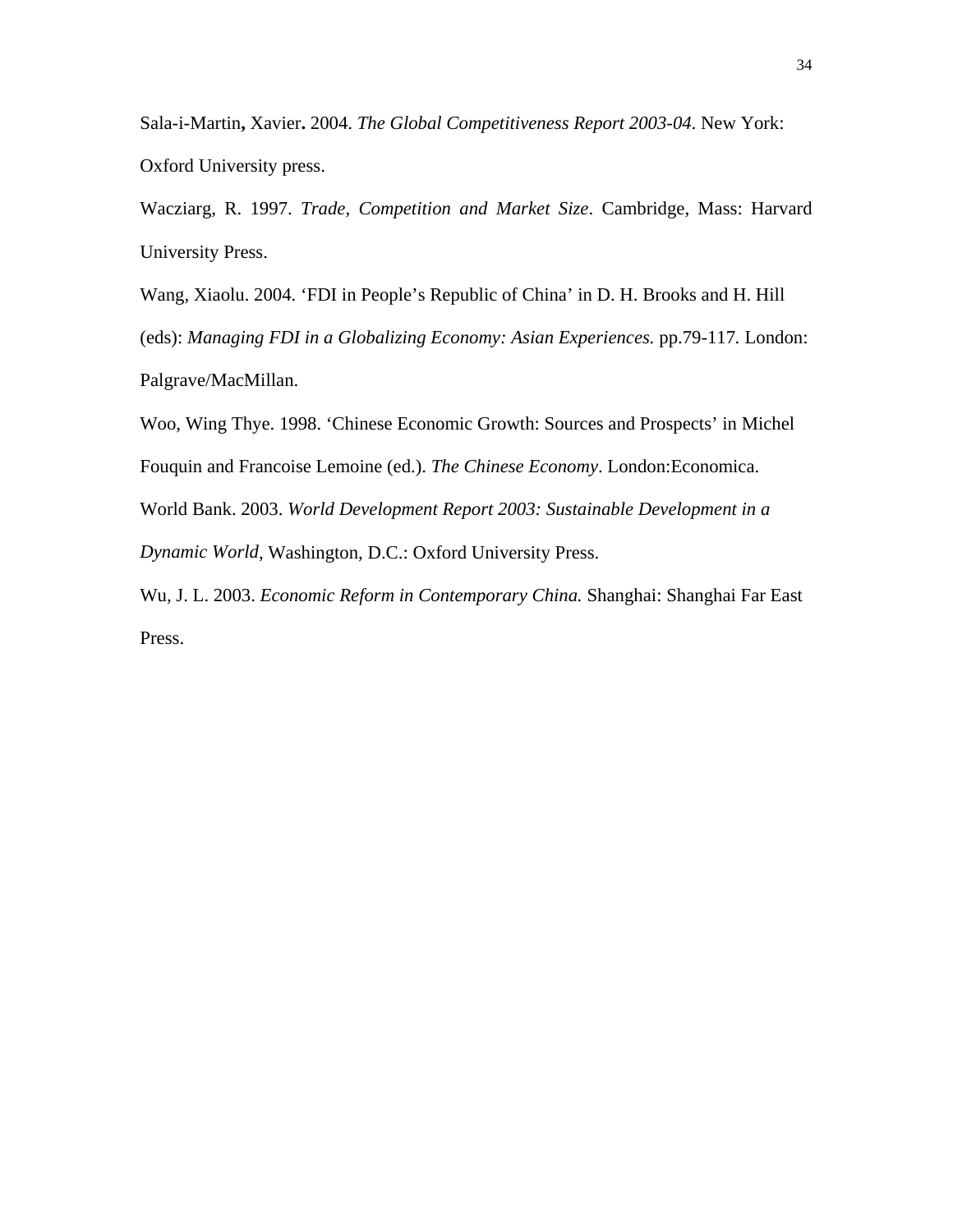| China              | India               |  |  |  |
|--------------------|---------------------|--|--|--|
| CH-9               | $IN-9$              |  |  |  |
| 77                 | 77                  |  |  |  |
| $-7.071**$ (2.951) | $-4.398***$ (2.437) |  |  |  |
| $-0.773*$ (0.180)  | $-1.021*$ (0.175)   |  |  |  |
| $0.882*$ $(0.068)$ | $0.633*$ $(0.059)$  |  |  |  |
| $-0.076$ $(0.097)$ | $0.149 + (0.095)$   |  |  |  |
| 0.836              | 0.793               |  |  |  |
| 0.870              | 0.856               |  |  |  |
|                    |                     |  |  |  |
| $0.386$ [0.53]     | 0.08<br>[0.7]       |  |  |  |
| 1.072 [0.30]       | $0.791$ [0.37]      |  |  |  |
| 28.126 [0.0]       | $0.252$ [0.88]      |  |  |  |
| 3.28<br>[0.07]     | $0.109$ [0.74]      |  |  |  |
|                    |                     |  |  |  |

|  | Table 1: Base Gravity model with distance, aggregate gross domestic product (GDP) in |
|--|--------------------------------------------------------------------------------------|
|  | terms of US\$ at 1995 prices and population for China and India, 2000-2003           |

Notes: When there is problem of heteroscedasticity, White heteroscedasticity adjusted standard errors are presented. Values in parenthesis () are standard errors and values in square brackets [] Are P-values. \* Significant at the per cent level; \*\* significant at the 5 per cent level, and \*\*\* significant at the 10 per cent level and +significant at the15 per cent level.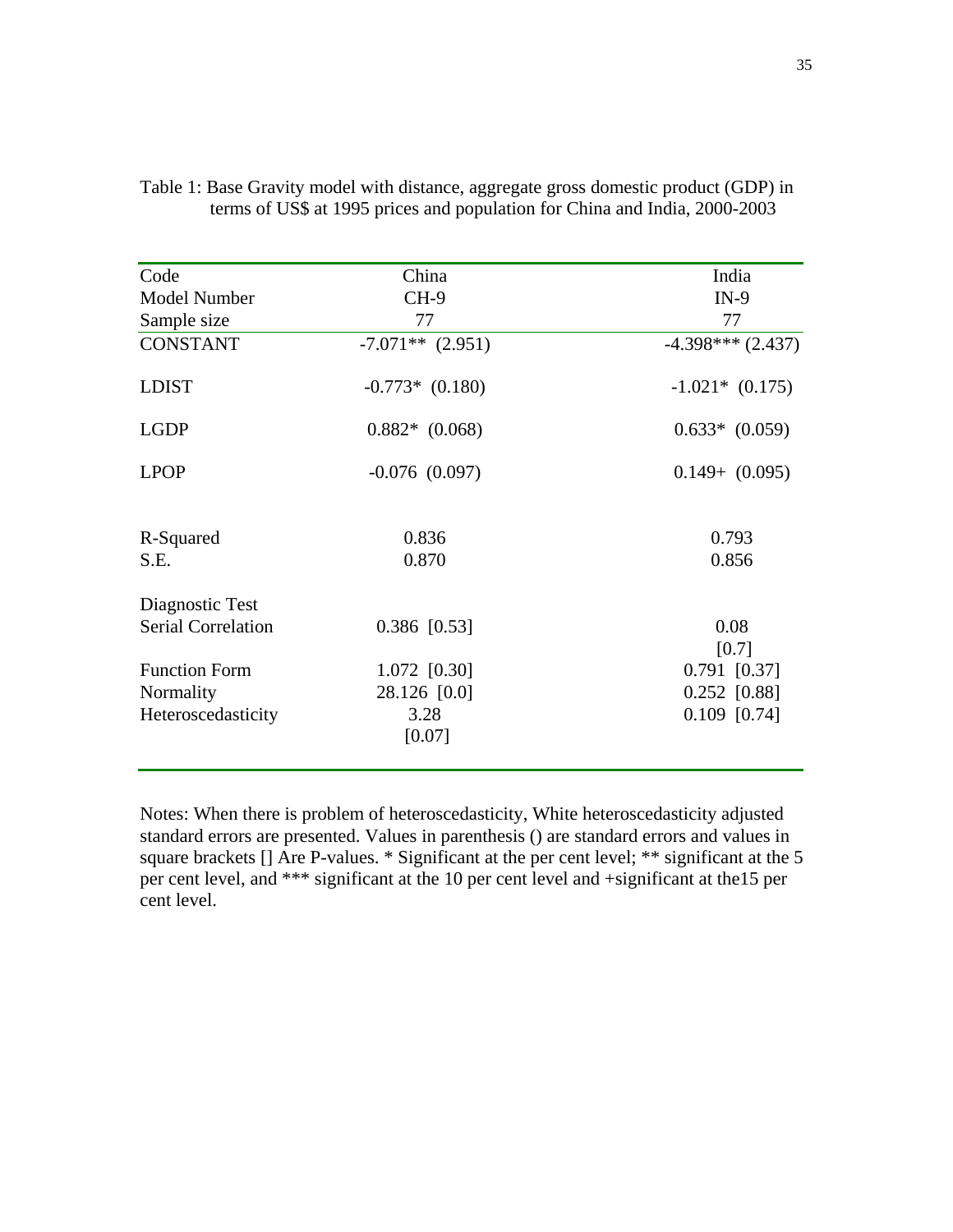| Code                 | China               | India               | India               |  |  |
|----------------------|---------------------|---------------------|---------------------|--|--|
| Model Number         | CH-14               | $IN-13$             | $IN-14$             |  |  |
| Sample size          | 77                  | 77                  | 77                  |  |  |
| <b>CONSTANT</b>      | $-13.858*(3.395)$   | $-11.680*(2.616)$   | $-10.94*(2.540)$    |  |  |
|                      |                     |                     |                     |  |  |
| <b>LDIST</b>         | $-0.269(0.202)$     | $-0.567*(0.182)$    | $-0.542*(0.184)$    |  |  |
| <b>LGDP</b>          | $0.641*(0.132)$     | $0.409*(0.086)$     | $0.300**$ (0.123)   |  |  |
| <b>LPOP</b>          | $0.432***(0.229)$   | $0.666*(0.150)$     | $0.742*(0.169)$     |  |  |
| <b>TRDGZ</b>         | $0.007*$ $(0.0025)$ | $0.0060**$ (0.0027) | $0.0056**$ (0.0027) |  |  |
| <b>LAREA</b>         | $-0.141(0.093)$     | $-0.145***(0.078)$  | $-0.160**$ (0.079)  |  |  |
| <b>TBPR</b>          | $-0.032***(0.018)$  |                     |                     |  |  |
| <b>NTBI</b>          |                     | $0.355**$ (0.146)   |                     |  |  |
| GCI                  | 0.313(0.240)        |                     | $0.560**$ (0.228)   |  |  |
| R-Squared            | 0.870               | 0.846               | 0.846               |  |  |
| S.E.                 | 0.790               | 0.750               | 0.75                |  |  |
| Diagnostic Test      |                     |                     |                     |  |  |
| Serial Correlation   | $0.006$ [0.94]      | $0.319$ [0.57]      | $0.71$ [0.40]       |  |  |
| <b>Function Form</b> | $0.910$ [0.34]      | $0.093$ [0.70]      | $0.195$ [0.66]      |  |  |
| Normality            | 56.90 [0.00]        | 3.011 [0.22]        | $0.591$ [0.74]      |  |  |
| Heteroscedasticity   | 5.280 [0.02]        | $0.355$ [0.55]      | $0.529$ [0.47]      |  |  |

Table 2: Augmented Gravity model with area, openness to trade and other trade barriers for China and India, 2000-2003.

Notes: When there is the problem of heteroscedasticity, White heteroscedasticity adjusted standard errors are presented. Values in parenthesis () are standard errors and values in square brackets [] Are P-values. \* Significant at the1 per cent level; \*\* significant at the 5 per cent level, and \*\*\* significant at the10 per cent level and +significant at the 15 per cent level.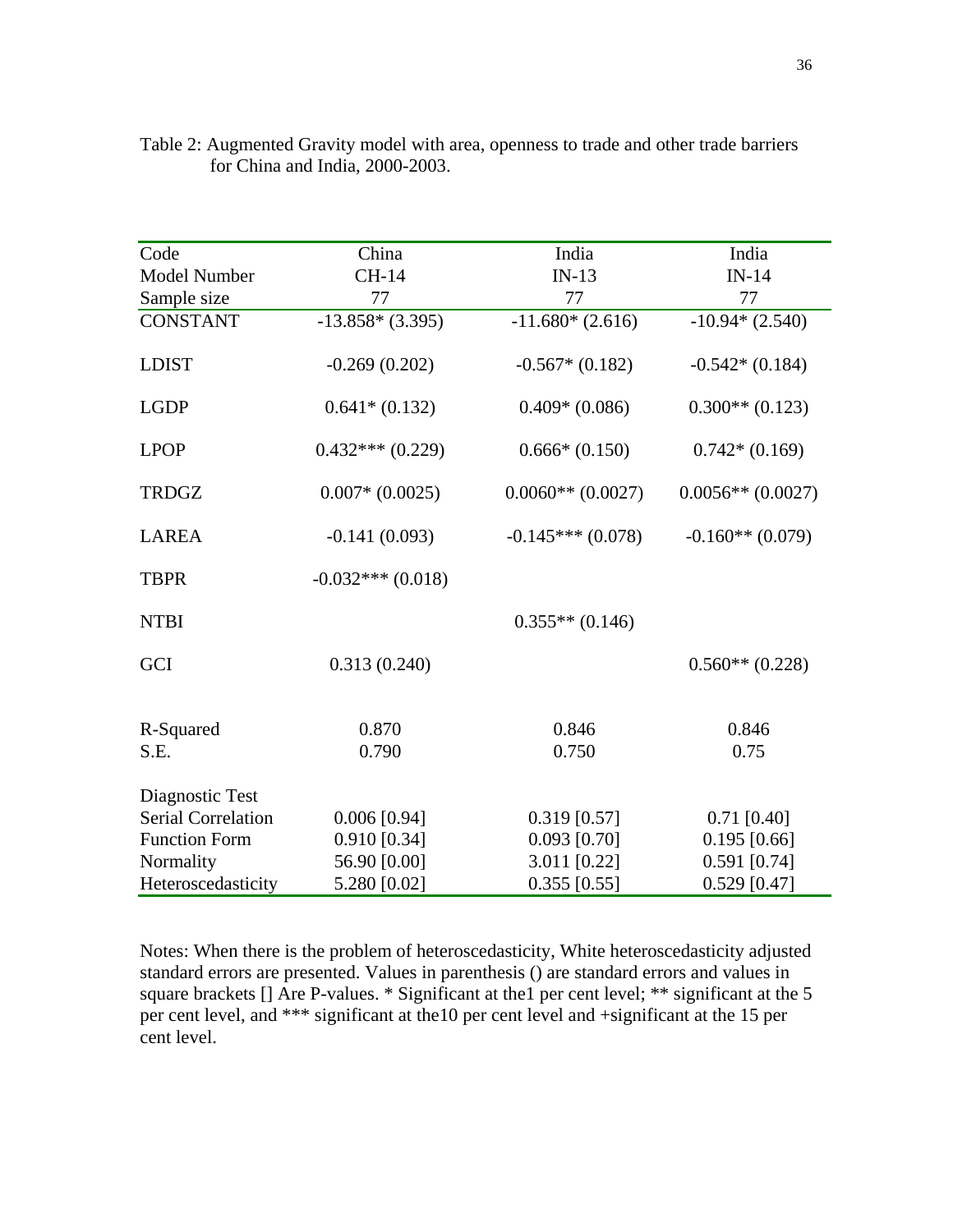| Sample size | China<br>77 | India<br>77 |  |  |  |
|-------------|-------------|-------------|--|--|--|
| Mean        | 9931.5      | 8490.4      |  |  |  |
| Minimum     | 956.2       | 678.6       |  |  |  |
| Maximum     | 19286.0     | 16937.4     |  |  |  |
|             |             |             |  |  |  |

Table 3: Summary matrix of distances (kilometre) being negotiated by China and India across the sample structures of trade partners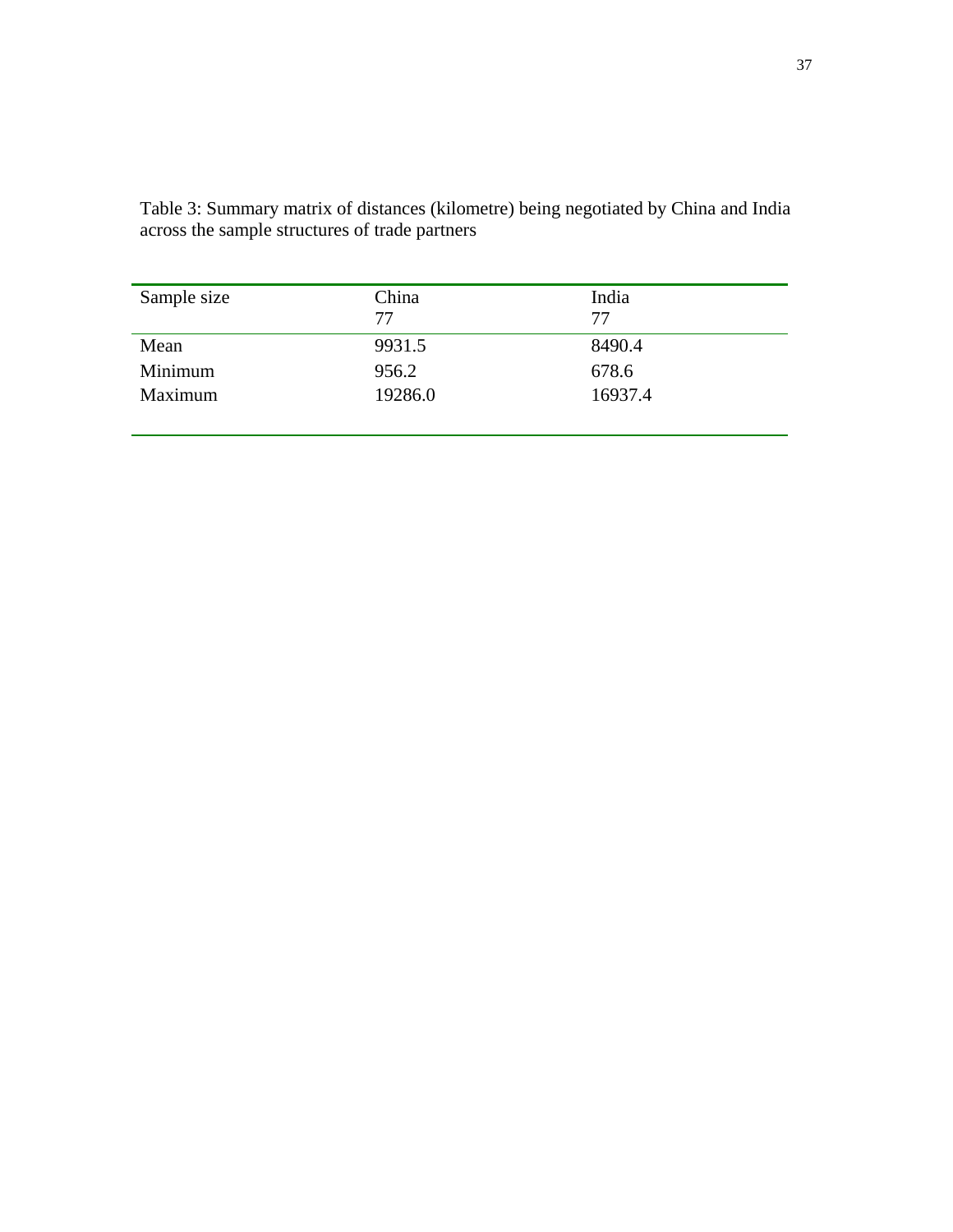| Code            | China               | India              |
|-----------------|---------------------|--------------------|
| Sample size     | 77                  | 77                 |
| <b>CONSTANT</b> | $-12.675*(3.262)$   | $-8.56*(2.228)$    |
| <b>LDIST</b>    | $-0.258(0.208)$     | $-0.549*(0.178)$   |
| <b>LGDP</b>     | $0.644*(0.138)$     | $0.314**$ (0.118)  |
| <b>LPOP</b>     | $0.429**$ $(0.217)$ | $0.728*(0.175)$    |
| <b>TRDGZ</b>    | $0.006*(0.0023)$    | $0.006**$ (0.003)  |
| <b>LAREA</b>    | $-0.139(0.096)$     | $-0.147**$ (0.072) |
| <b>TBPR</b>     | $-0.036**$ (0.016)  |                    |
| GCI             | 0.322(0.254)        | $0.566**$ (0.232)  |
| T               | 0.228(0.321)        | 0.186(0.202)       |
|                 |                     |                    |
| Sigma square    | $0.543*(0.115)$     | $0.642*(0.221)$    |
| Gamma           | $0.834*(0.226)$     | $0.875*(0.232)$    |
| Eta             | $0.138**$ (0.068)   | 0.067(0.121)       |
| Mu              | $0.43**(0.22)$      | $0.56**$ (0.272)   |
| Loglikelihood   | $-157.68$           | $-120.67$          |

Table 4: Modified Augmented Gravity model with area, openness to trade, other trade barriers, and 'behind the border constraints' to export for China and India, 2000-2003.

Note: Values in parenthesis () are standard errors. \* Significant at the1 per cent level; and \*\* significant at the 5 per cent level.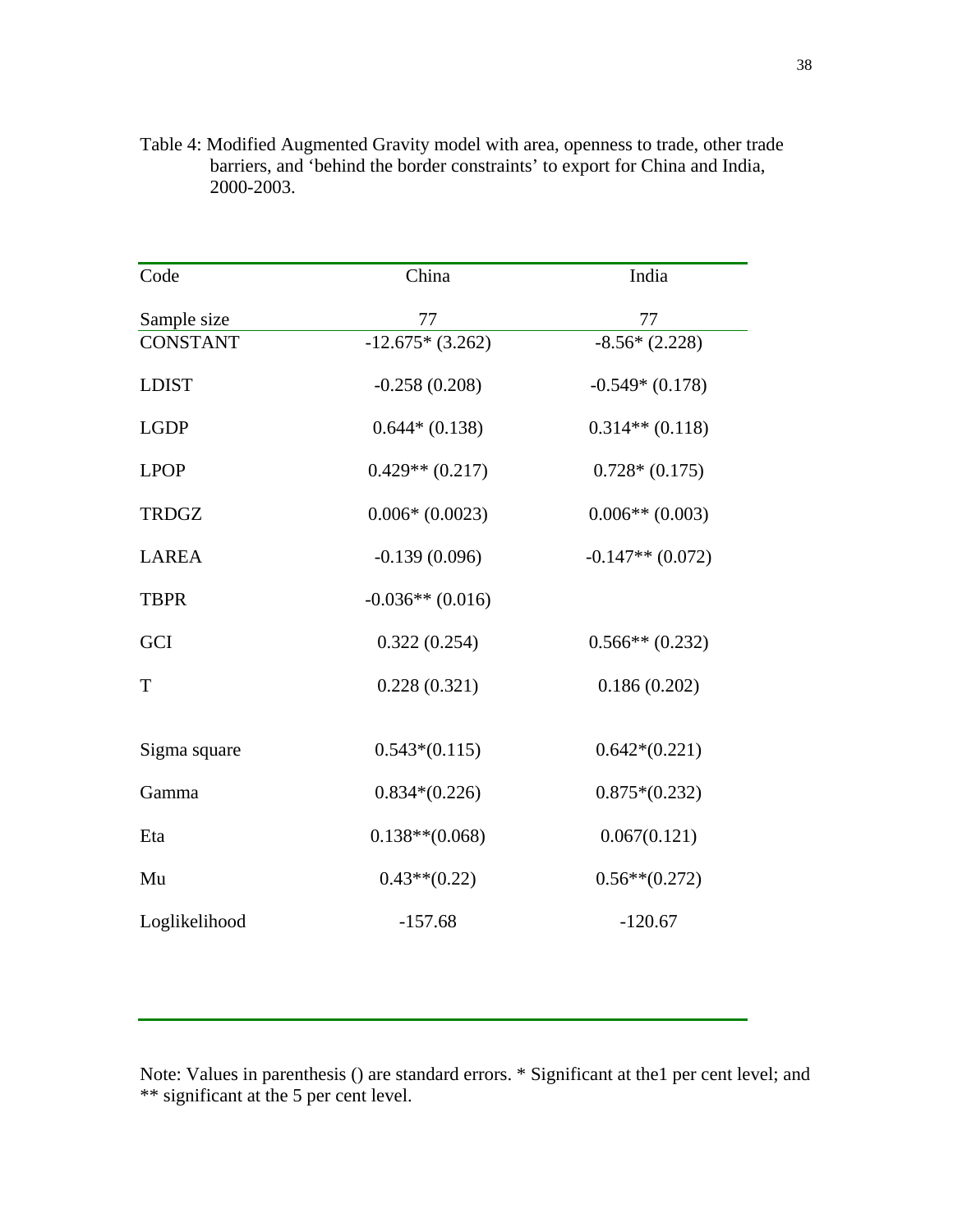

Figure 1: Pattern of Economic Growth of India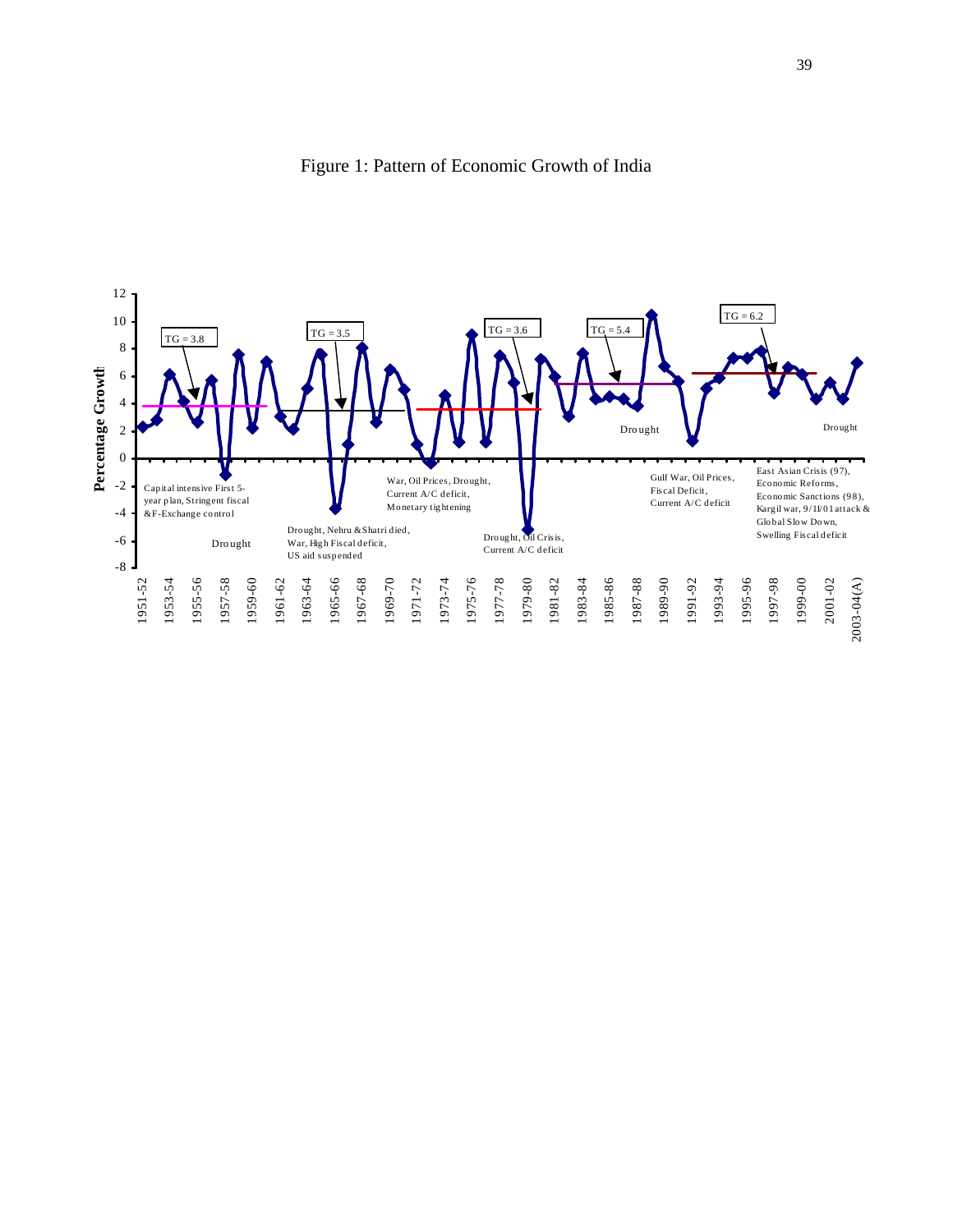

Figure 2: Trade reforms in terms of tariff policy across selected countries

Source: World Development Indicator, 2002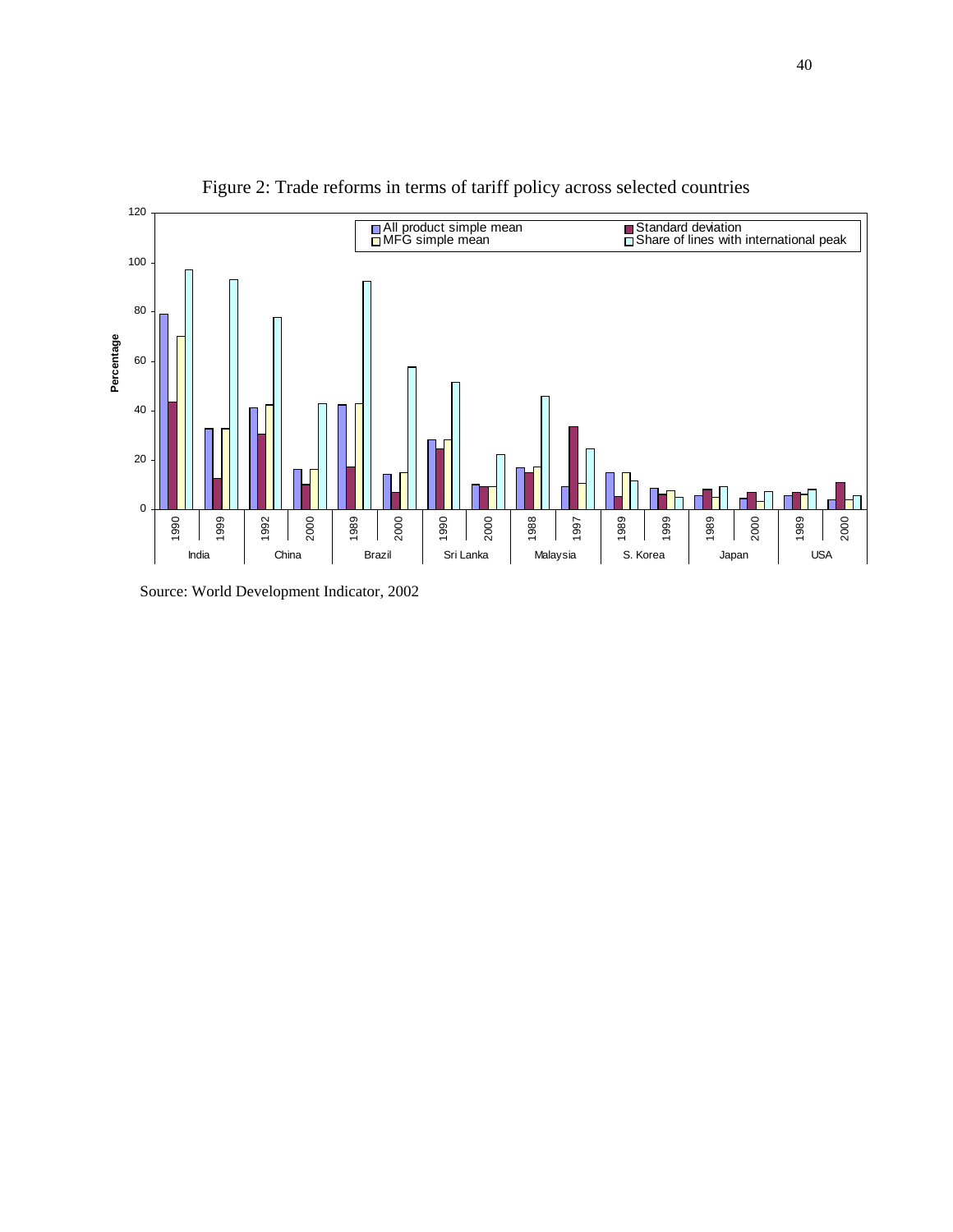# Appendix –1

|                    |            | Simulated potential exports (US\$ Percentage |  |  |  |  |  |
|--------------------|------------|----------------------------------------------|--|--|--|--|--|
|                    | million)   | difference of                                |  |  |  |  |  |
|                    |            | simulated potential                          |  |  |  |  |  |
|                    |            | exports over actual                          |  |  |  |  |  |
|                    |            | average exports                              |  |  |  |  |  |
|                    | CHN as IND | CHN as IND                                   |  |  |  |  |  |
| Algeria            | 63.6       | $-82.31$                                     |  |  |  |  |  |
| Argentina          | 63.4       | $-90.11$                                     |  |  |  |  |  |
| Australia          | 193.7      | $-97.21$                                     |  |  |  |  |  |
| Austria            | 213.3      | $-76.11$                                     |  |  |  |  |  |
| Bangladesh         | 342.4      | $-77.45$                                     |  |  |  |  |  |
| Bolivia            | 9.1        | $-16.65$                                     |  |  |  |  |  |
| <b>Brazil</b>      | 346.7      | $-84.04$                                     |  |  |  |  |  |
| Cameroon           | 20.3       | $-66.43$                                     |  |  |  |  |  |
| Canada             | 321.0      | $-95.49$                                     |  |  |  |  |  |
| Chad               | 4.7        | 313.41                                       |  |  |  |  |  |
| Chile              | 80.2       | $-94.08$                                     |  |  |  |  |  |
| Colombia           | 92.0       | $-73.70$                                     |  |  |  |  |  |
| Costa.Rica         | 22.0       | $-80.32$                                     |  |  |  |  |  |
| <b>Denmark</b>     | 207.0      | $-87.59$                                     |  |  |  |  |  |
| Dominican.Republic | 36.6       | $-71.85$                                     |  |  |  |  |  |
| Ecuador            | 23.2       | $-88.02$                                     |  |  |  |  |  |
| Egypt              | 170.3      | $-83.61$                                     |  |  |  |  |  |
| El.Salvador        | 32.2       | $-82.25$                                     |  |  |  |  |  |
| Ethiopia           | 52.1       | $-46.23$                                     |  |  |  |  |  |
| Finland            | 186.4      | $-88.15$                                     |  |  |  |  |  |
| France             | 898.8      | $-88.36$                                     |  |  |  |  |  |
| Germany            | 1825.9     | $-90.36$                                     |  |  |  |  |  |
| Ghana              | 40.9       | $-80.69$                                     |  |  |  |  |  |
| Greece             | 119.2      | $-87.97$                                     |  |  |  |  |  |
| Guatemala          | 23.4       | $-91.83$                                     |  |  |  |  |  |
| Honduras           | 10.6       | $-90.21$                                     |  |  |  |  |  |
| Hungary            | 155.9      | $-91.47$                                     |  |  |  |  |  |
| Indonesia          | 599.2      | $-86.29$                                     |  |  |  |  |  |
| Italy              | 639.3      | $-90.91$                                     |  |  |  |  |  |
| Jamaica            | 11.1       | $-88.00$                                     |  |  |  |  |  |
| Japan              | 5197.4     | $-91.33$                                     |  |  |  |  |  |
| Jordan             | 41.9       | $-89.43$                                     |  |  |  |  |  |
| Kenya              | 41.9       | $-80.25$                                     |  |  |  |  |  |
| Korea.RP.(S)       | 2947.7     | $-84.29$                                     |  |  |  |  |  |
| Madagascar         | 15.3       | $-89.25$                                     |  |  |  |  |  |
| Malawi             | 16.1       | 53.63                                        |  |  |  |  |  |
| Malaysia           | 651.3      | $-89.27$                                     |  |  |  |  |  |
| Mali               | 9.3        | $-79.37$                                     |  |  |  |  |  |
| Mauritius          | 15.9       | $-91.89$                                     |  |  |  |  |  |
| Mexico             | 363.7      | $-89.75$                                     |  |  |  |  |  |

Simulated Annual Potential Exports of China using Coefficients from India Model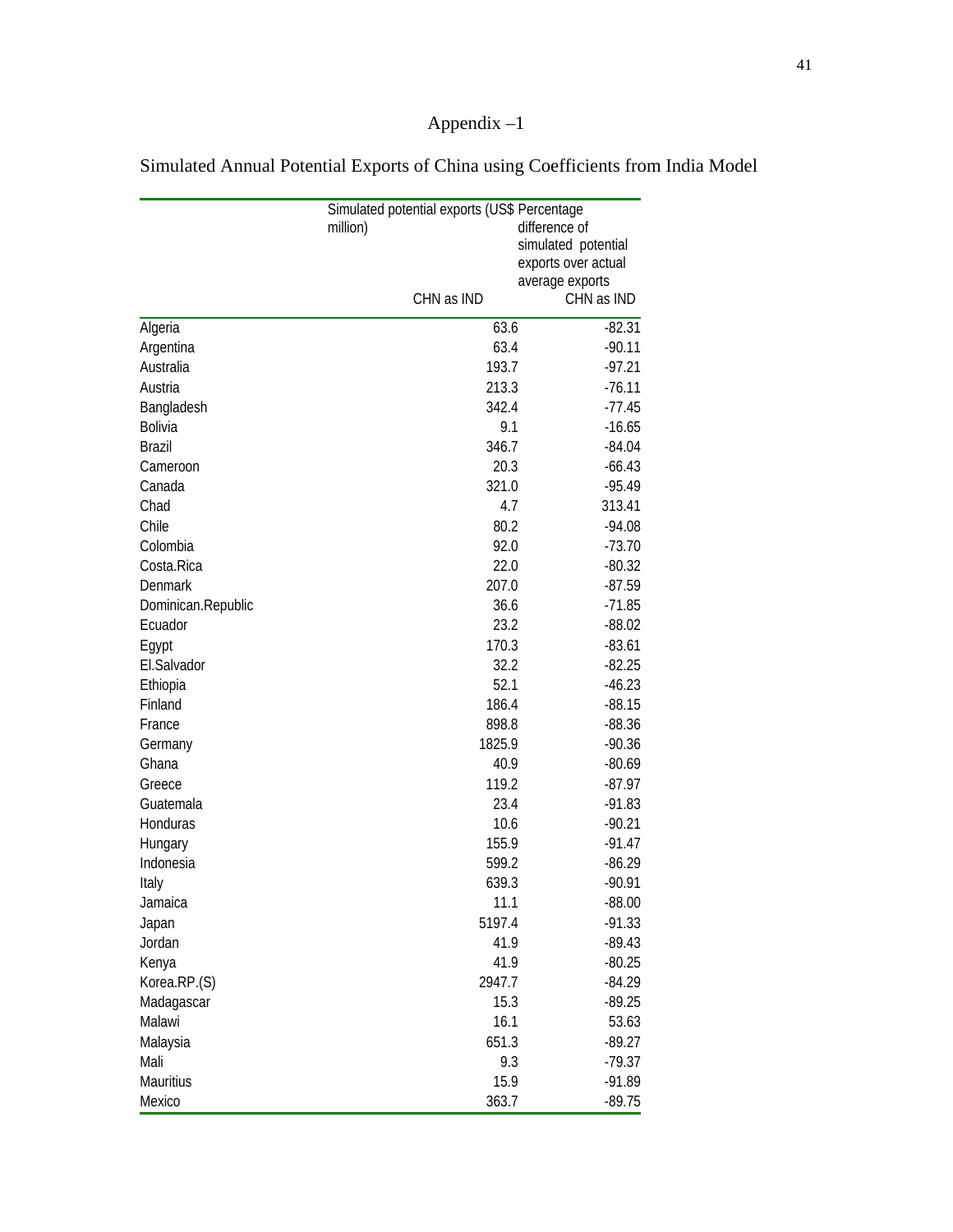| Simulated potential exports (US\$ Percentage |            |                     |  |  |  |  |  |
|----------------------------------------------|------------|---------------------|--|--|--|--|--|
|                                              | million)   | difference of       |  |  |  |  |  |
|                                              |            | simulated potential |  |  |  |  |  |
|                                              |            | exports over actual |  |  |  |  |  |
|                                              |            | average exports     |  |  |  |  |  |
|                                              | CHN as IND | CHN as IND          |  |  |  |  |  |
| Morocco                                      | 88.4       | $-81.06$            |  |  |  |  |  |
| Mozambique                                   | 15.5       | $-55.61$            |  |  |  |  |  |
| Netherlands                                  | 663.2      | $-94.68$            |  |  |  |  |  |
| New.Zealand                                  | 54.1       | $-93.84$            |  |  |  |  |  |
| Nicaragua                                    | 7.7        | $-89.03$            |  |  |  |  |  |
| Nigeria                                      | 149.2      | $-87.94$            |  |  |  |  |  |
| Norway                                       | 105.3      | $-88.28$            |  |  |  |  |  |
| Pakistan                                     | 378.0      | $-68.84$            |  |  |  |  |  |
| Panama                                       | 10.3       | $-99.51$            |  |  |  |  |  |
| Paraguay                                     | 6.8        | $-96.83$            |  |  |  |  |  |
| Peru                                         | 53.9       | $-80.98$            |  |  |  |  |  |
| Phillipines                                  | 548.8      | $-86.85$            |  |  |  |  |  |
| Poland                                       | 245.7      | $-82.36$            |  |  |  |  |  |
| Portugal                                     | 144.7      | $-66.64$            |  |  |  |  |  |
| Romania                                      | 79.2       | $-77.56$            |  |  |  |  |  |
| Russia                                       | 370.0      | $-90.37$            |  |  |  |  |  |
| Senegal                                      | 17.6       | $-78.49$            |  |  |  |  |  |
| Singapore                                    | 1212.1     | $-89.12$            |  |  |  |  |  |
| South.Africa                                 | 190.4      | $-89.68$            |  |  |  |  |  |
| Spain                                        | 501.2      | $-88.20$            |  |  |  |  |  |
| Sri.Lanka                                    | 89.1       | $-88.81$            |  |  |  |  |  |
| Sweden                                       | 272.5      | $-84.38$            |  |  |  |  |  |
| Switzerland                                  | 276.8      | $-84.13$            |  |  |  |  |  |
| Tanzania                                     | 39.3       | $-71.01$            |  |  |  |  |  |
| Thailand                                     | 921.5      | $-81.27$            |  |  |  |  |  |
| Trinidad.And.Tobago                          | 12.6       | $-75.40$            |  |  |  |  |  |
| Tunisia                                      | 72.5       | $-50.66$            |  |  |  |  |  |
| Turkey                                       | 267.8      | $-82.85$            |  |  |  |  |  |
| Uganda                                       | 37.2       | 13.15               |  |  |  |  |  |
| United Kingdom                               | 1101.0     | $-92.84$            |  |  |  |  |  |
| <b>United States</b>                         | 3611.7     | $-96.74$            |  |  |  |  |  |
| Uruguay                                      | 11.7       | $-94.77$            |  |  |  |  |  |
| Venezuela                                    | 46.5       | $-89.64$            |  |  |  |  |  |
| Zambia                                       | 12.4       | $-66.47$            |  |  |  |  |  |
| Zimbabwe                                     | 15.4       | $-61.37$            |  |  |  |  |  |

Source: Author's estimation from the results of Table 3.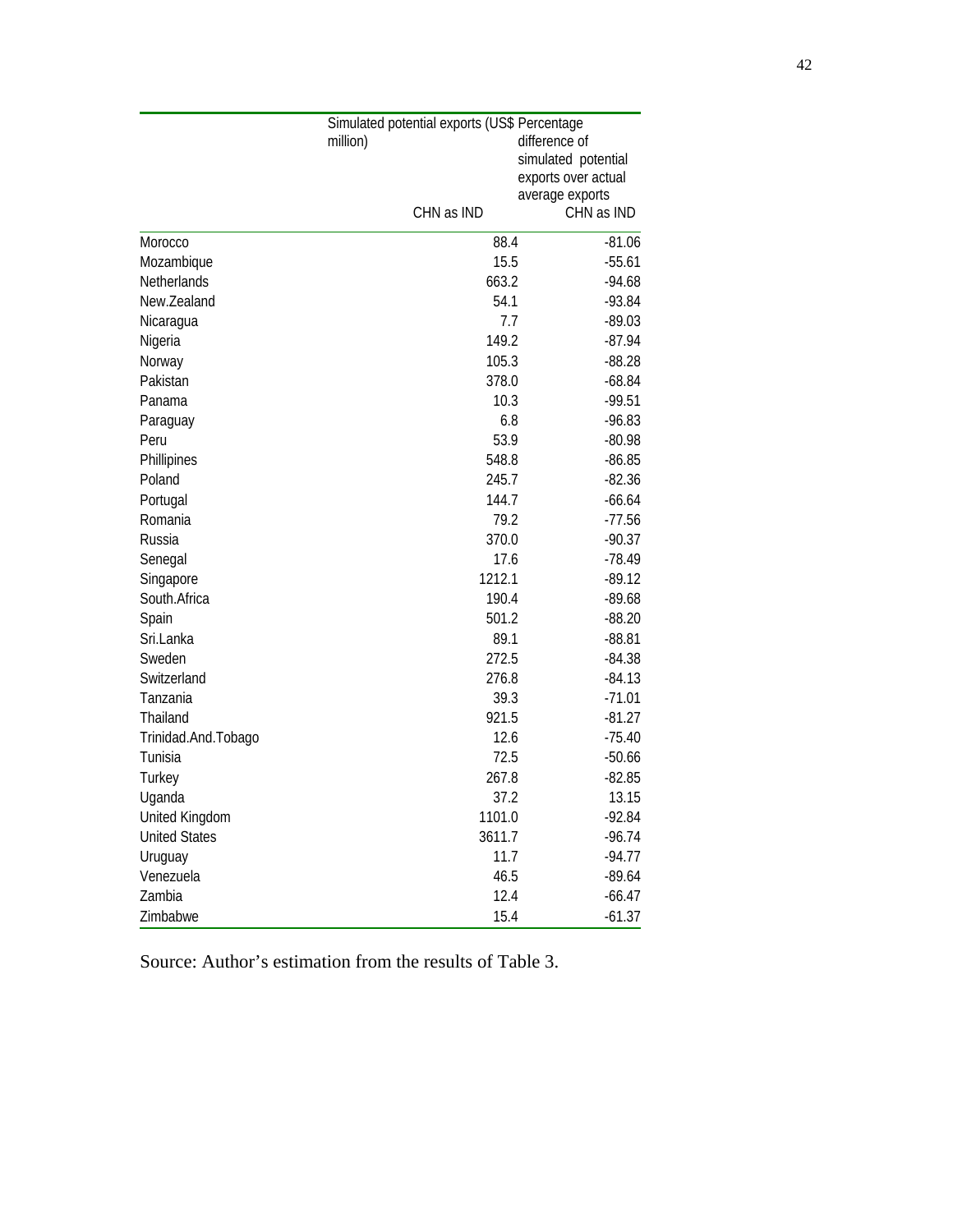# Appendix 2

|                    | Simulated potential exports | Percentage difference of    |
|--------------------|-----------------------------|-----------------------------|
|                    | (US\$ million)              | simulated potential exports |
|                    |                             | over actual average exports |
|                    | IND as CHN                  | IND as CHN                  |
| Algeria            | 401.8                       | 574.4                       |
| Argentina          | 917.0                       | 834.8                       |
| Australia          | 2417.0                      | 412.9                       |
| Austria            | 3158.2                      | 3286.5                      |
| Bangladesh         | 968.9                       | $-14.2$                     |
| <b>Bolivia</b>     | 58.9                        | 1635.3                      |
| <b>Brazil</b>      | 4155.2                      | 911.0                       |
| Cameroon           | 89.4                        | 462.0                       |
| Canada             | 4682.1                      | 530.2                       |
| Chad               | 13.4                        | 350.4                       |
| Chile              | 711.6                       | 790.5                       |
| Colombia           | 596.5                       | 754.8                       |
| Costa.Rica         | 171.3                       | 1529.2                      |
| <b>Denmark</b>     | 2602.5                      | 1257.1                      |
| Dominican.Republic | 254.9                       | 1640.3                      |
| Ecuador            | 166.4                       | 1617.1                      |
| Egypt              | 1030.4                      | 239.2                       |
| El.Salvador        | 180.4                       | 3586.1                      |
| Ethiopia           | 193.1                       | 166.7                       |
| Finland            | 1979.9                      | 2850.7                      |
| France             | 14365.2                     | 1209.8                      |
| Germany            | 27411.3                     | 1181.0                      |
| Ghana              | 104.0                       | 15.7                        |
| Greece             | 1462.5                      | 904.4                       |
| Guatemala          | 162.3                       | 674.2                       |
| Honduras           | 54.9                        | 249.9                       |
| Hong.Kong          | 15387.4                     | 511.9                       |
| Hungary            | 1259.7                      | 1874.0                      |
| Indonesia          | 3828.3                      | 522.9                       |
| Italy              | 10234.4                     | 632.0                       |
| Jamaica            | 70.2                        | 816.2                       |
| Japan              | 40031.6                     | 2055.9                      |
| Jordan             | 189.8                       | 113.9                       |
| Kenya              | 151.0                       | $-9.2$                      |
| Korea.RP.(S)       | 9952.2                      | 1095.2                      |
| Madagascar         | 82.3                        | 611.1                       |
| Malawi             | 48.5                        | 97.0                        |
| Malaysia           | 5286.0                      | 680.6                       |
| Mali               | 40.5                        | 67.9                        |
| Mauritius          | 113.3                       | $-32.8$                     |
| Mexico             | 3057.8                      | 833.6                       |

# Simulated Annual Exports of India using Coefficients from China Model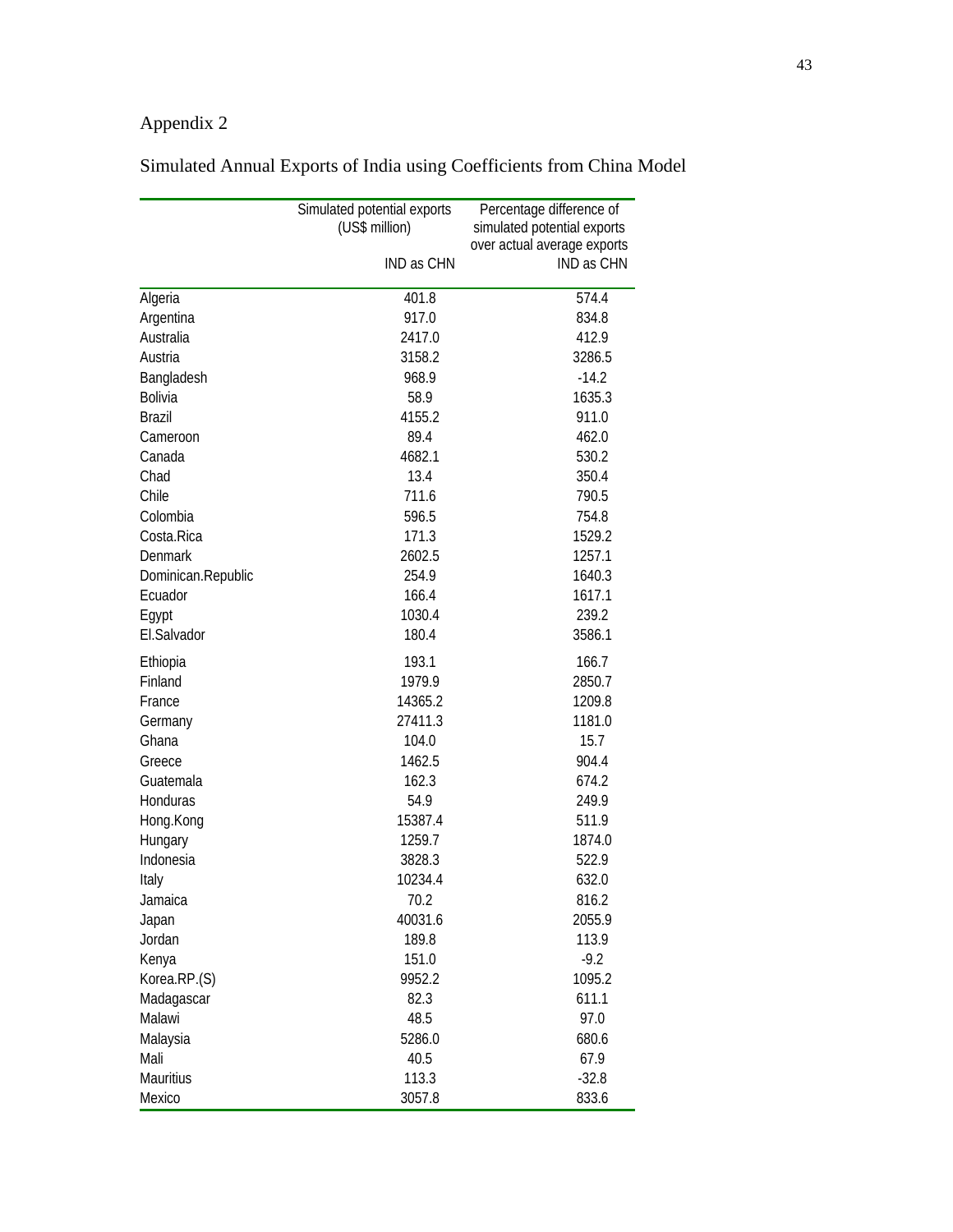|                      | Simulated potential exports | Percentage difference of    |
|----------------------|-----------------------------|-----------------------------|
|                      | (US\$ million)              | simulated potential exports |
|                      |                             | over actual average exports |
|                      | IND as CHN                  | <b>IND as CHN</b>           |
| Morocco              | 295.0                       | 331.5                       |
| Mozambique           | 60.2                        | 47.4                        |
| Netherlands          | 9688.7                      | 925.4                       |
| New.Zealand          | 611.2                       | 721.1                       |
| Nicaragua            | 43.0                        | 1725.0                      |
| Nigeria              | 469.9                       | 28.2                        |
| Norway               | 1401.1                      | 1759.7                      |
| Pakistan             | 1962.5                      | 885.1                       |
| Panama               | 82.1                        | 134.3                       |
| Paraguay             | 61.5                        | 704.7                       |
| Peru                 | 338.1                       | 861.5                       |
| Phillipines          | 2308.9                      | 695.0                       |
| Poland               | 2004.6                      | 1434.3                      |
| Portugal             | 1655.4                      | 965.9                       |
| Romania              | 477.3                       | 1343.1                      |
| Russia               | 3162.9                      | 392.0                       |
| Senegal              | 92.0                        | 227.4                       |
| Singapore            | 15646.4                     | 1193.6                      |
| South.Africa         | 1996.9                      | 424.8                       |
| Spain                | 6681.6                      | 785.7                       |
| Sri.Lanka            | 425.4                       | $-45.6$                     |
| Sweden               | 3210.8                      | 1626.6                      |
| Switzerland          | 3121.1                      | 753.4                       |
| Tanzania             | 117.9                       | 8.7                         |
| Thailand             | 5243.0                      | 698.9                       |
| Trinidad.And.Tobago  | 114.8                       | 843.6                       |
| Tunisia              | 245.6                       | 382.2                       |
| Turkey               | 2353.7                      | 471.8                       |
| Uganda               | 160.7                       | 156.8                       |
| United Kingdom       | 14061.0                     | 453.9                       |
| <b>United States</b> | 50080.9                     | 388.1                       |
| Uruguay              | 139.0                       | 479.7                       |
| Venezuela            | 377.5                       | 944.5                       |
| Zambia               | 54.9                        | 95.9                        |
| Zimbabwe             | 93.2                        | 510.7                       |

Source: Author's estimation from the results of Table 3.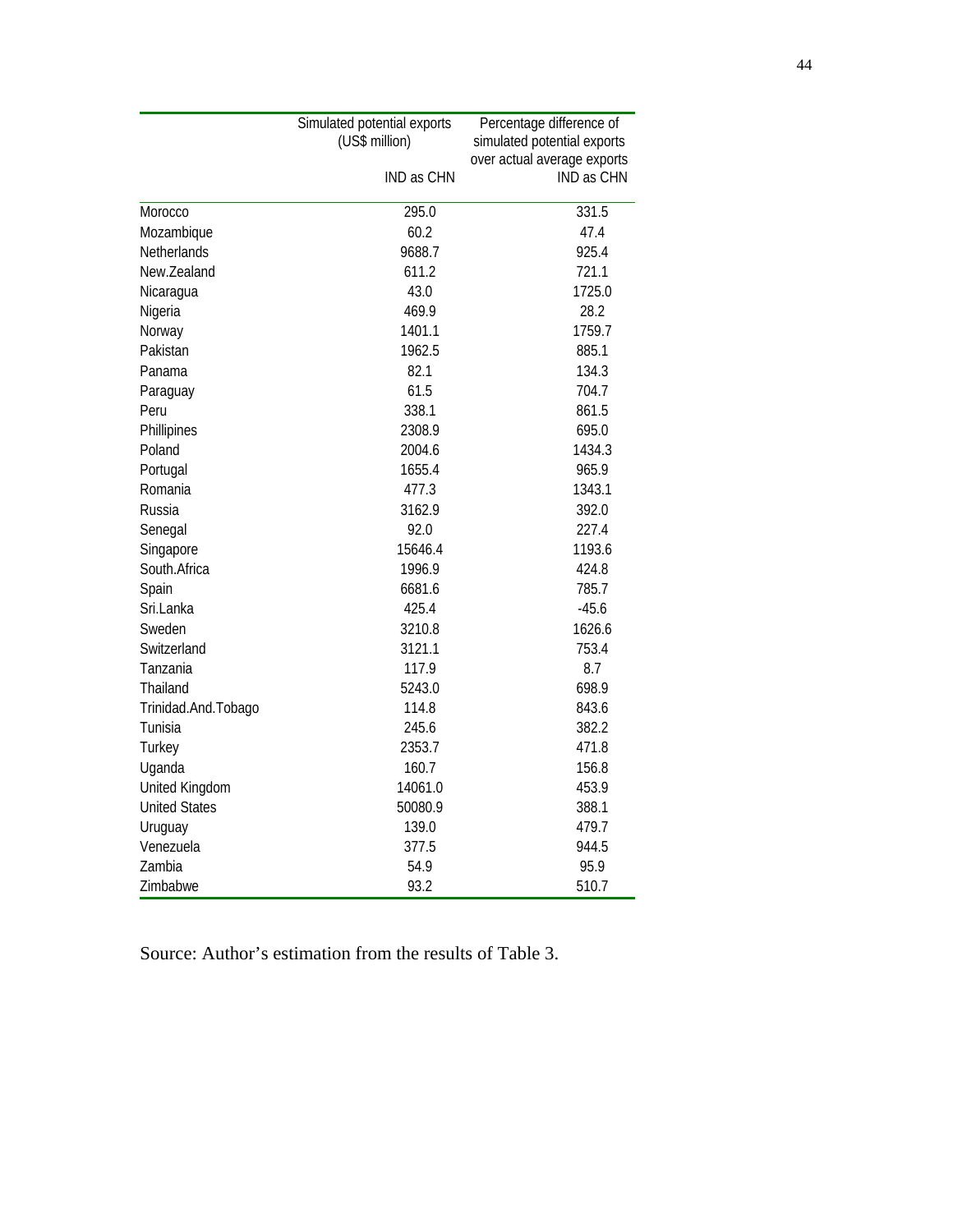## Appendix 3

Realisation of Potential Exports (%) of China and India with Partner Countries.

| <b>Realisation of Potential</b> | China                         | India                         |
|---------------------------------|-------------------------------|-------------------------------|
| Exports $(\% )$                 | (Number of partner countries) | (Number of partner countries) |
| $40 - 49$                       |                               |                               |
| $50 - 59$                       |                               |                               |
| $60 - 69$                       |                               |                               |
| $70 - 79$                       |                               |                               |
| $80 - 89$                       |                               |                               |
| $90 - 100$                      |                               |                               |

|                              | China | India |
|------------------------------|-------|-------|
| Mean level of Realisation of |       |       |
| potential exports            | 86%   | 68%   |

Source: Authors' estimation from the results of Table 4.